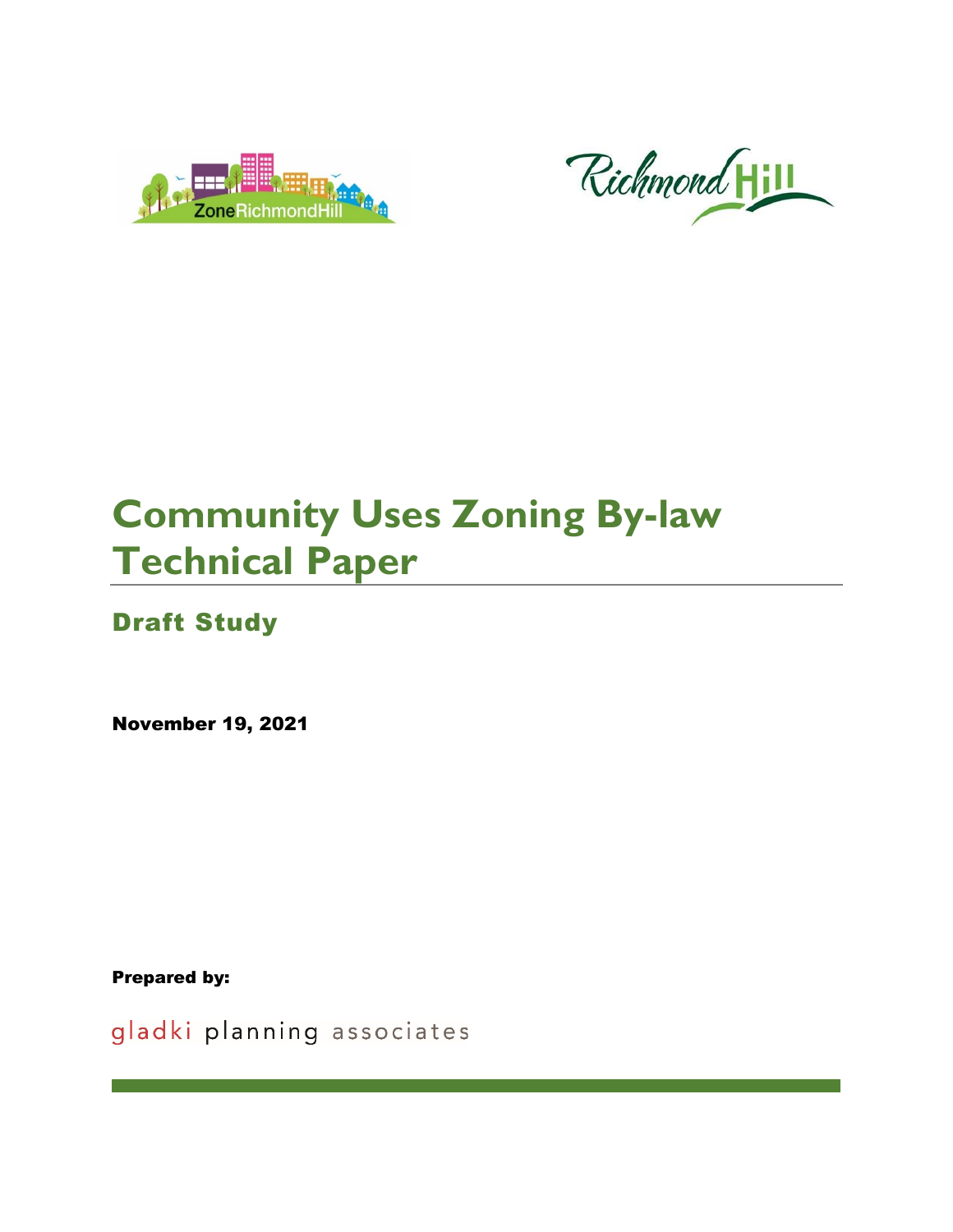## **Contents**

| $\mathbf{1}$   |       | Introduction 1 |  |  |  |  |  |  |  |  |
|----------------|-------|----------------|--|--|--|--|--|--|--|--|
|                | 1.1.  |                |  |  |  |  |  |  |  |  |
|                | 1.2   |                |  |  |  |  |  |  |  |  |
|                | 1.3   |                |  |  |  |  |  |  |  |  |
| $\overline{2}$ |       |                |  |  |  |  |  |  |  |  |
|                | 2.1   |                |  |  |  |  |  |  |  |  |
|                | 2.2   |                |  |  |  |  |  |  |  |  |
|                | 2.3   |                |  |  |  |  |  |  |  |  |
|                | 2.4   |                |  |  |  |  |  |  |  |  |
|                | 2.5   |                |  |  |  |  |  |  |  |  |
| 3              |       |                |  |  |  |  |  |  |  |  |
|                | 3.1   |                |  |  |  |  |  |  |  |  |
|                | 3.2   |                |  |  |  |  |  |  |  |  |
| 4              |       |                |  |  |  |  |  |  |  |  |
|                | 4.1   |                |  |  |  |  |  |  |  |  |
|                | 4.2   |                |  |  |  |  |  |  |  |  |
|                | 4.3   |                |  |  |  |  |  |  |  |  |
|                | 4.4   |                |  |  |  |  |  |  |  |  |
|                | 4.4.1 |                |  |  |  |  |  |  |  |  |
|                | 4.4.2 |                |  |  |  |  |  |  |  |  |
|                | 4.4.3 |                |  |  |  |  |  |  |  |  |
|                | 4.4.4 |                |  |  |  |  |  |  |  |  |
| 5              |       |                |  |  |  |  |  |  |  |  |
|                | 5.1   |                |  |  |  |  |  |  |  |  |
|                | 5.2   |                |  |  |  |  |  |  |  |  |
|                | 5.3   |                |  |  |  |  |  |  |  |  |
|                | 5.4   |                |  |  |  |  |  |  |  |  |
|                | 5.5   |                |  |  |  |  |  |  |  |  |
|                | 5.6   |                |  |  |  |  |  |  |  |  |
| 6              |       |                |  |  |  |  |  |  |  |  |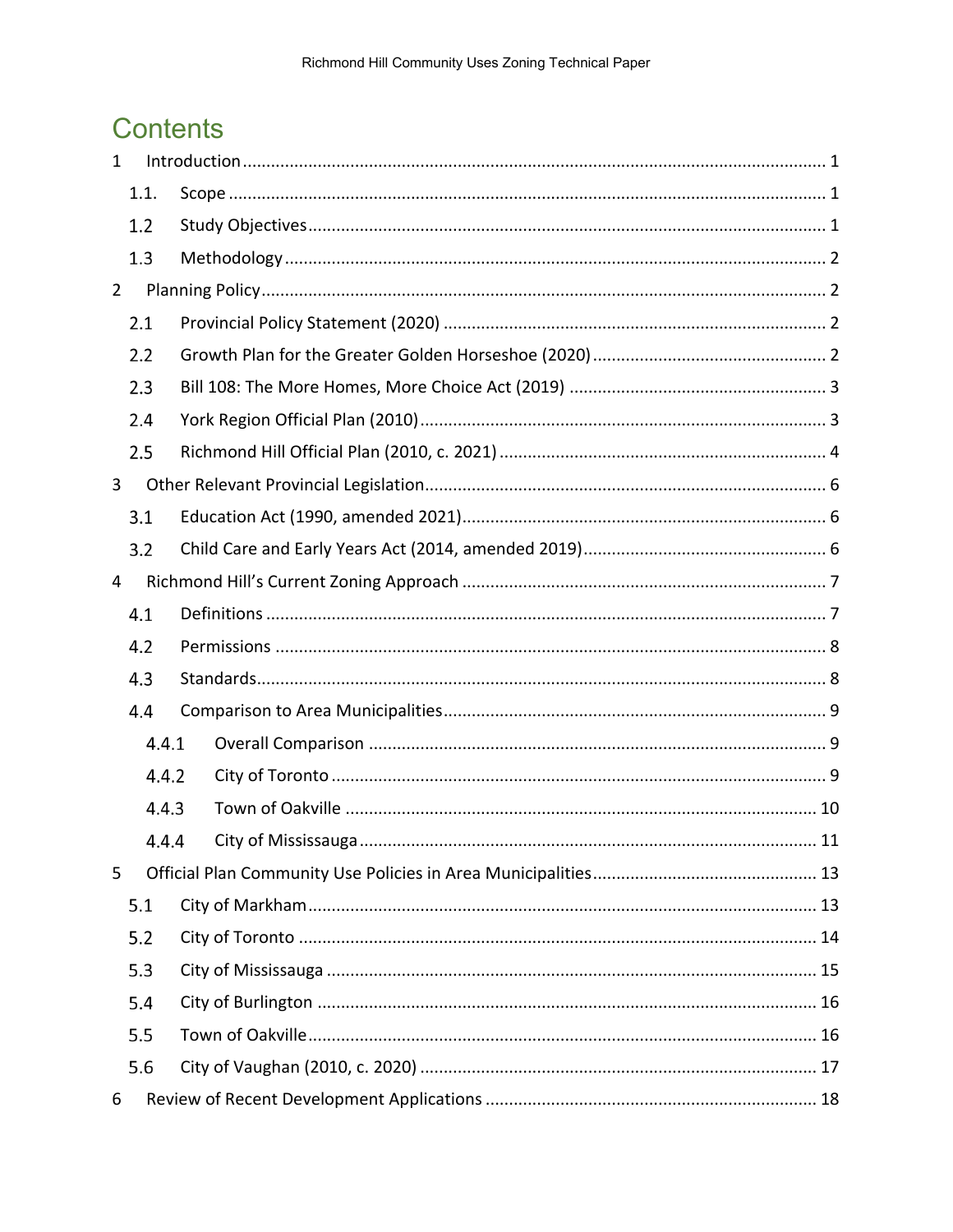| 7 |     |        |                                                                                 |    |
|---|-----|--------|---------------------------------------------------------------------------------|----|
|   | 7.1 |        |                                                                                 |    |
|   | 7.2 |        |                                                                                 |    |
|   |     | 7.2.1  |                                                                                 |    |
|   |     | 7.2.2  |                                                                                 |    |
| 8 |     |        | Recommended Policy and Zoning Framework for Community Uses in Richmond Hill  21 |    |
|   | 8.1 |        |                                                                                 |    |
|   |     | 8.1.1  | Less prescriptive approach to community uses in the Official Plan 21            |    |
|   |     | 8.1.2  |                                                                                 |    |
|   |     | 8.1.3  | Removal of for-profit community uses from the community use category 21         |    |
|   |     | 8.1.4  | Continue to encourage co-location of community uses in Community Hubs 22        |    |
|   |     | 8.1.5  |                                                                                 |    |
|   |     | 8.1.6  |                                                                                 |    |
|   | 8.2 |        |                                                                                 |    |
|   |     | 8.2.1  |                                                                                 |    |
|   |     | 1.1.6. |                                                                                 |    |
|   |     | 8.2.2  |                                                                                 |    |
|   |     | 8.2.3  |                                                                                 |    |
|   |     | 8.2.4  |                                                                                 |    |
|   |     | 8.2.5  |                                                                                 |    |
|   |     | 8.2.6  |                                                                                 |    |
|   |     | 8.2.7  | Commercial School                                                               | 30 |
|   |     | 8.2.8  |                                                                                 |    |
|   |     | 8.2.9  |                                                                                 |    |
|   |     | 8.2.10 |                                                                                 |    |
|   |     | 8.2.11 |                                                                                 |    |
|   | 8.3 |        |                                                                                 |    |
|   |     | 8.3.1  |                                                                                 |    |
|   |     | 8.3.2  |                                                                                 |    |
|   |     | 8.3.3  |                                                                                 |    |
|   |     | 8.3.4  |                                                                                 |    |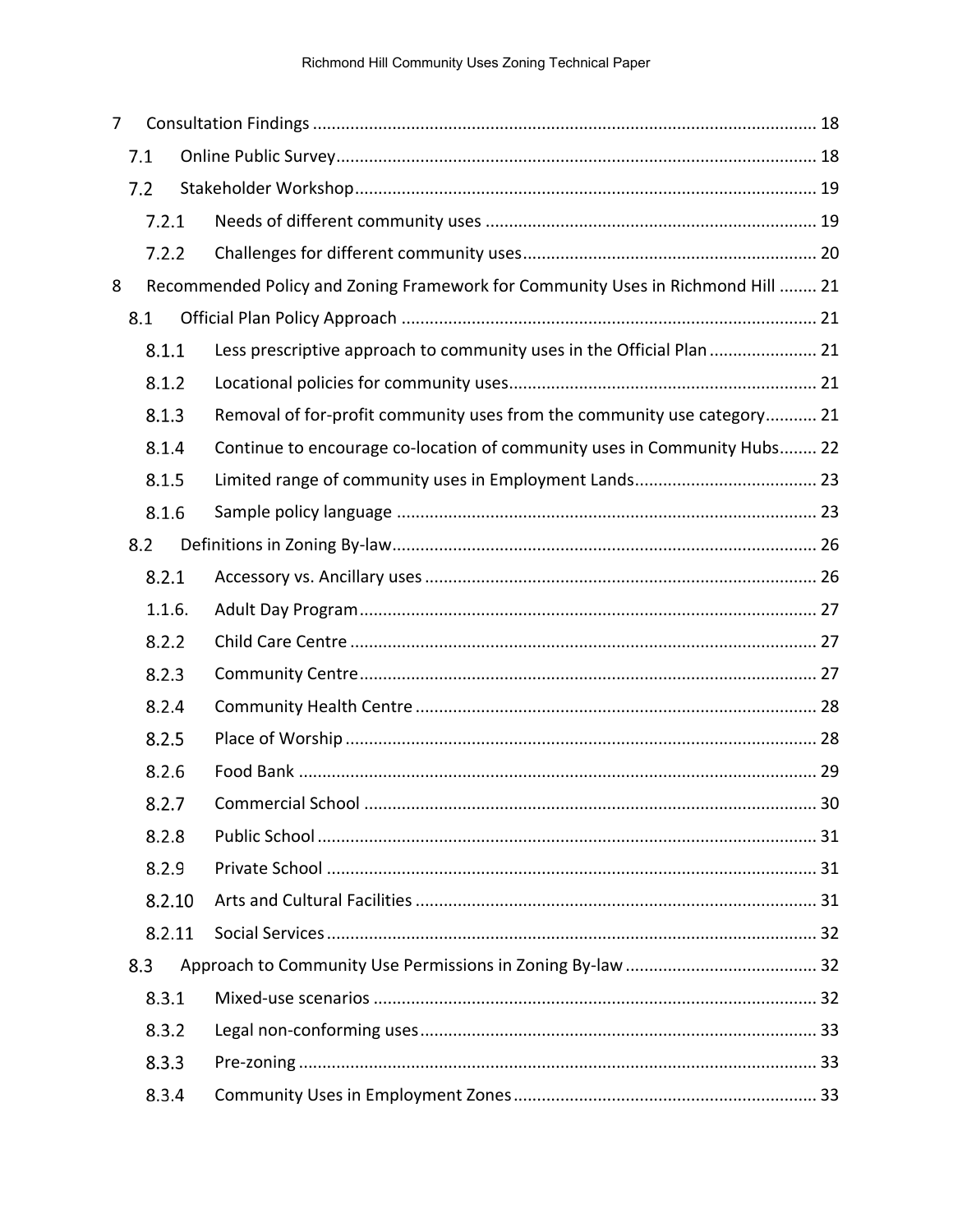|   | 8.3.5 |                                                                              |  |
|---|-------|------------------------------------------------------------------------------|--|
|   | 8.3.6 |                                                                              |  |
|   | 8.4   |                                                                              |  |
|   | 8.4.1 | Minimum frontages and requirements to abut certain street classifications 37 |  |
|   | 8.4.2 |                                                                              |  |
| 9 |       |                                                                              |  |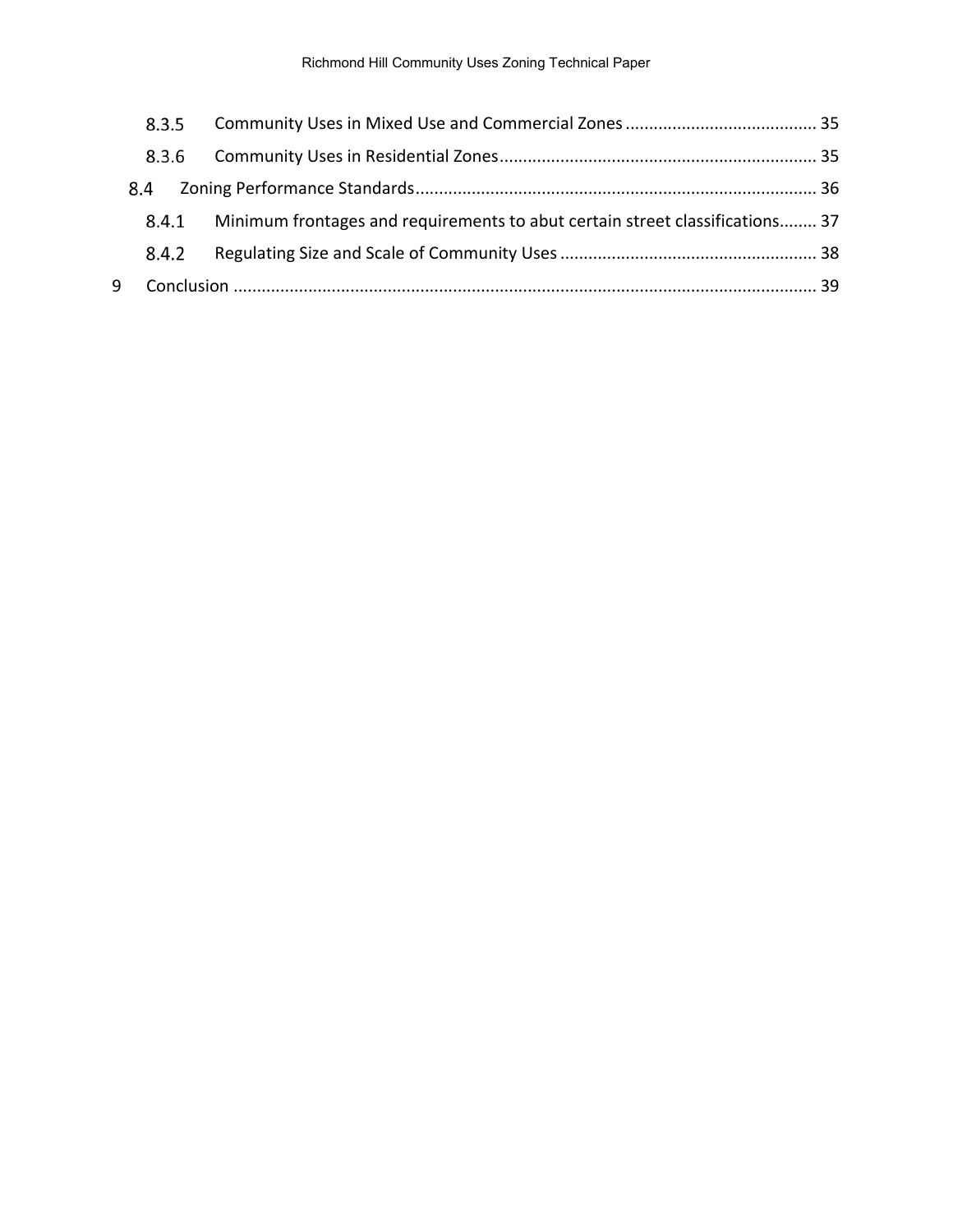## <span id="page-4-1"></span><span id="page-4-0"></span>1 **Introduction**

#### $1.1$ **Scope**

In July 2010, Council adopted the City of Richmond Hill Official Plan, July 2010, (the Official Plan) which was partially approved by the former Ontario Municipal Board (now the Ontario Lands Tribunal). The Official Plan sets out a "new kind of urban" policy direction for the City. Accordingly, the City is presently undertaking a comprehensive City-wide zoning by-law review (zoning review) with the intent of developing one comprehensive modern zoning by-law to implement the Official Plan, and repealing the multiple parent by-laws that were enacted from various periods in the City's history that presently apply throughout the City. In support of the zoning review, a number of technical discussion papers (papers) on specific topical matters will be prepared.

The present paper addresses community uses, with a focus on these uses within Neighbourhoods and Employment Lands. The City's Official Plan policies prescribe a range of community uses within its urban structure in Section 4.1. For the purposes of this paper, community uses include schools, places of worship, child care centres, social services, cultural services, and other privately-operated public-serving facilities operated from private property or leasing space in City facilities.

This paper will consider and address the following matters:

- The range, scale, form and list of permitted community uses appropriate to Neighbourhoods and Employment Lands;
- Consideration for the public and/or private nature of the uses and their associated impacts;
- Emerging trends for community uses including co-location of these uses on a permanent and/or temporary basis; and,
- Consideration of legally existing community uses that were comprehensively planned and approved through a Planning Act process and where these uses are not explicitly permitted under the policies of the Official Plan and do not conform to the Plan policies.

#### $1.2$ **Study Objectives**

<span id="page-4-2"></span>The main goal and objectives of this paper is to:

- Assess whether changes in the City's Official Plan policies are warranted in order to effectively address findings from the research and/or provide greater clarity for ease of implementation;
- Inform a zoning approach to address community uses in a manner relevant to the City of Richmond Hill; and,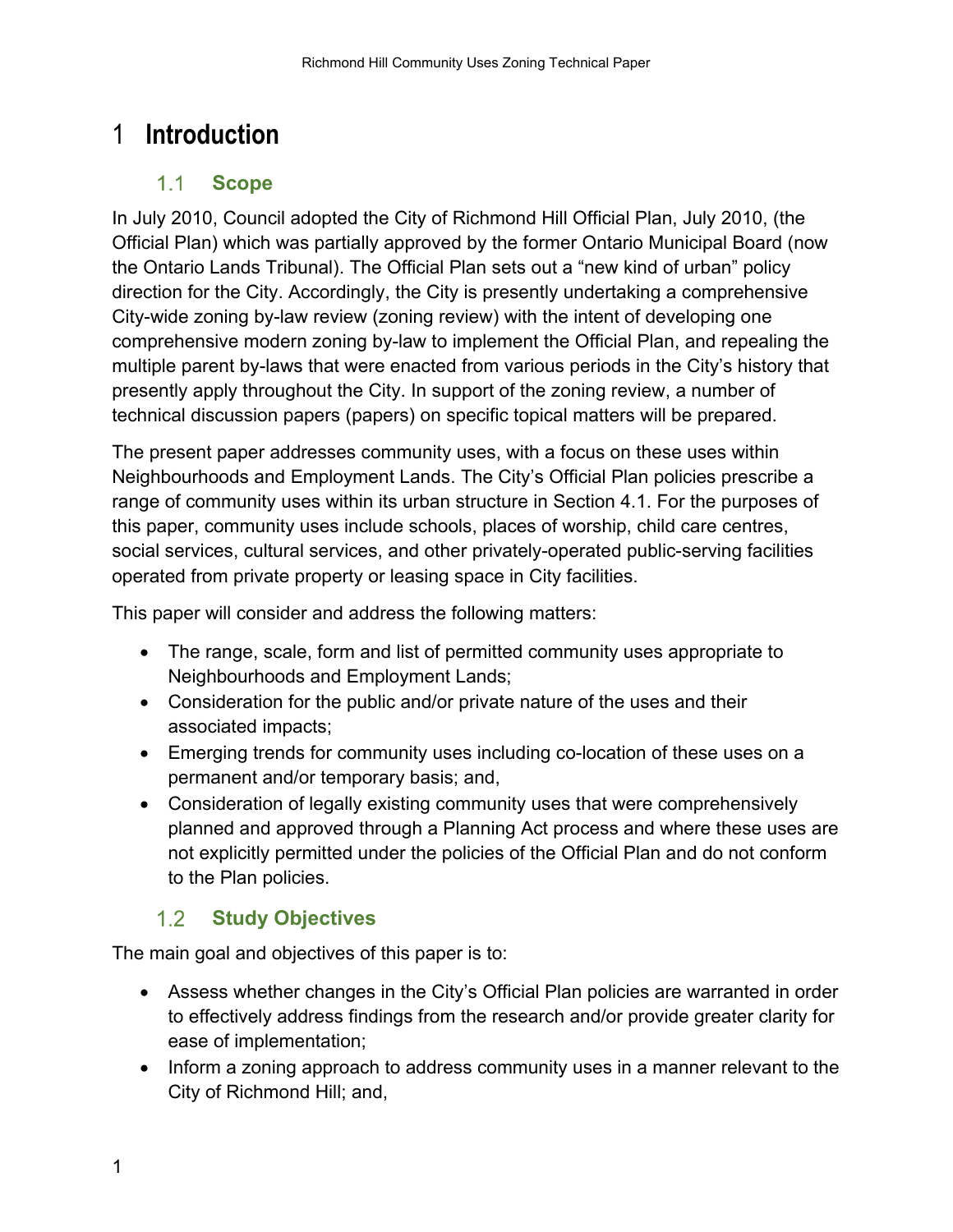• Establish a framework to develop appropriate performance standards that are based on sound data and research, best practices and which are defensible.

#### $1.3<sup>°</sup>$ **Methodology**

<span id="page-5-0"></span>The work for this paper will proceed in four (4) phases.

- 1. Project Kick-off
	- Project initiation meeting
	- Work plan and schedule
- 2. Information Gathering
	- Research and review
	- Community and stakeholder consultation
	- What We Heard Reports
- 3. Draft Study Development
	- Draft Study
	- Public open house
	- Meeting with City staff
- 4. Final Study Development
	- Final Study
	- Council meeting

## <span id="page-5-2"></span><span id="page-5-1"></span>2 **Planning Policy**

#### $2.1$ **Provincial Policy Statement (2020)**

The Provincial Policy Statement (PPS) provides policy direction on matters of provincial interest related to land use planning and development. The PPS promotes a range and mix of uses, including community uses, to support healthy, livable and safe communities. The PPS requires development to be adequately supported by existing or planned community uses. These community uses should be delivered in a coordinated, efficient and cost-effective manner that will meet current and projected future needs. Co-location of community uses within community hubs is preferred (Section 1.6.5). Within employment areas planned for industrial or manufacturing uses, planning authorities shall prohibit residential uses and prohibit or limit other sensitive land uses (which *may* include community uses) that are not ancillary to the primary employment uses (Section 1.3.2.3).

#### $2.2$ **Growth Plan for the Greater Golden Horseshoe (2020)**

<span id="page-5-3"></span>A Place to Grow is the Ontario government's initiative to plan for growth and development in a way that supports economic prosperity, protects the environment, and helps communities achieve a high quality of life. The Growth Plan for the Greater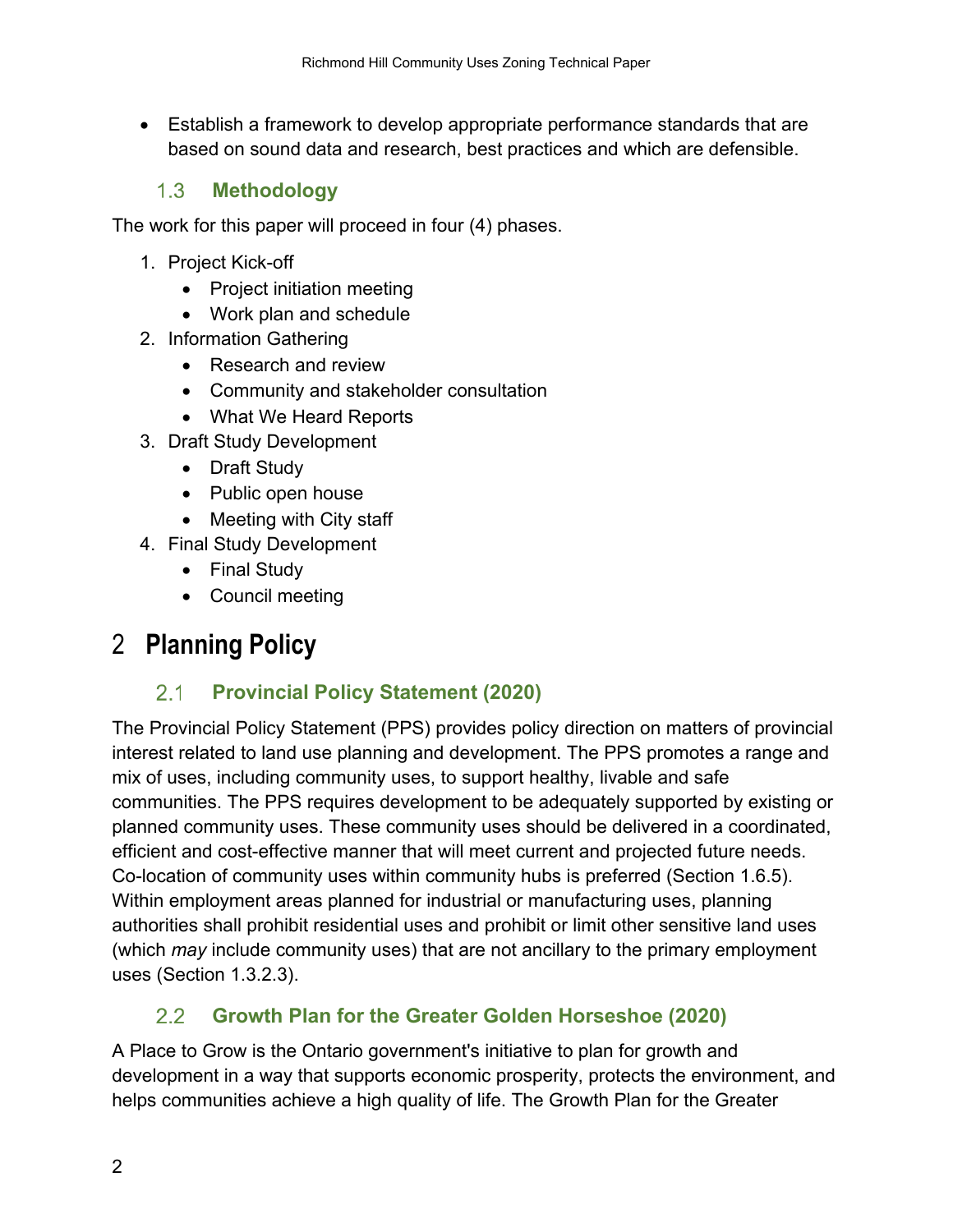Golden Horseshoe ("the Growth Plan") promotes forecasted growth in complete communities; mixed-use places including residential and employment uses, and convenient access to local stores, services, and public service facilities (Section 2.2.1.4a).

Public service facilities and public services should be co-located in community hubs and integrated to promote cost-effectiveness (Section 3.2.8.2). New public service facilities, including hospitals and schools, should be located in settlement areas and preference should be given to sites that are easily accessible by active transportation and transit, where that service is available (Section 3.2.8.6).

The Growth Plan stipulates that in all employment areas within settlement areas, municipalities will prohibit residential uses and prohibit or limit other sensitive land uses that are not ancillary to the primary employment use (Section 2.2.5.7a). The Growth Plan definition of sensitive land uses refers to uses where normal activities at expected times would experience adverse effects due to contaminant discharge from nearby facilities. Most of the Richmond Hill's employment areas are office parks which would likely not generate any adverse effects on community uses. However, Newkirk Business Park does contain some uses like a cement batching plant and automotive commercial uses that may be incompatible with sensitive land uses. Official Plan policies on community uses need to conform with the Growth Plan in this regard.

#### $2.3$ **Bill 108: The More Homes, More Choice Act (2019)**

<span id="page-6-0"></span>The More Homes, More Choice Act, 2019 received Royal Assent on June 6, 2019. Schedule 12 of the Act makes amendments to the Planning Act to how municipalities can charge for community benefits in order to fund a range of capital infrastructure for community services that would benefit new development. This replaces height and density bonusing under Section 37 of the Planning Act as well as changes to parks provision requirements and Development Charges. There are provisions in Schedule 12 that require additional details to be prescribed by regulation.

#### $24$ **York Region Official Plan (2010)**

<span id="page-6-1"></span>York Region Council adopted the in-force York Region Official Plan (YROP) in 2009; the Minister of Municipal Affairs and Housing approved the Plan in 2010. The YROP was subject to a number of appeals and has a 2019 office consolidation. The policies of the YROP guide new planning and development in York Region.

The YROP identifies a range of quality human services as essential to achieving the goal of healthy communities (part of the Region's triple bottom line objectives) because they address social, physical, mental health, cognitive and spiritual needs of residents. Section 3.3 contains policies on the provision of human services, which are summarized below: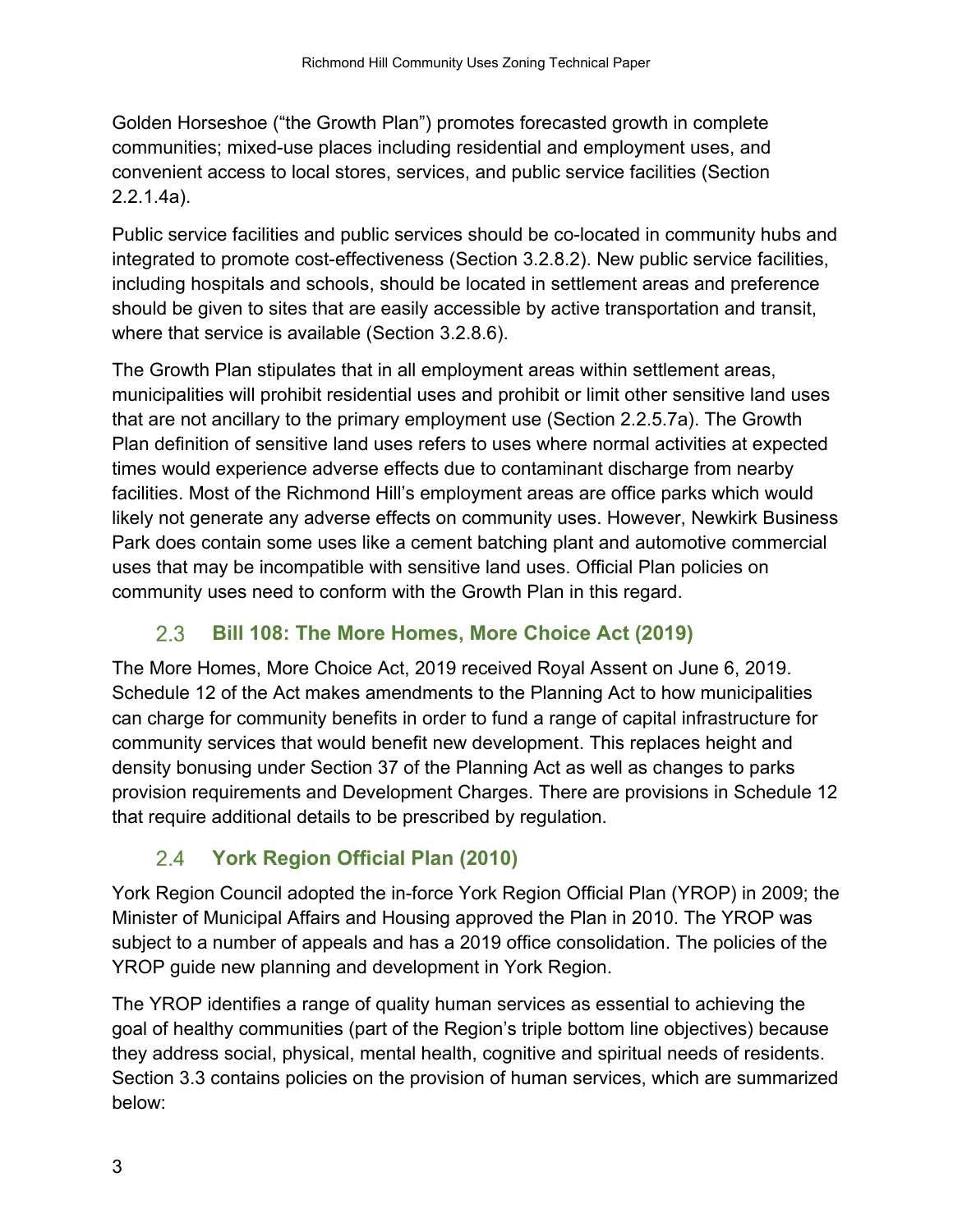- To direct the location of major human service facilities to Regional Centres and Regional Corridors (3.3.3, 5.4.11);
- Local centres and corridors serve as important neighbourhood focal points and main streets that provide a range of working, shopping, recreation, human services and housing opportunities with appropriate forms and scale that complement the surrounding community (5.5.1);
- To encourage the co-location of human services with other uses such as recreational, public buildings and arts and cultural facilities (3.3.4);
- To ensure that public buildings and facilities are designed to be accessible, and are located in proximity to pedestrian, cycling and transit systems (3.3.5); and,
- To attract new educational and skills training facilities, including community college campuses and a university (3.3.6).

York Region is currently undertaking a Municipal Comprehensive Review (MCR) of the Region's population and employment forecasts, land budget and YROP policies. At time of writing, we have been advised that the MCR process is not sufficiently advanced to include it in our analysis. Subsequent to the completion of this draft paper, the Region has released a draft Regional Official Plan Amendment (ROPA). Given the timing of the draft ROPA, it was not included in this analysis.

#### $2.5$ **Richmond Hill Official Plan (2010, c. 2021)**

<span id="page-7-0"></span>The Richmond Hill Official Plan (Official Plan) was adopted by the Council of the City of Richmond Hill on July 12, 2010. It was endorsed, with modifications, by the Regional Municipality of York on May 19, 2011. There were numerous Ontario Municipal Board (OMB) appeals. On April 5, 2012, the OMB partially approved the Official Plan and subsequently issued a number of amending Orders. The office consolidation is dated August 2021.

The City is undertaking a review and update of its Official Plan that will provide a policy framework to 2041.The findings of the present technical paper on community uses may serve to inform the Official Plan update.

Presently, the policies of the Official Plan guide decisions to manage growth and development to implement the vision of the City over the planning period to 2031. The Official Plan advances a vision of "building a new kind of urban" (Section 2.1).

The Official Plan dictates that a range of community uses shall be directed to appropriate locations within the City to contribute to a complete community (Section 4.1). The broadest range of community uses will be directed to the Centres and Corridors in a compact, urban form (Sections 3.1.7.4, 4.1.1.1, 4.1.1.2). More limited ranges will be permitted in Neighbourhoods and Employment Lands (Sections 4.1.1.1,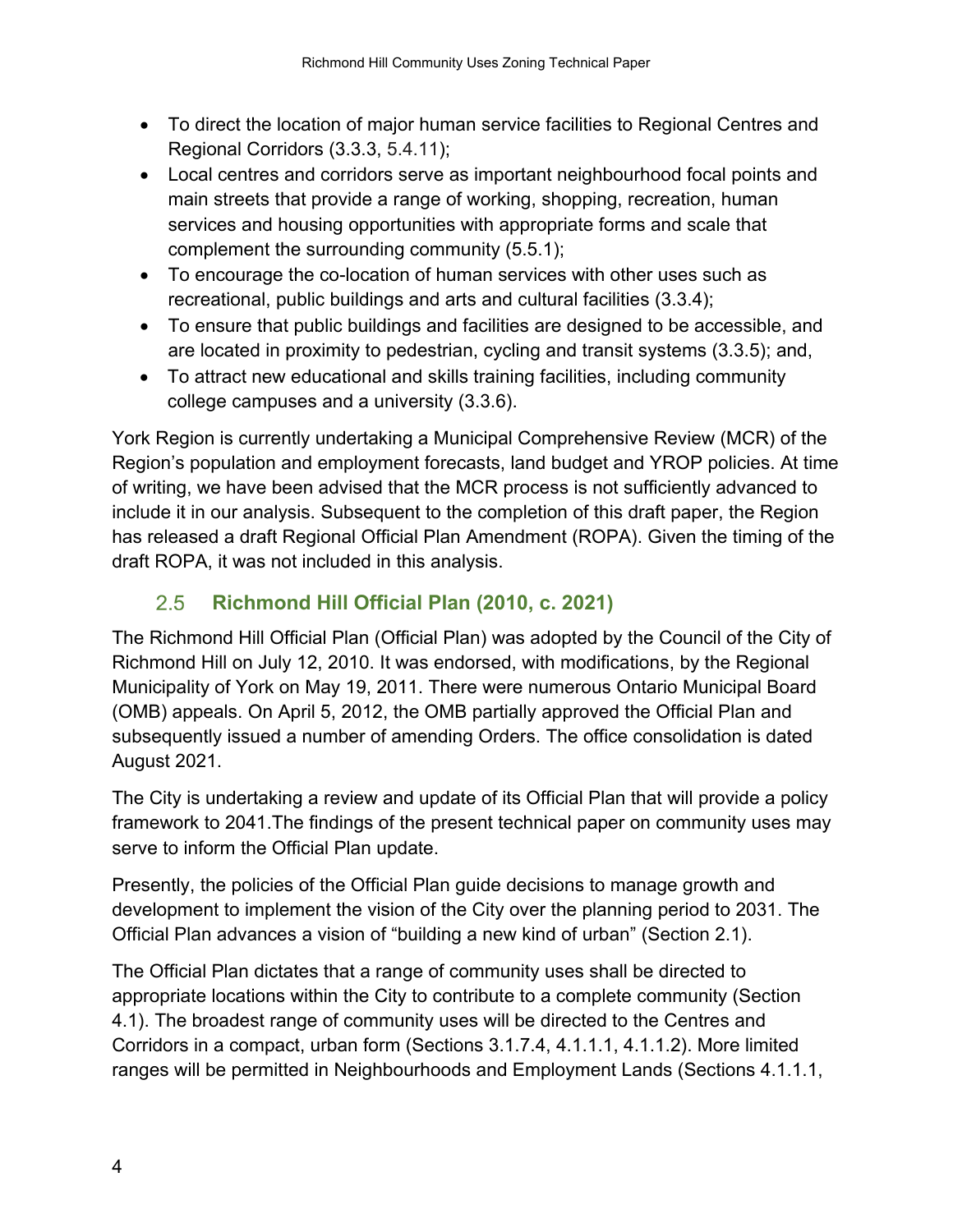4.1.1.3). Table 1 outlines the community uses permitted in the different Urban Structure Components.

| <b>Urban Structure</b>       | <b>Permitted Community</b>   | <b>Notes</b>                  |
|------------------------------|------------------------------|-------------------------------|
| <b>Component</b>             | <b>Uses</b>                  |                               |
| <b>Centres and Corridors</b> | Hospitals and healthcare     | N/A                           |
| (Section 4.1.1.2)            | centres; Post-secondary      |                               |
|                              | institutions; Public and     |                               |
|                              | private secondary and        |                               |
|                              | elementary schools;          |                               |
|                              | Places of worship; Arts      |                               |
|                              | and cultural facilities; Day |                               |
|                              | nurseries; Private home      |                               |
|                              | day care facilities; Social  |                               |
|                              | services                     |                               |
| <b>Neighbourhoods</b>        | Public elementary school;    | Permitted uses are further    |
| (Section 4.1.1.3)            | Public secondary school;     | limited by the type of street |
|                              | Private elementary or        | it may front onto.            |
|                              | secondary school; Places     |                               |
|                              | of worship; Arts and         |                               |
|                              | cultural facilities; Day     |                               |
|                              | nurseries; Private home      |                               |
|                              | day care facilities          |                               |
| <b>Employment Lands</b>      | Day nurseries contained      | N/A                           |
| (Section 4.1.1.8)            | within a major office        |                               |
|                              | building                     |                               |

*Table 1. Community uses "permitted" in the City of Richmond Hill Official Plan by Urban Structure component.*

The Official Plan contains additional locational requirements for places of worship and schools including frontage onto certain street classifications and/or location at major intersections (Section 4.1.1). The Official Plan encourages the campusing or co-location of community uses, including schools (Section 4.1.2.2).

Recent secondary plan work for the Yonge & Carrville/16<sup>th</sup> Ave Key Development Area (KDA) and the Yonge & Bernard KDA contains relaxed locational policies for community uses. The draft Yonge & Carrville/16<sup>th</sup> KDA Secondary Plan allows sites for schools and places of worship to be considered on collector and local streets, despite Official Plan policies 4.1.1(4), (5a), and (7). A new public elementary school site is identified within the Secondary Plan fronting onto a proposed collector street. It should be noted that this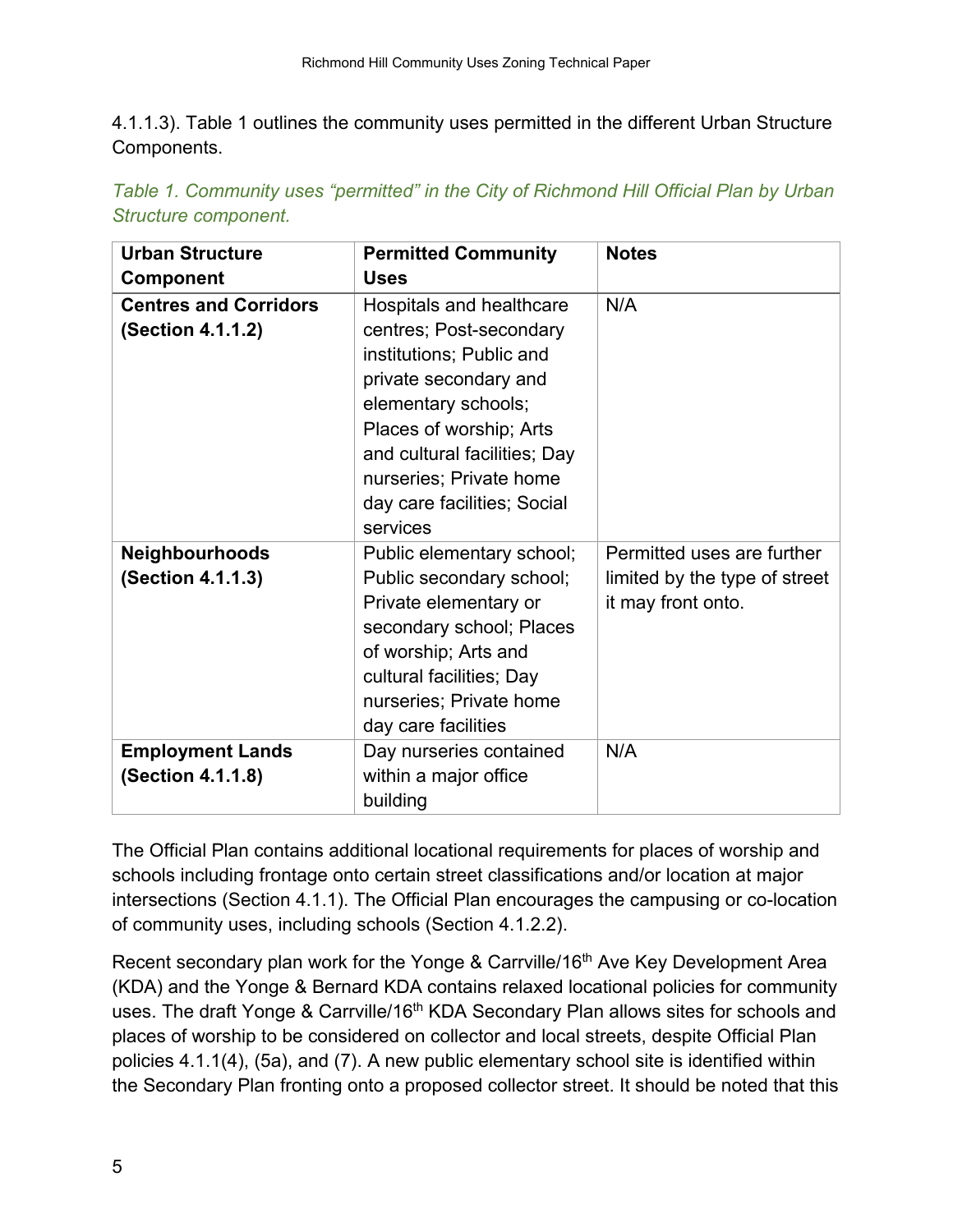draft secondary plan is not yet approved by Council and will be reviewed as part of the ongoing Official Plan Update. The Yonge & Bernard KDA Secondary Plan states that Official Plan policies 4.1.1(4-7) do not apply within the Secondary Plan Area. The Yonge & Bernard KDA Secondary Plan is under appeal at the OLT and has been approved in part by the Tribunal.

## <span id="page-9-1"></span><span id="page-9-0"></span>3 **Other Relevant Provincial Legislation**

#### $3.1$ **Education Act (1990, amended 2021)**

*The Education Act* was adopted in 1990 and last amended in 2020 and is the main piece of legislation governing education in Ontario and provides authority for the creation of all of the main features of the education system.

The *Act* refers to the use of schools for child care programs in Section 37, stating that the Minister may make regulations to determine the amount that the board may charge operators of third-party programs or child care and early years programs and services.

The *Act* refers to multiple uses in a school building, stating in Section 196 that the board must obtain prior approval of the Minister where accommodations for pupils on a school site that is not occupied, or exclusively occupied, by the board occurs.

#### $3.2$ **Child Care and Early Years Act (2014, amended 2019)**

<span id="page-9-2"></span>*The Child Care and Early Years Act*, 2014, came into effect on August 31, 2015 and it replaced the *Day Nurseries Act* and established new rules governing child care in Ontario.

The *Act* has a number of built-form requirements in section 13 (1) for child care centres built in Ontario. The child care centres must comply with the requirements made under the *Building Code Act, 1992,* the *Fire Protection and Prevention Act, 1997,* and the *Safe Drinking Water Act, 2002,* where applicable.

The *Act* requires child care centres to follow a number of provisions regarding amenity and space requirements. These are regarding designated spaces within the child care centre (Section.15), play activity space (Section.16), play activity rooms (Section.17), resource areas (Section.18), requirement for the child care centre to be on the first or second storey (Section.20), window glass to comply with the Building Code (Section.21), artificial illumination (Section.22), temperature (Section.23), and outdoor play space (Section.24).

The *Act* references the building requirements of child care centres in schools in Section 75 which may have relevance for co-location, stating that a child care centre, or part of a child care centre, that is located in a school and is deemed as part of the school, must comply with the same standards or requirements that apply to the school.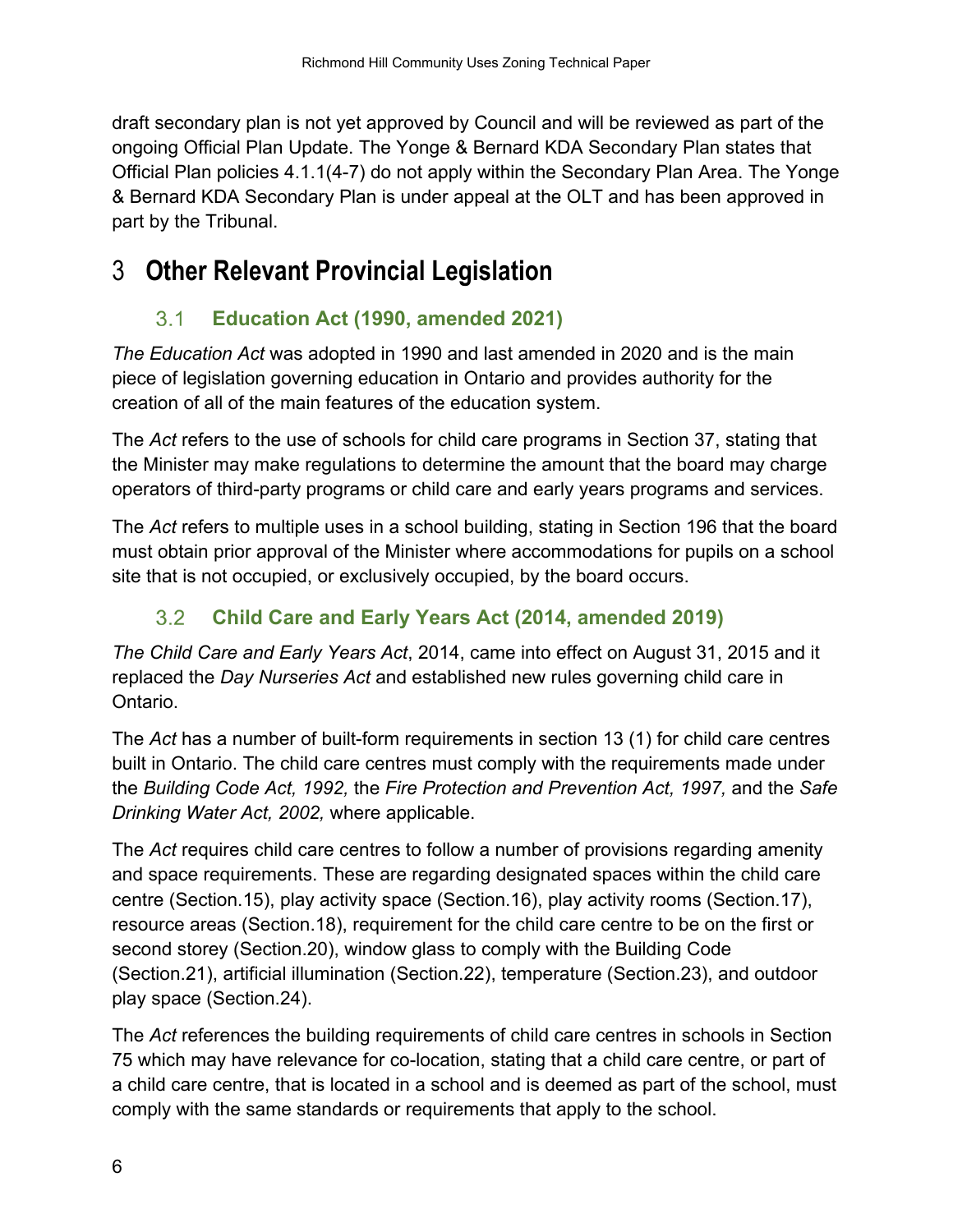## <span id="page-10-0"></span>4 **Richmond Hill's Current Zoning Approach**

A number of parent zoning by-laws currently cover the City of Richmond Hill:

| 313-96 | 128-04    | 190-87 | 39-71     |
|--------|-----------|--------|-----------|
| 1275   | 85-02     | 184-87 | $3 - 74$  |
| 986    | $54 - 15$ | 66-71  | 356-86    |
| 366-86 | 42-02     | 76-91  | 183-82    |
| 434-88 | 235-97    | 213-96 | $91 - 13$ |
| 1703   | 2523      | 38-95  | 88-86     |
| 256-88 | 2325-68   | 150-80 | 255-96    |
| 365-86 | $55 - 15$ | 181-81 | 278-96    |
| 107-86 |           |        |           |

The approach to zoning community uses has been analyzed for a sample of these parent by-laws created in different eras. This analysis looked at by-law numbers 42-02 55-15, 66-71, 190-87, 313-96, 1703, 2325-68, and 2523.

#### $4.1$ **Definitions**

<span id="page-10-1"></span>There is consistency between definitions of community uses in the parent zoning bylaws.

Community use definitions generally do not mention accessory and co-located uses, which we know are common in Richmond Hill. To encourage co-location of community uses, it may be worthwhile to explicitly include accessory uses in definitions (see by-law examples from Oakville and Mississauga below) and/or provide a definition for "Community Hub".

Several definitions will require modifications.

*Place of Entertainment:* This term covers many quasi-public uses (e.g. auditorium, theatre, arena, etc.). Breaking this term into multiple definitions would allow for more nuanced permissions and development standards to be applied to these diverse uses.

*Church:* All instances of "church" in definitions should be updated to "places of worship" to reflect the diversity of faith in the City. This term was removed and re-defined as Places of Worship in various zoning by-laws by By-law No. 13-00 and By-law No.120- 00.

*Commercial School:* This term was re-defined in By-law 29-20 as a commercial establishment which provides instruction on any subject for hire or gain and includes such uses as a studio used by a dance or music teacher, a marital arts school, a golf training centre, a tutoring centre, a driver's education school, a trade school and any other similar use; however, a "Commercial School" does not include a private school or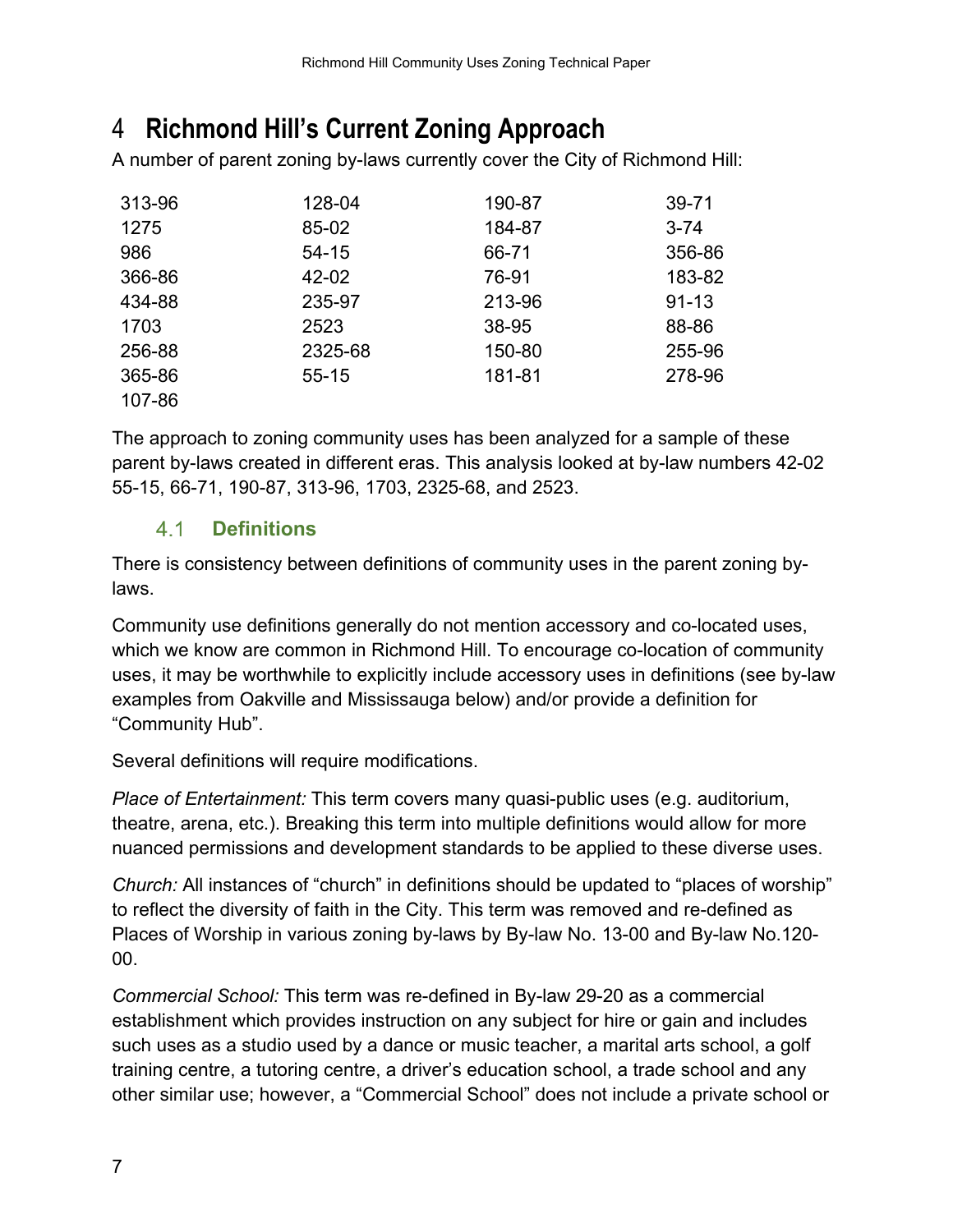religious school. Definitions should be further revised to make clear distinction between post-secondary schools and office uses, while still including flexibility for emerging trends (see Mississauga by-law example below).

*Arts and Cultural Facilities:* These community uses are described in the Official Plan but are not defined terms in the parent zoning by-laws we analyzed. It may make sense to distinguish between galleries and museums.

#### 4.2 **Permissions**

<span id="page-11-0"></span>In residential zones, schools, child care centres, and places of worship are typically the only community uses permitted. Occasionally, health services are also permitted. Some parent zoning by-laws further restrict these uses in low-density residential zones. By-law 13-00 removed schools and places of worship as permitted uses in residential zones for zoning by-laws covering serviced areas of the city. By-law 120-00 amended By-law 13- 00 to recognize existing uses and allow for their expansion, renovation, reconstruction and repair.

In institutional and commercial zones, a broad range of community uses tend to be permitted. More intensive community uses may not be permitted in neighbourhood commercial zones. Highway commercial zones do not permit any community uses.

In employment and industrial zones, community uses are severely limited or not permitted at all. Child care centres and recreation facilities are the only community uses permitted, and sometimes only if they are accessory to employment or industrial uses.

#### 4.3 **Standards**

<span id="page-11-1"></span>In the parent zoning by-laws reviewed, most standards were dictated by zone rather than by use. This is appropriate from a building compatibility aspect, but may result in standards that are inappropriate for community uses and may require relief from a zoning by-law to be accommodated. For example, within residential zones, often standards were based on dwelling type with no standards provided for non-dwelling uses.

All parent zoning by-laws include a public authority clause, permitting public agencies to use land or construct buildings for public service in any zone. Although this clause provides flexibility in the use, public agencies must adhere to the standards for the zone and ensure compatibility with the zone.

Overall, the parent zoning by-laws did not strongly regulate minimum or maximum size of community uses. All parent zoning by-laws provided maximum heights, mostly in the range of 10-14 metres. Occasionally a minimum lot area and/or a minimum frontage was provided. More recent parent zoning by-laws (42-02 and 55-15) provided maximum floor area ratios for community uses.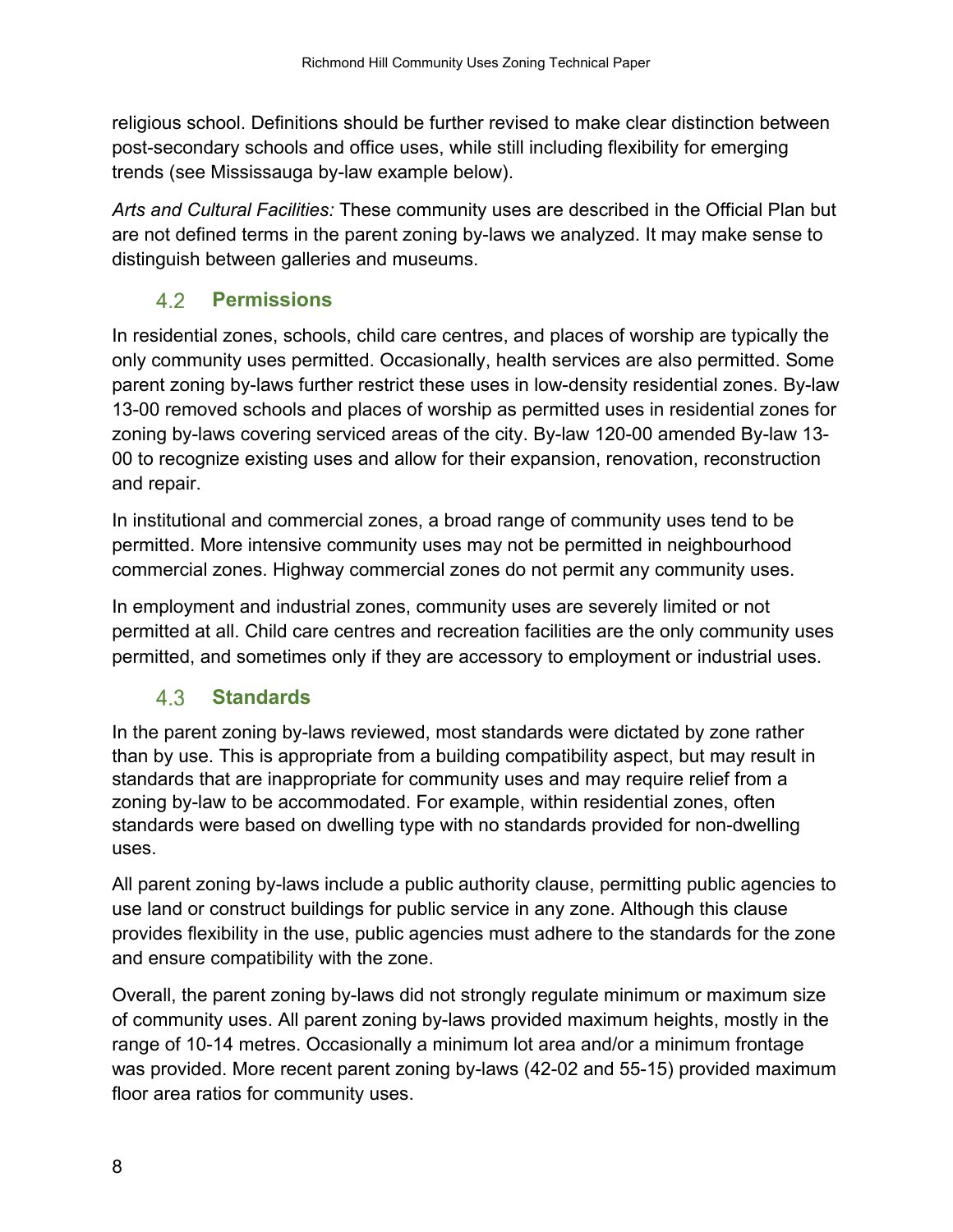Parking standards are set based on the specific community use. Different measures are used for calculating the required number of parking spaces, including floor area, number of staff, facility capacity, and number of units. The standards developed for more recent zoning by-laws would be a good starting point for setting parking standards for the City's new comprehensive zoning by-law. We are also aware that Richmond Hill is working on a Parking and Transportation Demand Management Study, which will address this issue in greater detail. The City is also updating its Transportation Master Plan to establish a future vision for all travel modes within the City to the year 2041.

All parent zoning by-laws stipulate that where multiple uses occur on a single lot, the development standards for all uses must be followed. If there is a conflict, the more stringent standards apply.

Separation distances between community uses are not included in the parent zoning by-laws analyzed.

#### $4.4$ **Comparison to Area Municipalities**

<span id="page-12-0"></span>This section compares the as-of-right zoning permissions for community uses in the area municipalities of the City of Toronto, Town of Oakville, and City off Mississauga.

### <span id="page-12-1"></span>4.4.1 Overall Comparison

Many municipalities in the Greater Toronto Area (GTA) are undertaking similar reviews of their zoning by-laws as the City of Richmond Hill. This complicates comparison between municipalities, since many of the zoning by-laws are recognized as outdated and no longer reflect best practices. As the City of Richmond Hill continues to work towards a new comprehensive zoning by-law, knowledge sharing activities with area municipalities is advised to reduce duplication of work and to allow for reasonable consistency within the Region.

### <span id="page-12-2"></span>4.4.2 City of Toronto

Mixed use zones allow a full range of community uses. A Clinic and Community Health Centre are permitted in all employment zones except for the heaviest industrial zone. Community Centres and Places of Worship are permitted in industrial commercial zones, but not other employment zones, and a Day Nursery is permitted in all employment zones except for the heaviest industrial zone.

The City of Toronto's zoning by-laws are very permissive with respect to community uses in residential zones. Provisions for community uses in residential zones are summarized below.

• Community Centre is permitted in 2 residential zones, out of 6 and is defined as not used for a commercial purpose.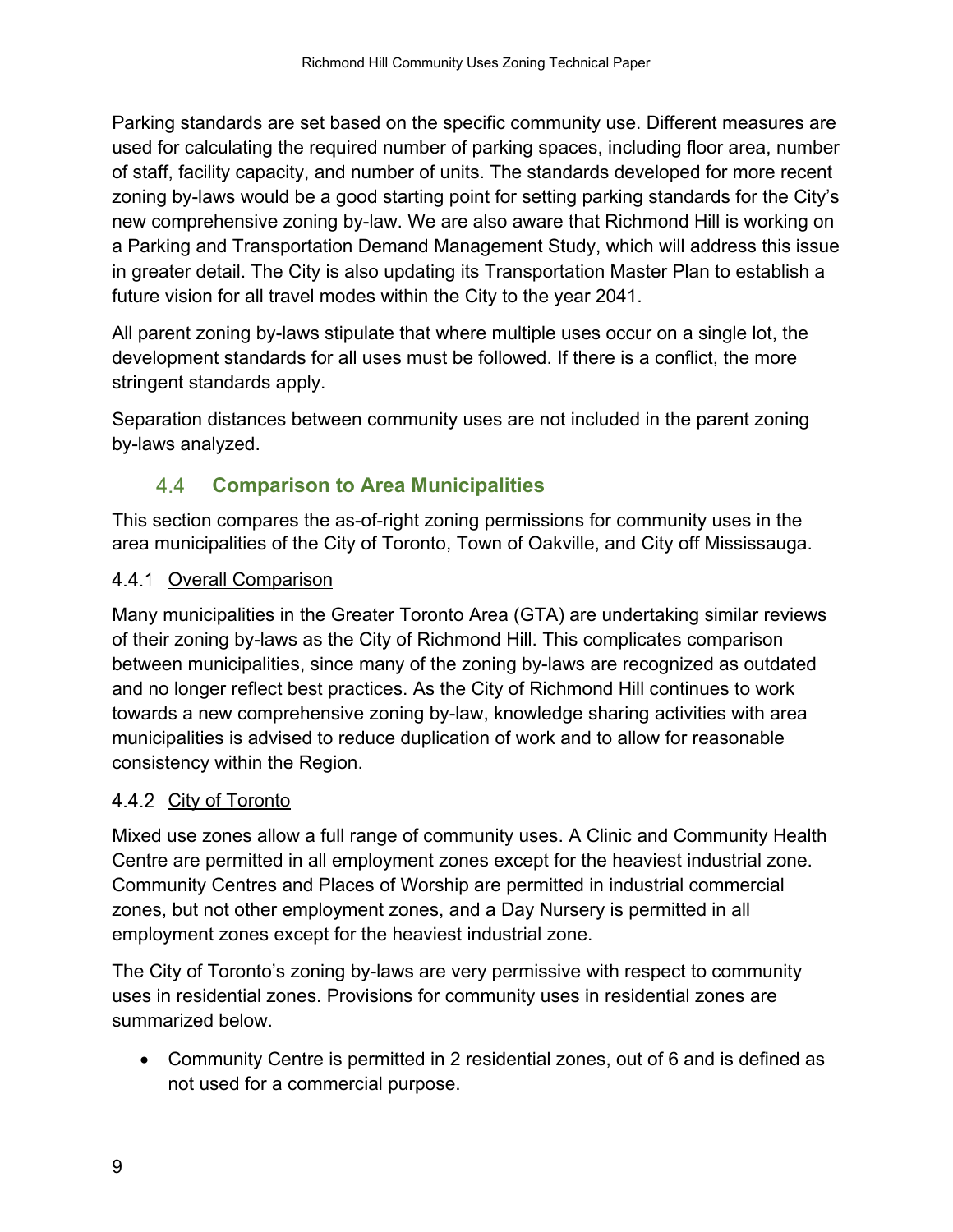- Community health centre is permitted in 2 residential zones, out of 6 and is defined as a public or non-profit operation.
- Day Nursery is permitted in all residential zones, with qualifications. The definition specifies that it is not to be located in a private residence. Qualification for 4 zones is that it be located in a public school, place of worship or community centre. In the other 2 zones an additional qualification is that it can be located in a building originally built for that purpose or is in a whole of a detached house or the whole of a pair of semi-detached houses.
- Municipal Community Centre is permitted in all residential zones.
- Place of Worship is permitted in all residential zones, with qualifications that the building had to be originally constructed for that purpose and that the lot frontage is at least 30 metres.
- Private Academic, Philanthropic or Religious School are permitted in 2 residential zones out of 6, and one other zone with qualifications that the building had to be originally constructed for that purpose.
- Public Art Gallery is permitted in 2 residential zones, out of 6.
- Public Library is permitted in 2 residential zones, out of 6.
- Public Museum is permitted in 2 residential zones, out of 6.
- Public School is permitted in all residential zones, with some qualifications. Defined as maintained at public expense. Includes a college or university and associated boarding or dormitory facilities. Qualification in 3 of the zones is that building had to be originally constructed for that purpose.

### <span id="page-13-0"></span>4.4.3 Town of Oakville

In Oakville, there are currently three comprehensive zoning by-laws in effect covering different geographies. We reviewed Zoning By-law 2014-014 because it represents the most up-to-date zoning strategy but it should be noted that certain sections are still under appeal and not in force. The Oakville zoning by-law is very well organized and easy to follow. It is very restrictive with respect to community uses in residential zones. The following summarizes permissions for community uses:

- Art Gallery is permitted in all mixed use, commercial zones and 2 employment zones (E1 Office Employment and E2 Business Employment). The definition does not distinguish between a non-profit and commercial gallery.
- Community Centre is permitted in all mixed use, commercial zones and 1 employment zone (E4 Business Commercial).
- Day Care is permitted in all residential zones. Conditions require the Day Care to be located along an arterial or major collector road with restrictions regarding side yard setbacks, driveways, height, and location of playground equipment. Day Care is also permitted in mixed use, commercial and 2 employment zones.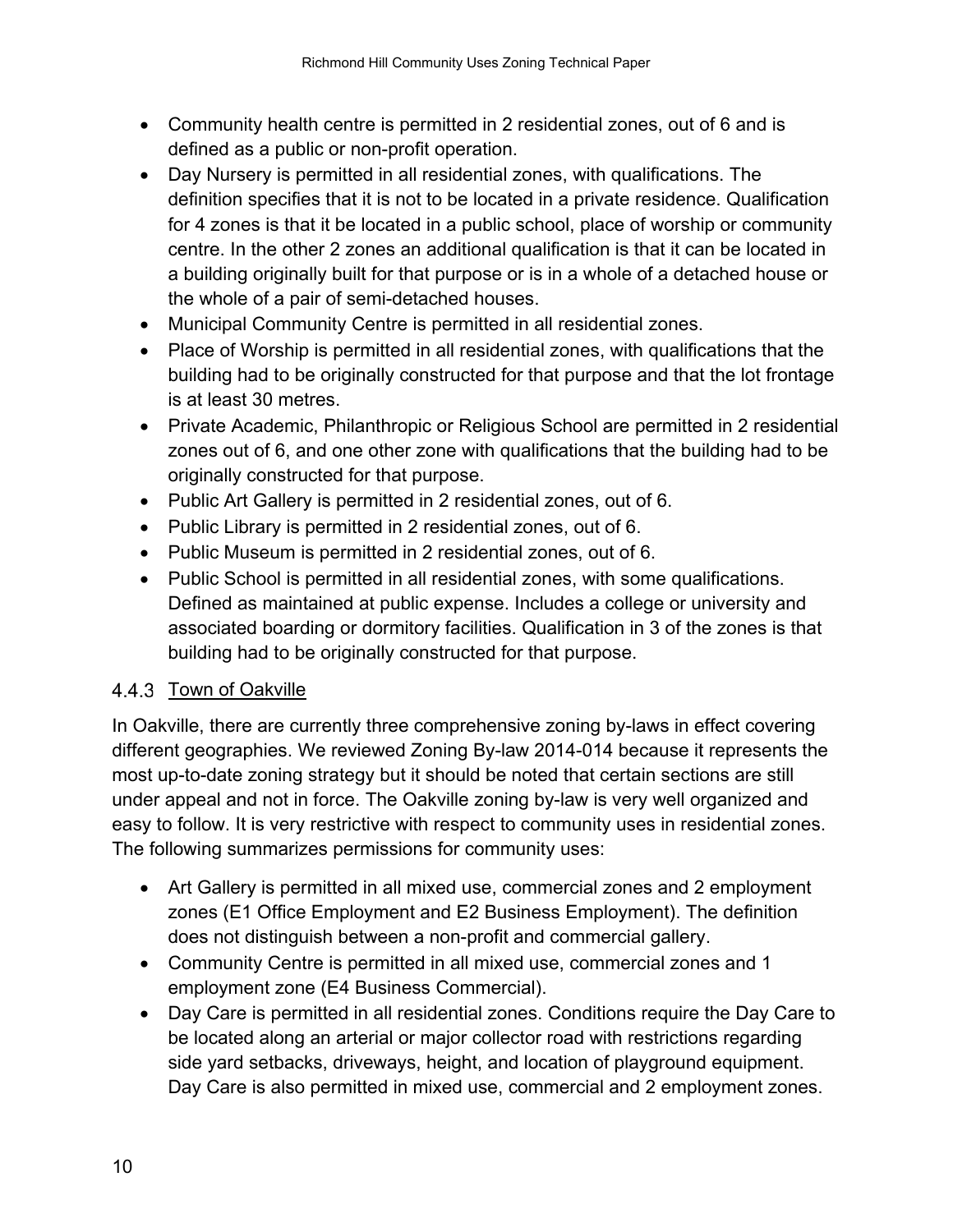In the employment zones it must be located in a building used for other purposes and not occupy more than 20% of the floor area. The definition requires the facility to be licensed in accordance with the *Child Care and Early Years Act*; the definition also provides for the care ofadults, but not overnight accommodation.

- Emergency Service Facility is permitted in all residential, mixed use, commercial and employment zones.
- Food Bank is permitted in all mixed use, commercial and 2 employment zones.
- Library is permitted in all mixed use, commercial and employment zones. The definition requires the use be operated by a non-profit organization.
- Museum is permitted in all mixed use, commercial zones. The definition does not distinguish between a commercial and non-profit operation.
- Private Home Day Care is permitted in all residential zones. The definition restricts number of children to 5 or fewer.
- Place of Worship is permitted in all mixed use, commercial zones and 1 employment zone. The definition includes worship, faith-based teaching, fellowship and community social outreach. In employment zones the maximum lot size is 2.5 ha and must occupy not more than 50% of the floor area.
- Post-secondary School is permitted in all mixed use and commercial zones and is defined as a public university or college and includes all accessory uses.
- Private School is permitted in all mixed use, commercial zones and employment zones. The definition includes private elementary and secondary schools. In employment zones the floor area is restricted to a maximum of 20% of the area of the lot and at least an equal amount of floor area for other uses must be built first. Pre-existing private schools are recognized by the by-law.
- Public School is permitted in all mixed use and commercial zones.

### <span id="page-14-0"></span>4.4.4 City of Mississauga

Mississauga's zoning by-law is to a large extent organized around very specific permissions based on small geographic areas, so it is somewhat difficult to navigate. However, it does have a section under general provisions that outlines uses that are permitted in multiple zones. These include a number of community uses. The provisions in the by-law regarding community uses are summarized below.

• Community Centre, Community Athletic Field and Library are permitted in residential zones as well as commercial, office and in employment zones. The use can include up to 20% of the floor area for a pro shop, snack bar, tutoring and/or commercial school. The use must comply with the regulations of the zone in which it is located. It is defined as being operated by, or on behalf of, a public authority and the principal use includes recreation, arts, crafts, museums, social and charitable activities.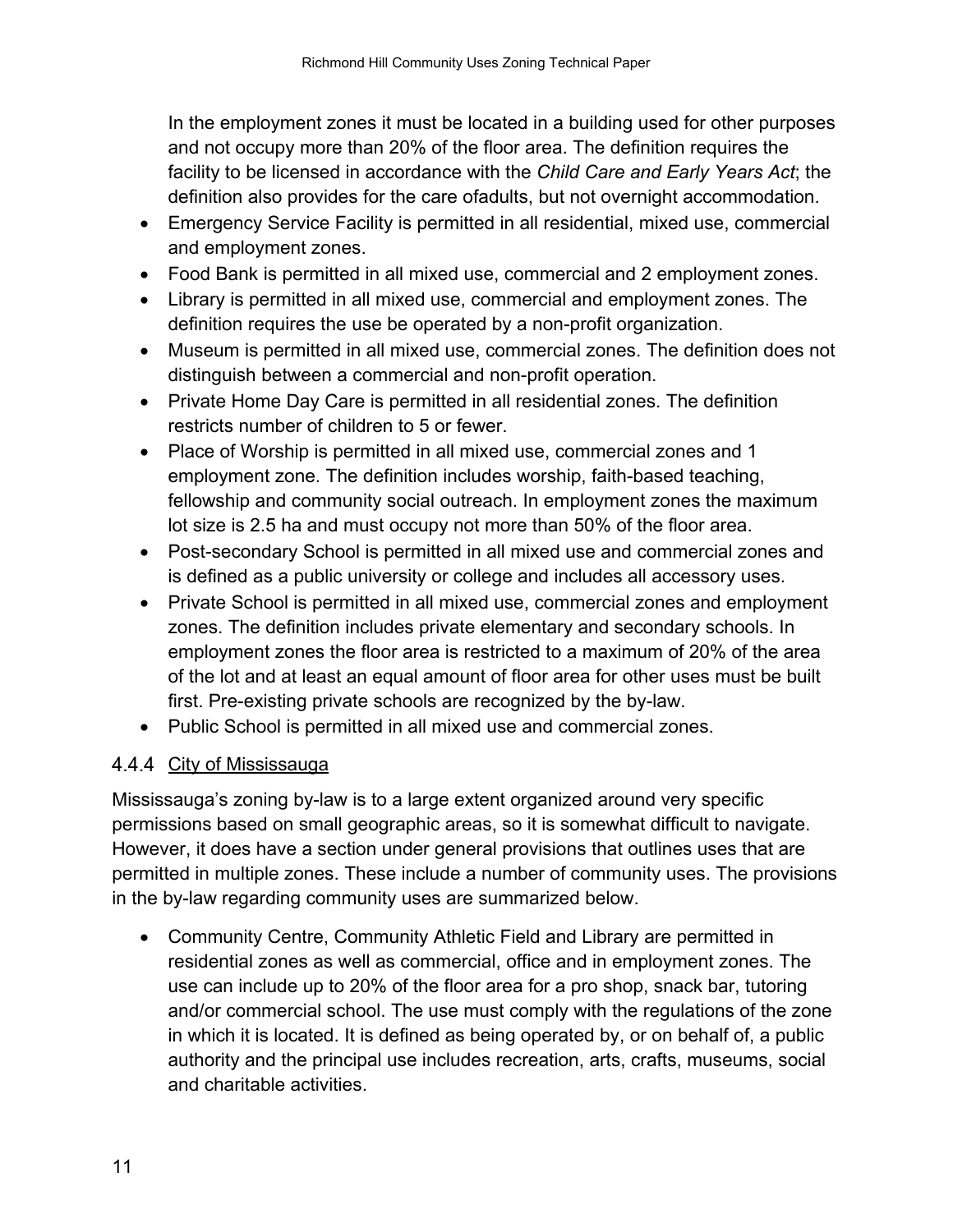- Day Care is permitted in residential zones as well as commercial and office zones and in one employment zone. There is no distinction between non-profit and for-profit uses. The use is defined as serving more than 5 persons and includes care for children, seniors and disabled persons. Day care in residential zones must comply with the regulations for those zones. Specific criteria are included for other zones. The by-law includes a maps of streets where day care is permitted. It appears that these are mostly arterials and collectors.
- Food bank is permitted in office, commercial and industrial zones.
- Place of Religious Assembly is permitted in residential zones, commercial, office and most employment zones. Up to 20% of the floor area can be used as tutoring and commercial school as accessory uses. Up to half of the floor area can be used as a community/multi-use hall for recreational, social, community and charitable activities. In non-residential areas the Place of Religious Assembly must comply with the regulations for that zone. There are specific regulations for residential zones. The by-law includes maps of streets in residential zones where Places of Religious Assembly are permitted. It appears that these are mostly along arterials and collectors.
- Public School is permitted in residential zones, commercial office zones and one employment zone. The use includes up to 20% of the floor area to be used for tutoring, recreational, social, community and charitable use. There are specific standards in the by-law regarding setbacks, heights etc. that apply to public schools. The definition lists school boards that have jurisdiction for public schools.
- Private School is permitted in residential zones, commercial office and one employment zone. The use includes up to 20% of the floor area to be used for tutoring, recreational, social, community and charitable uses. In non-residential zones the use must comply with the regulations that apply to that zone. There are specific provisions that apply in residential zones. The by-law includes maps of streets in residential zones where Private Schools are permitted. It appears that these are mostly located on arterials and collectors. Definition refers to academic instruction for elementary and secondary school courses of study.
- Commercial School is permitted in commercial and office zones and is defined as a building or structure that may include a business, trade, driving, dance, music, martial arts or a tutoring school.
- University and College is permitted in commercial zones.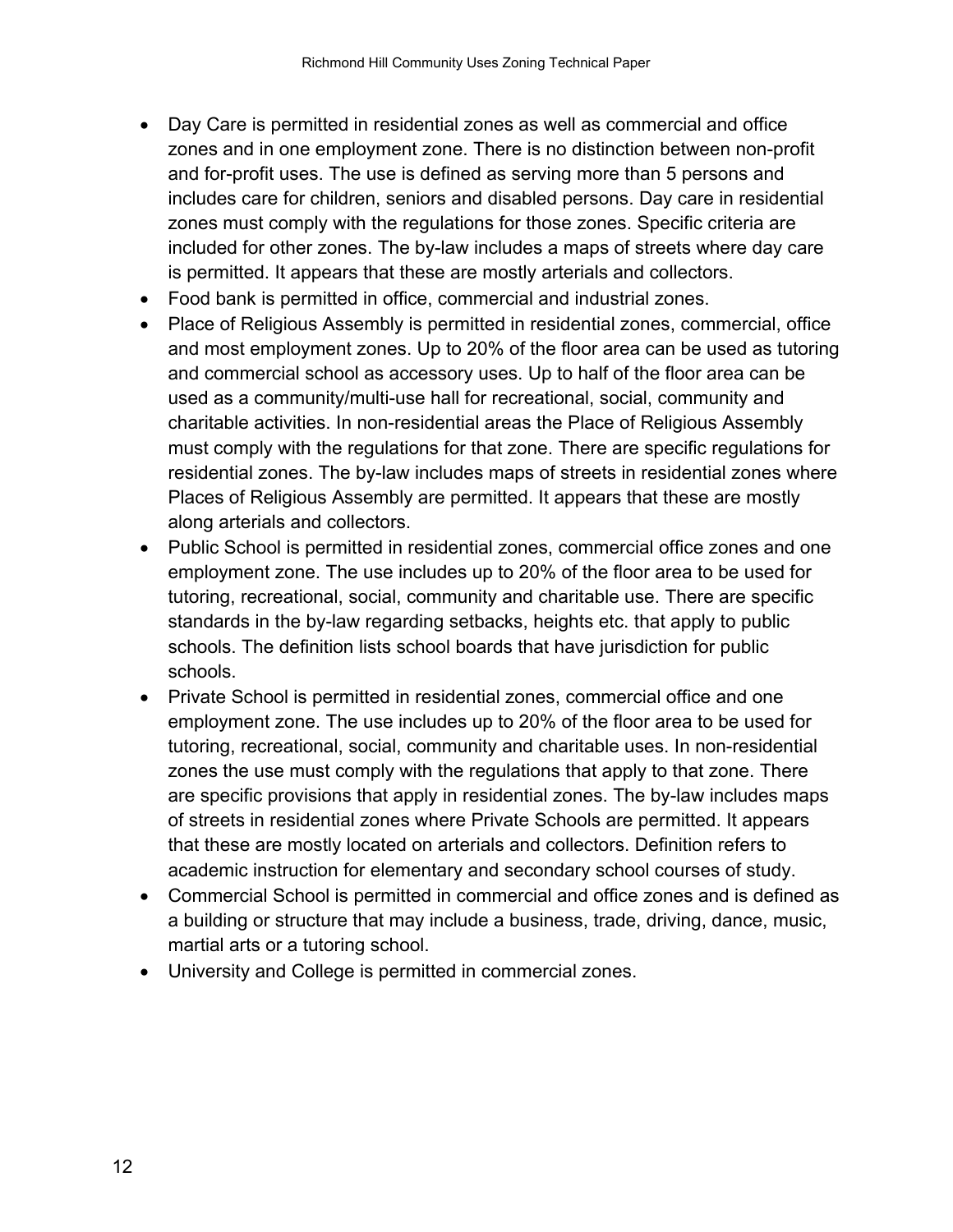## <span id="page-16-1"></span><span id="page-16-0"></span>5 **Official Plan Community Use Policies in Area Municipalities**

#### **City of Markham**  $5.1$

City of Markham Official Plan section 4.2 (Community Infrastructure), section 4.4 (Arts and Culture), and Chapter 8 (Land Use) contain policies affecting community uses in the City of Markham. There are policies to support co-location of community uses, universal accessibility, and flexible multi-purpose facilities (4.2.1.5). Similar to the City of Richmond Hill's Official Plan, section 8.13 contains locational and other requirements for child care centres and places of worship.

The Official Plan also prescribes a few tools to achieve the desired outcomes for community uses:

- The City of Markham Official Plan calls for an Integrated Leisure Master Plan to further highlight needs and priorities relating to community uses (Section 4.2.1.2);
- A Community Infrastructure Strategy is the tool prescribed for ensuring and/or securing adequate provision of community uses as the City grows. This creates additional requirements for secondary plans, comprehensive block plans, and major development projects. This section of the Official Plan is under appeal and not in force (Section 4.2.2); and
- A site reservation policy exists to identify lands for future public schools and places of worship that can be secured through development approvals (Sections 4.2.3.1, 4.2.4.1).

| <b>Land Use Category</b> | <b>Community Uses</b><br><b>Provided For</b>                              | <b>Notes</b>                                                                         |
|--------------------------|---------------------------------------------------------------------------|--------------------------------------------------------------------------------------|
| <b>Commercial</b>        | Day care centre; Trade<br>school; Commercial<br>school; Place of worship; | Day care centre or place of<br>worship use considered<br>discretionary and require a |
|                          | Sports and fitness<br>recreation; Private club                            | site-specific zoning by-law<br>amendment                                             |

|           | Table 2. Community uses "provided for" in the City of Markham Official Plan by land use |  |  |  |  |  |  |
|-----------|-----------------------------------------------------------------------------------------|--|--|--|--|--|--|
| category. |                                                                                         |  |  |  |  |  |  |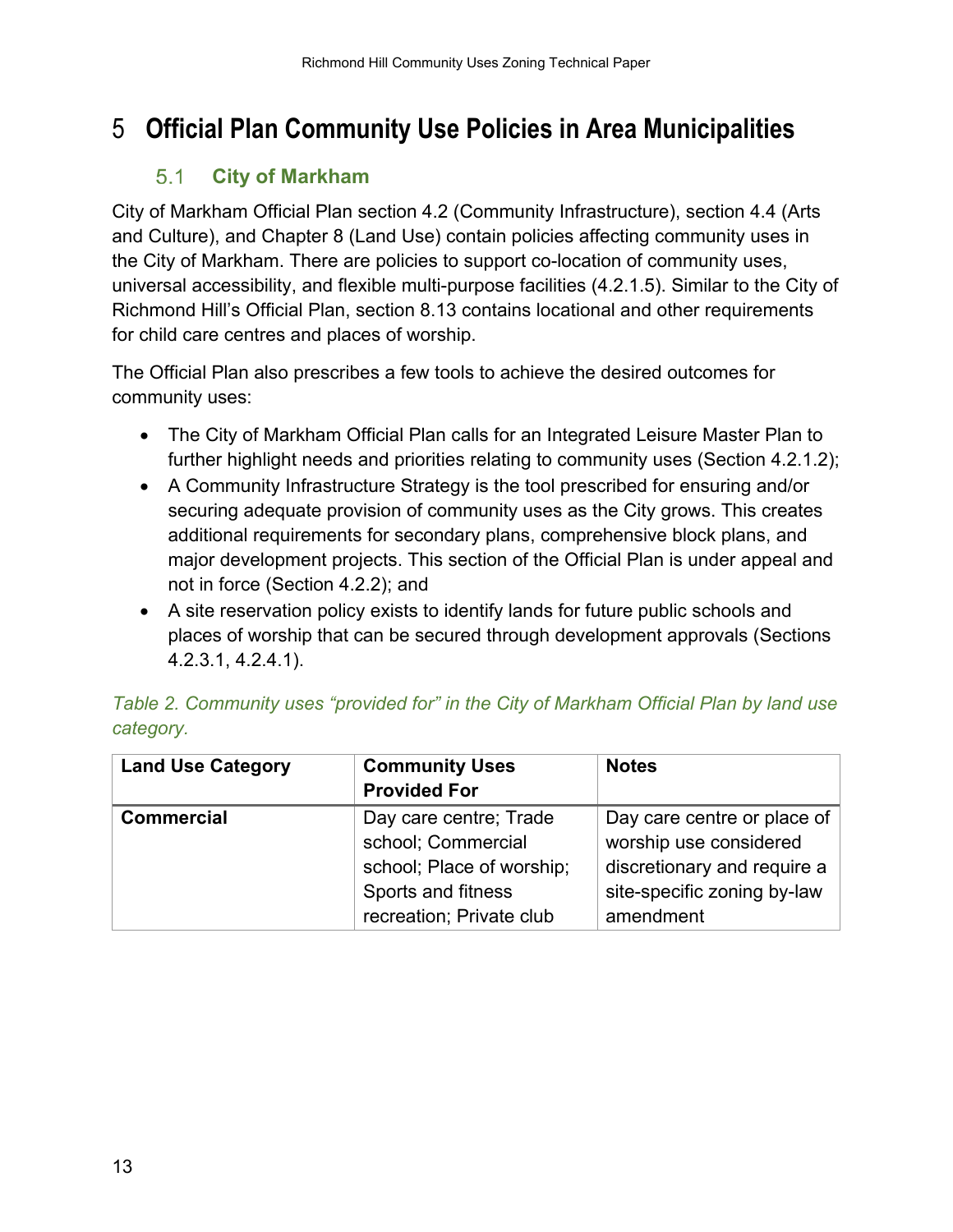| <b>Employment Lands</b> | Sports and fitness         | Community uses to be        |
|-------------------------|----------------------------|-----------------------------|
|                         | recreation; Community      | provided for vary           |
|                         | college or university; Day | substantially across the    |
|                         | care centre; Trade school; | different designations in   |
|                         | Commercial school;         | the Employment Lands        |
|                         | Private club; Place of     | category. Sometimes uses    |
|                         | worship                    | are not permitted, are      |
|                         |                            | discretionary (requiring a  |
|                         |                            | site-specific zoning by-law |
|                         |                            | amendment) or must be       |
|                         |                            | ancillary to another use.   |
| <b>Residential</b>      | Day care centre; place of  | Public schools must be      |
|                         | worship; public school     | located on an arterial or   |
|                         |                            | collector street            |
| <b>Mixed Use</b>        | Sports and fitness         | Public and private schools  |
|                         | recreation; Commercial     | must be located on an       |
|                         | school; Day care centre;   | arterial or major collector |
|                         | Place of worship; public   | street                      |
|                         | school or private school;  |                             |
|                         | Community college or       |                             |
|                         | university (Mixed Use Mid  |                             |
|                         | Rise and Mixed Use Office  |                             |
|                         | Priority designations);    |                             |
|                         | Private club (Mixed Use    |                             |
|                         | High Rise designation)     |                             |

The City of Markham Official Plan is similarly prescriptive as the City of Richmond Hill Official Plan concerning community uses. It identifies the specific community uses to be provided for by land use designation and contains locational and other requirements for child care centres and places of worship. Where the City of Markham Official Plan differs is in its reference to other planning tools to consider in more detail how to achieve the desired outcomes for community services.

#### $5.2$ **City of Toronto**

<span id="page-17-0"></span>Community uses policies are elaborated in section 3.2.2 (Community Services and Facilities) and in Chapter 4 (Land Use Designations) of the City of Toronto Official Plan. In comparison to the City of Richmond Hill's Official Plan, the policies are less prescriptive. Community uses are encouraged within Community Hubs (particularly schools) and all new significant private sector development across the City (3.2.2.3,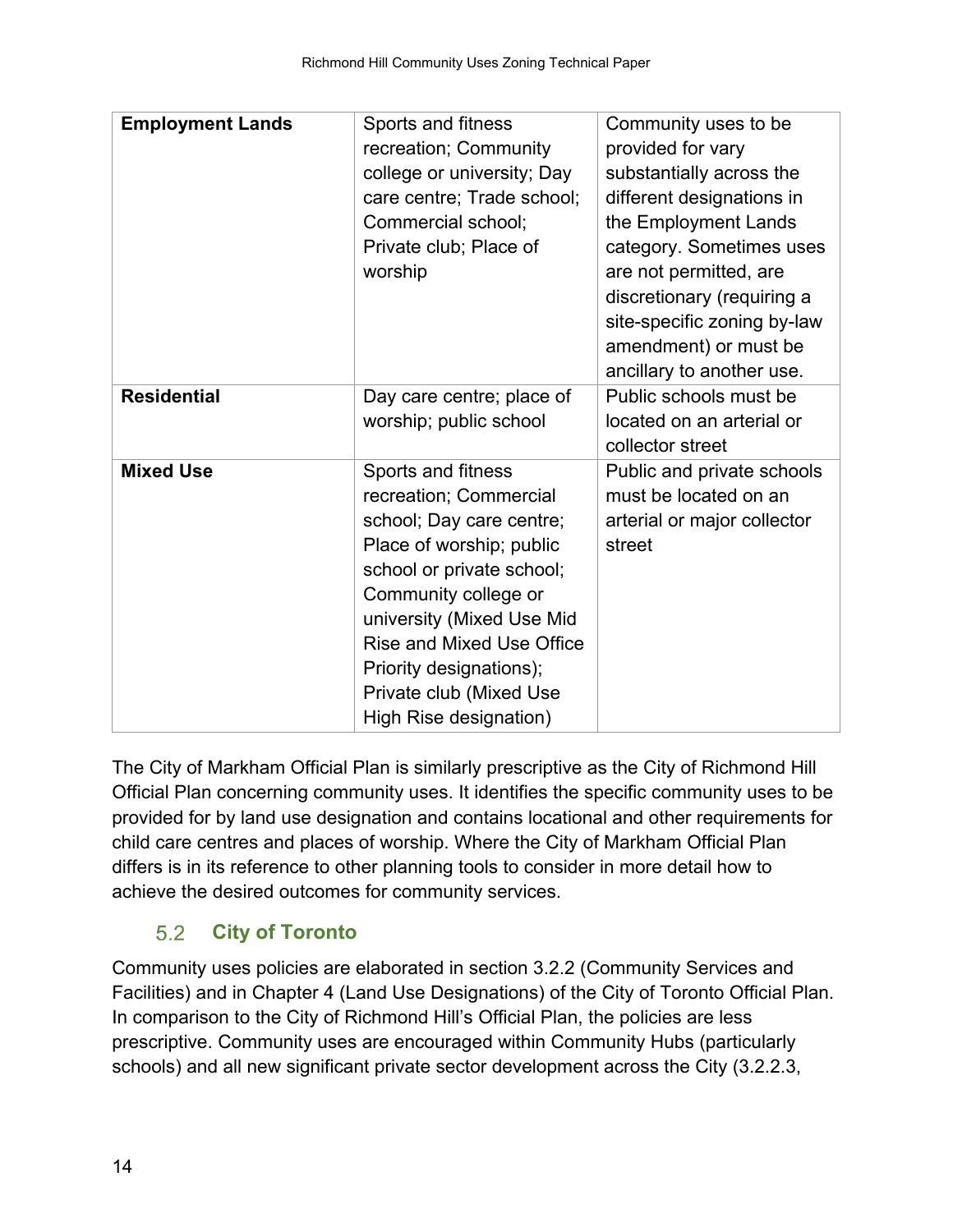3.2.2.4, 3.2.2.7). There are no locational requirements for specific community uses, such as schools or places of worship.

The Official Plan distinguishes between social infrastructure such as government and community resources, programs and facilities and hard services, such as sewer, water, roads and transit (3.2.2). The Official Plan acknowledges that for the City to meet community needs, they require community service facilities such as community and recreation centres, arenas, community health clinics, community gardens and publicly funded schools and libraries. The policies in this section encourage adequate and equitable access of community services and local institutions by providing and preserving these facilities across the City and specifically in neighbourhoods that are under or poorly served. This can be encouraged through the shared use of multi-service facilities such as school facilities, places of worship and lands for community service purposes, and by developing strategies to provide new social infrastructure or improving existing community service facilities in areas that are inadequately serviced or are experiencing major growth or change.

| <b>Land Use Designation</b> | <b>Community Uses</b>                                                    | <b>Notes</b>                                                                            |
|-----------------------------|--------------------------------------------------------------------------|-----------------------------------------------------------------------------------------|
|                             | <b>Provided For</b>                                                      |                                                                                         |
| <b>Employment Areas</b>     | Industrial trade schools                                                 | N/A                                                                                     |
| Neighbourhoods              | Low scale local institutions;<br>Cultural and recreational<br>facilities | Must be sensitive to the<br>established built form<br>character of the<br>neighbourhood |
| <b>Mixed Use Areas</b>      | Broad range of institutional<br>uses                                     | N/A                                                                                     |

|              | Table 3. Community uses "provided for" in the City of Toronto Official Plan by land use |  |  |  |  |  |  |
|--------------|-----------------------------------------------------------------------------------------|--|--|--|--|--|--|
| designation. |                                                                                         |  |  |  |  |  |  |

#### <span id="page-18-0"></span> $5.3$ **City of Mississauga**

The City of Mississauga Official Plan contains many similar policies to the City of Richmond Hill Official Plan, with a few key differences. Mississauga defines community uses the same way as Richmond Hill, but is explicit that community uses may be provided by the City, agencies, other levels of government, or the private sector (7.3).

Similar to Richmond Hill, Mississauga has locational criteria for places of religious assembly (7.3.11). However, whereas Richmond Hill's Official Plan expresses these criteria as requirements, Mississauga states these criteria are *preferences*, which may reduce the need for Official Plan amendments.

Although community infrastructure is "permitted" in all land use designations, the preferred location for community infrastructure is within the Downtown, Major Nodes,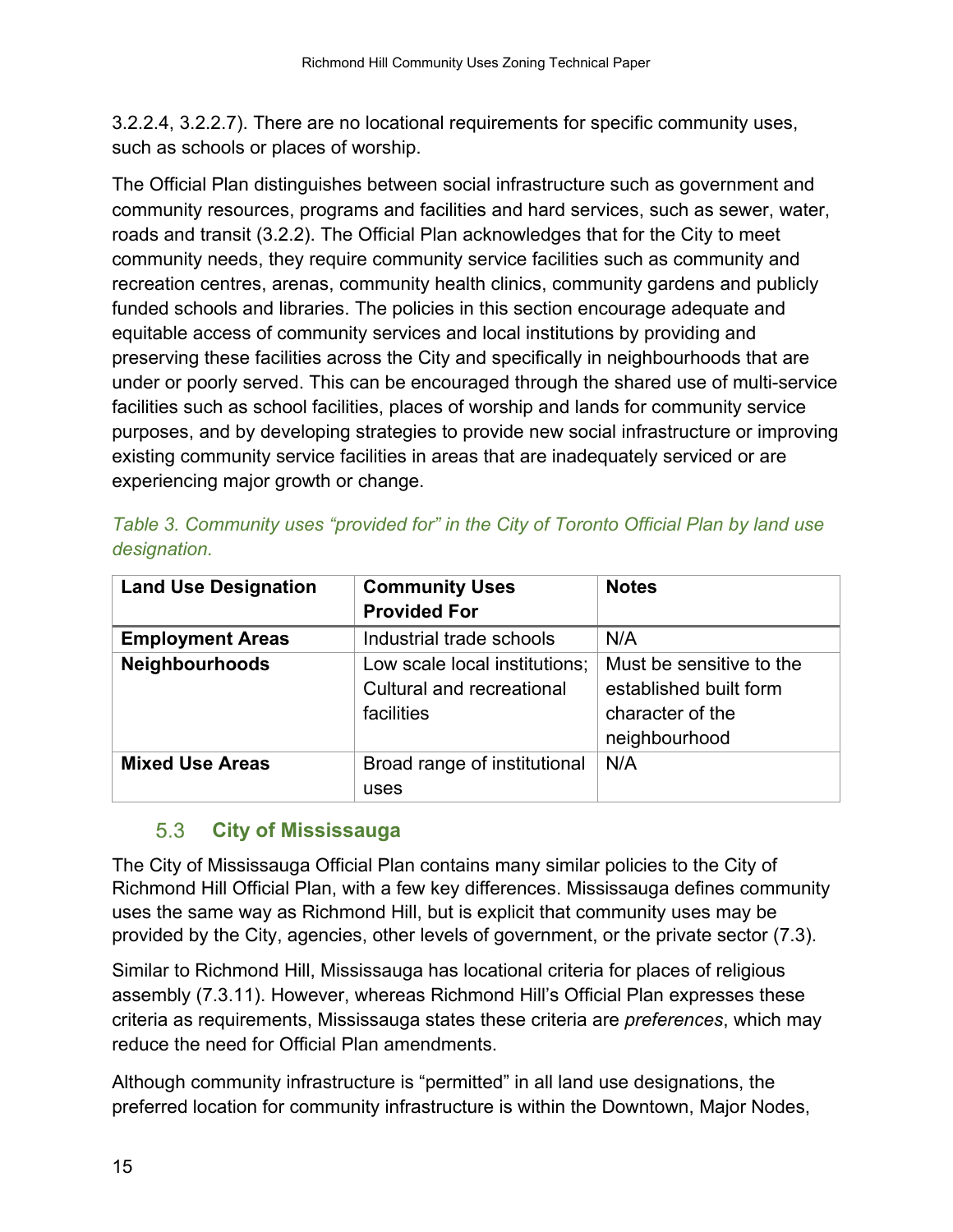Community Nodes and Corridors (5.3.1.10, 7.3.2, 11.2.1). Land uses serving the residential population of the city are generally discouraged in Employment areas, but may be permitted in special circumstances where the use is deemed beneficial to the city and cannot locate in residential areas due to land use conflicts or lack of a suitable site (5.3.6.8).

Other interesting and distinct policies for community uses include:

- The City of Mississauga Official Plan encourages sharing parking facilities between community uses. It also provides that cultural facilities may be able to leverage municipal parking facilities in lieu of meeting the full parking requirements on-site (7.3.8, 7.5.4) and
- Major nodes and community nodes are intended to serve as older adult clusters where community infrastructure, services, and programs to serve the needs of older adults will be directed (5.3.2.10, 5.3.3.10).

|                  |  |  | Table 4. Community uses "provided for" in the City of Mississauga Official Plan by land |  |  |
|------------------|--|--|-----------------------------------------------------------------------------------------|--|--|
| use designation. |  |  |                                                                                         |  |  |

| <b>Land Use</b>       | <b>Community Uses Provided For</b>                             |  |  |  |  |  |  |
|-----------------------|----------------------------------------------------------------|--|--|--|--|--|--|
| <b>Designation</b>    |                                                                |  |  |  |  |  |  |
| <b>Employment</b>     | Community infrastructure; Commercial school; Entertainment,    |  |  |  |  |  |  |
| <b>Areas</b>          | recreation and sports facilities                               |  |  |  |  |  |  |
| <b>Neighbourhoods</b> | Community infrastructure; Schools; Private clubs; Daycares/day |  |  |  |  |  |  |
|                       | programs; Places of religious assembly                         |  |  |  |  |  |  |
| <b>Mixed Use</b>      | Community infrastructure; Post-secondary educational facility  |  |  |  |  |  |  |

#### <span id="page-19-0"></span> $5.4$ **City of Burlington**

The City of Burlington Official Plan outlines community uses in section 3.2 Public Service Facilities and Institutional Uses. Public Service Facilities encompass uses such as police and fire services, libraries, schools, parks, community centres, hospitals, and long-term care facilities. Institutional uses encompass a broad category of services that are provided to the public by other partners in the community, such as a day care facility, trade school, private school, medical office and place of worship. The Official Plan permits each category in all land use categories in areas identified on specific schedules with provisions. It includes specific requirements on places of worship, public education facilities and day care facilities.

#### $5.5$ **Town of Oakville**

<span id="page-19-1"></span>The Town of Oakville Official Plan permits most community uses in all land use designations with the exception of natural area designations in section 7. These community uses are educational facilities, places of worship, community facilities (such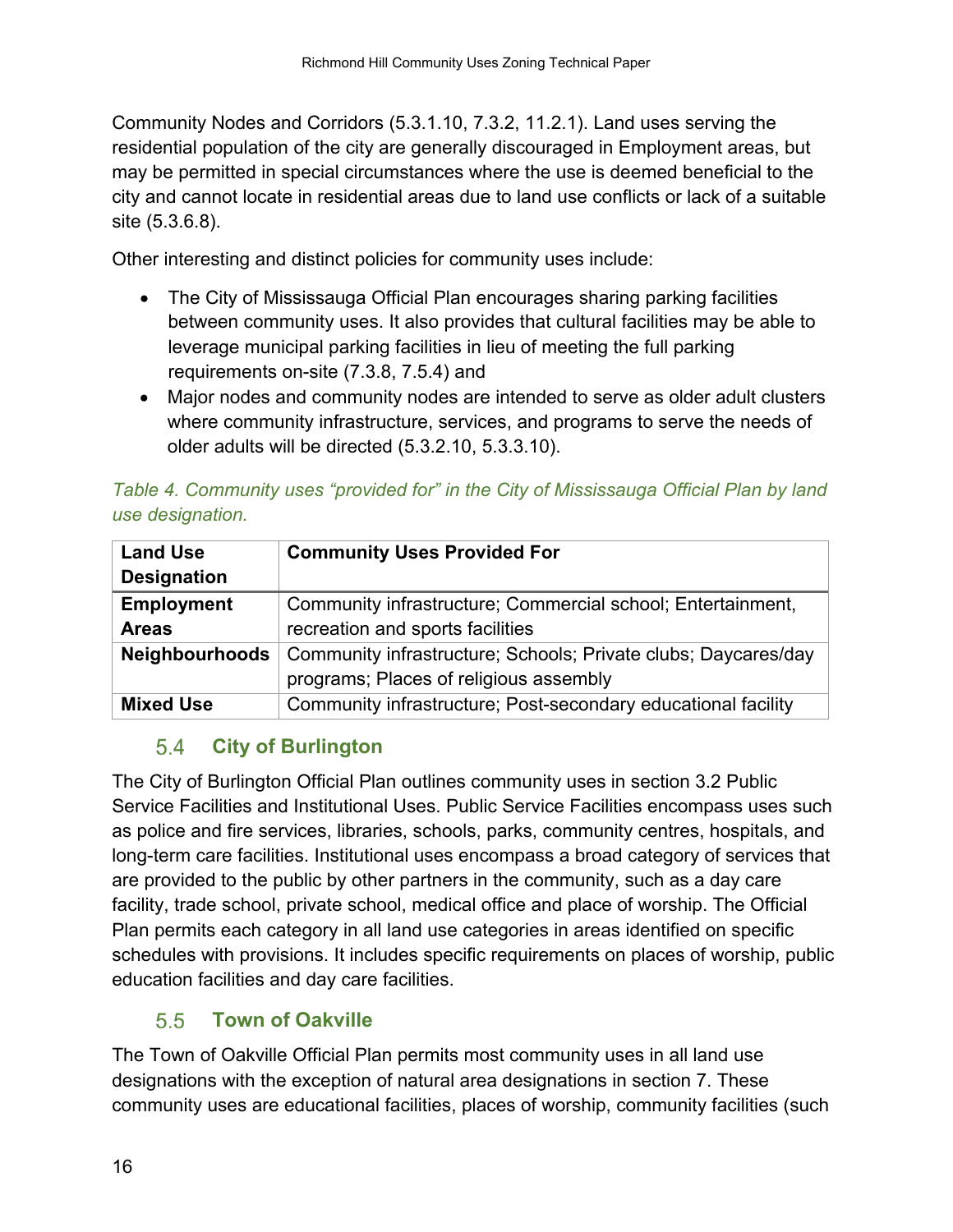as libraries, seniors' centres, emergency services buildings and facilities, and recreational facilities), day care centres, emergency shelters, and arts and cultural facilities (such as museums, art galleries and performing arts centres) (7.1.2). There are a number of criteria that shall be considered, such as compatibility and integration with surrounding land uses, sites being an appropriate size, and the encouragement of locating certain community uses near public parks and integrated in shared facilities.

#### $5.6$ **City of Vaughan (2010, c. 2020)**

<span id="page-20-0"></span>The City of Vaughan Official Plan explicitly directs specific Community Services and Facilities to certain land use designations in section 7.2 (See Table 5). In general, it encourages the reuse of existing municipally-owned facilities for new community serving uses and encourages co-location of multiple activities and services. It also encourages and supports the development of joint and/or shared community facilities, such as schools, community centres, libraries, day cares or other appropriate facilities (Section 7.2.1.4). While the Official Plan is very prescriptive in terms of where community uses will be permitted, it allows community uses in an extensive range of designations.

| <b>Land Use</b>      | <b>Community Uses Provided For</b>                   |  |  |  |  |
|----------------------|------------------------------------------------------|--|--|--|--|
| <b>Designation</b>   |                                                      |  |  |  |  |
| <b>Residential</b>   | Schools, daycares, libraries, public safety services |  |  |  |  |
| <b>Mixed Use</b>     | Schools, daycares, libraries, public safety services |  |  |  |  |
| <b>Employment</b>    | Libraries, public safety services                    |  |  |  |  |
| <b>Institutional</b> | Libraries, public safety services                    |  |  |  |  |
| <b>Major</b>         | Schools, public safety services                      |  |  |  |  |
| <b>Institutional</b> |                                                      |  |  |  |  |

| Table 5. Community uses "provided for" in the City of Vaughan Official Plan by land use |  |  |  |  |
|-----------------------------------------------------------------------------------------|--|--|--|--|
| designation.                                                                            |  |  |  |  |

Further notes on Community Uses in Vaughan's Official Plan are the following:

- Schools are provided for in accordance with policies contained in Chapter 9 of the Plan and the precise development standards shall be established in consultation with the appropriate school board through Secondary Plan and/or Block Planning process.
- Day care uses are provided for and encouraged in all Urban Areas, subject to locational criteria, except for General Employment designations.
- Libraries are provided for in accordance with policies in Chapter 9 and suitable library sites shall be identified through Secondary Plan and/or Block Planning process.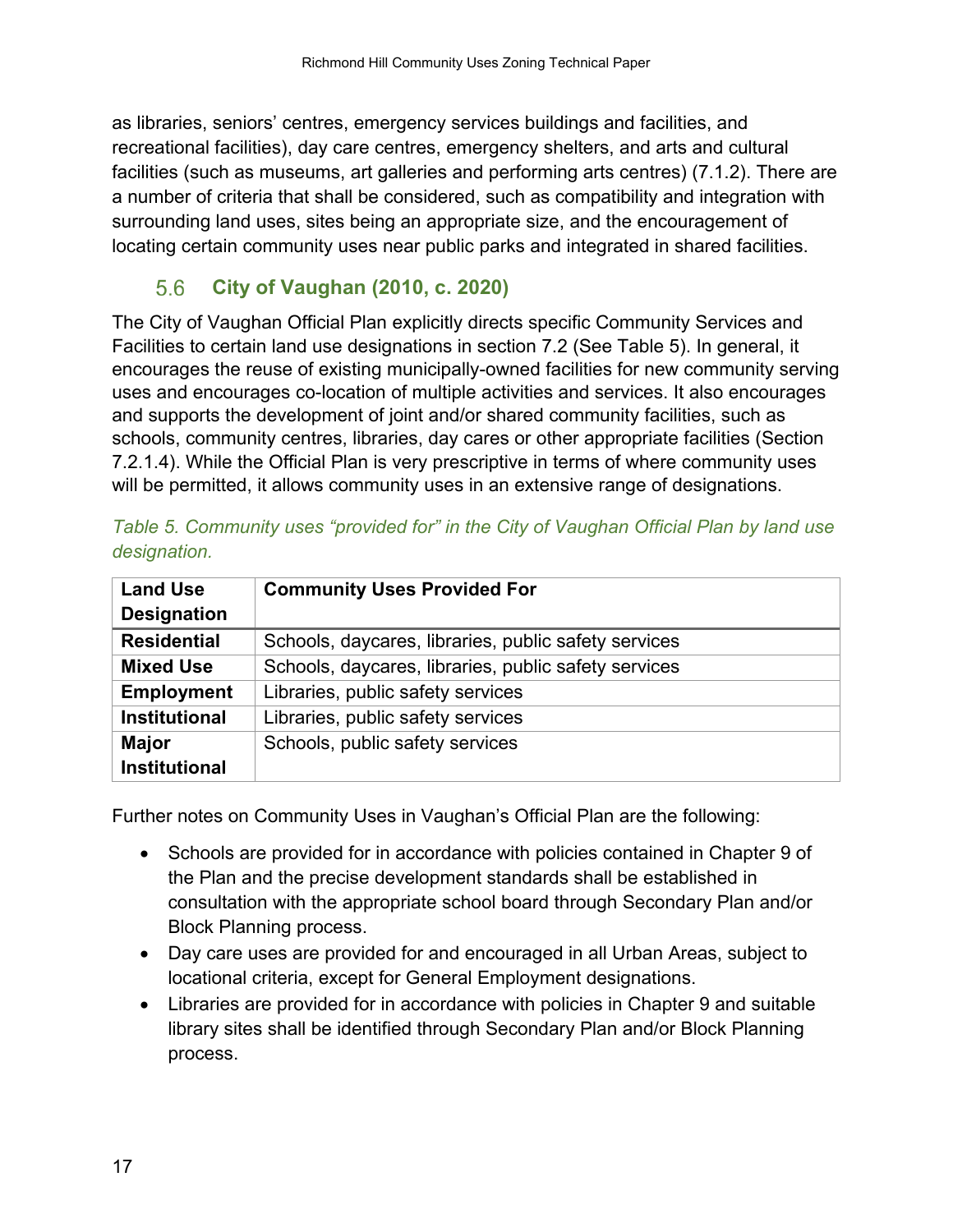• Public safety services (fire halls, emergency health service stations and police stations) may be located within all designations in accordance with policies in Chapter 9.

## <span id="page-21-0"></span>6 **Review of Recent Development Applications**

We reviewed four recent development applications for community uses (identified by staff to provide insight into the common issues) to learn about Richmond Hill's experiences with these types of applications and the implementation challenges.

Between these applications, some common themes and learnings emerged.

Richmond Hill's experience demonstrates that technical site issues can be adequately addressed during site plan review and where necessary, zoning by-law amendments. Detailed Official Plan policies are not required to achieve the desired outcomes and require costly and complicated procedures for applicants to amend the Official Plan. Section 8.1 provides further explanation.

There were multiple instances of sites that were barely large enough to accommodate the community use. This raises the question of how the City should determine if sites are appropriately sized.

## <span id="page-21-2"></span><span id="page-21-1"></span>7 **Consultation Findings**

#### $7.1$ **Online Public Survey**

An online survey gathered residents' opinions on community uses and how the City's zoning could enhance access and reduce land use conflicts. Respondents told us that the community services most easily accessible in their neighbourhoods were elementary schools, places of worship, and secondary schools. Proximity to home and being easily accessed by driving were considered important to the accessibility of community uses. Suggestions to improve access for all residents included locating community uses near transit routes, encouraging mixed use over exclusively residential uses, and incorporating community services into new developments in intensification areas.

There was limited support for permitting community uses in the City's business parks. Residents considered social services and commercial schools as the most appropriate community uses for these areas. Residents thought places of worship and elementary, secondary, and private schools should be kept out of business parks.

Traffic circulation and parking were identified by respondents as being the major challenges associated with community uses. On the issue of parking, some participants claimed an oversupply and others said there was a lack of sufficient parking for new and existing community uses. It was also suggested that parking facilities be shared between co-located community uses.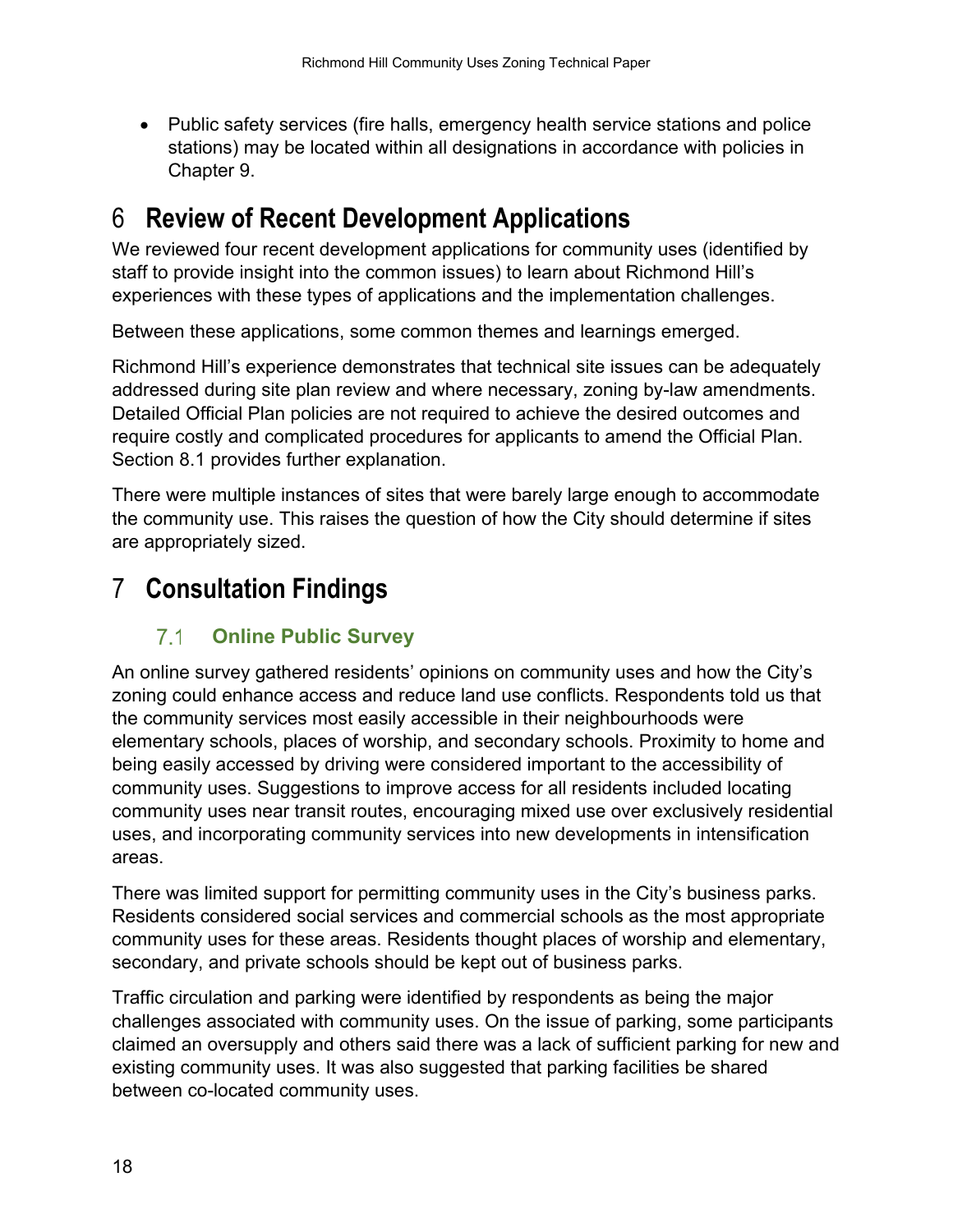#### 72 **Stakeholder Workshop**

<span id="page-22-0"></span>A stakeholder workshop was hosted on February 7, 2020 with attendance by seven organizations that provide community services representing places of worship, a school board, and social services. Most attendees had an interest in re-developing their existing properties to expand community uses.

Most attendees shared a frustration that the City's planning processes are complicated to navigate for many of these organizations that do not have in-house development expertise. These organizations see themselves as providing valuable services for residents of Richmond Hill and welcome opportunities to work with the City to continue to deliver these services.

Affordability was a concern brought up repeatedly in discussions with stakeholders. Prezoned land in accessible locations is not affordable to non-profit organizations. Organizations that already own property want to be able to leverage it. There is usually no budget to relocate and construct a new facility. Organizations said they need more flexibility to build greater gross floor area to account for high land values. Reliance on government grants for construction adds another layer of complexity as the timeframes for the City's planning process and timeframe requirements of the grants often do not align. Organizations like the idea of leasing space from the City, but there are issues around agreements and costs.

#### <span id="page-22-1"></span>7.2.1 Needs of different community uses

Small group discussions provided insight on the locational, built form and other needs of different types of community uses.

Schools need:

- Location that is central to the community
- Ground floor presence
- Flexibility to adapt built form as enrollment fluctuates
- Large sites (typically 6 acres)

Places of worship need:

- Ability to maintain and expand existing sites long term
- Locations accessible to their congregations
- Parking

Other community uses (social and health services) need:

- Large sites for community hubs along arterial streets
- Medium- to high-density built form
- Locations accessible by driving, walking and public transit
- Leased space in existing buildings for mobile facilities
- Pick-up/drop-off and specialty parking (e.g. for paramedical vehicles)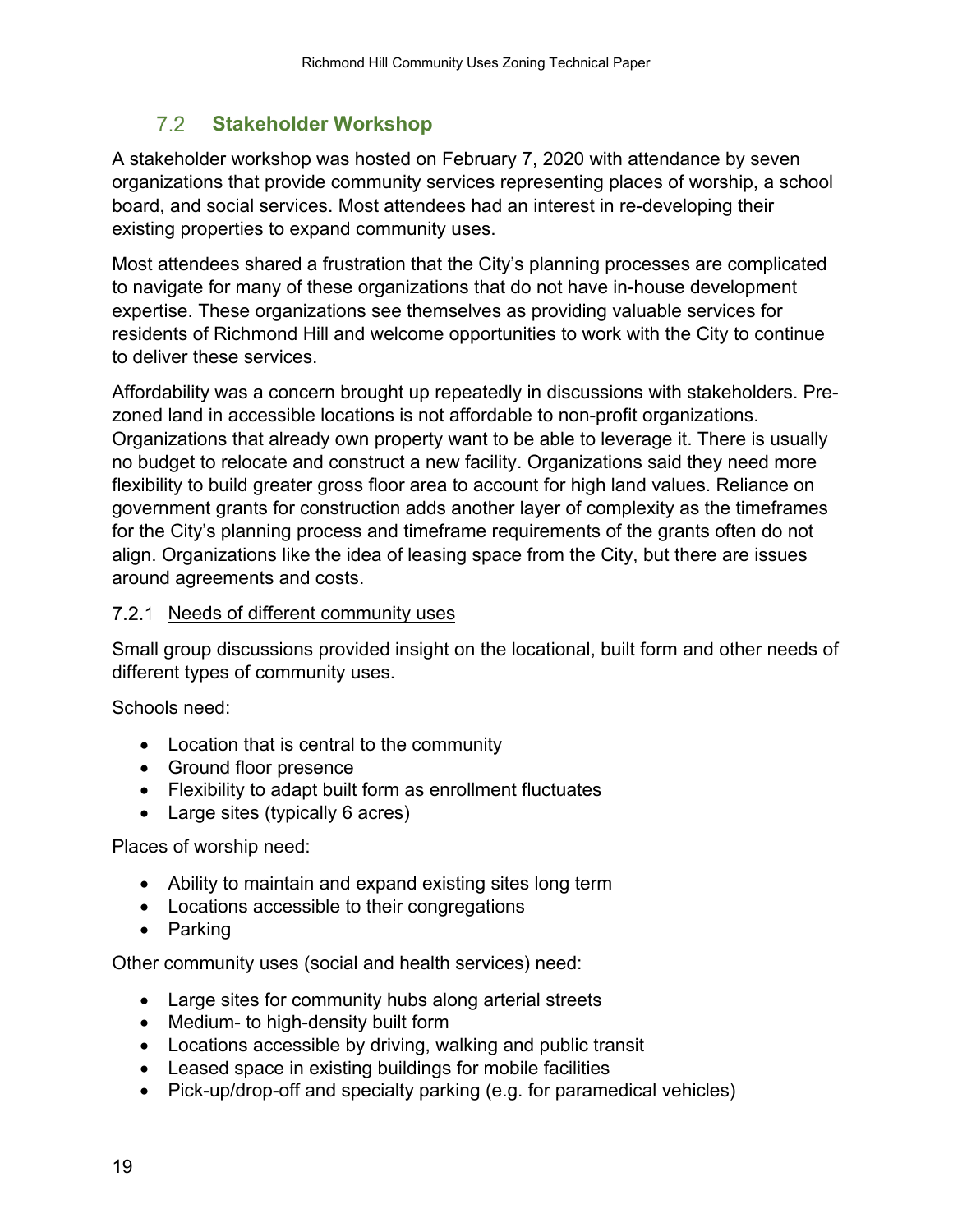#### <span id="page-23-0"></span>7.2.2 Challenges for different community uses

We asked stakeholders about challenges their type of use encounters when trying to locate in the City and what they wished the City understood about their use. Their responses are summarized below.

#### *Schools*

- Challenges:
	- $\circ$  Some zoning by-law requirements are not supported by the provincial school funding model (i.e. landscaping, bicycle parking, green roofs).
- The City needs to understand:
	- $\circ$  Schools have little flexibility in building and urban design from a capital and operational cost perspective;
	- o Schools can be flexible in terms of sharing parks/playgrounds, parking, library;
	- $\circ$  School board does not need to own these amenities, just need access for students; and
	- $\circ$  Logistics with young children moving around a site can get complicated and require specific design considerations.

#### *Places of worship*

- Challenges:
	- o Affordability of pre-zoned lands;
	- o Land use conflicts with adjacent properties;
	- o Providing adequate parking and vehicular circulation; and
	- o Expansion of existing non-conforming uses not permitted.
- The City needs to understand:
	- o Places of worship lack planning literacy; and
	- $\circ$  Places of worship want to maintain existing sites over the long term, adapting them to address the evolving needs of the community.

#### *Other community uses (social and health services)*

- Challenges:
	- o Affordability of pre-zoned lands;
	- o City's current Official Plan policies and zoning too restrictive for their desired uses; and
	- o Planning applications add costs that may inhibit development.
- The City needs to understand:
	- $\circ$  They have limited ability to find another location because land values are too high to relocate.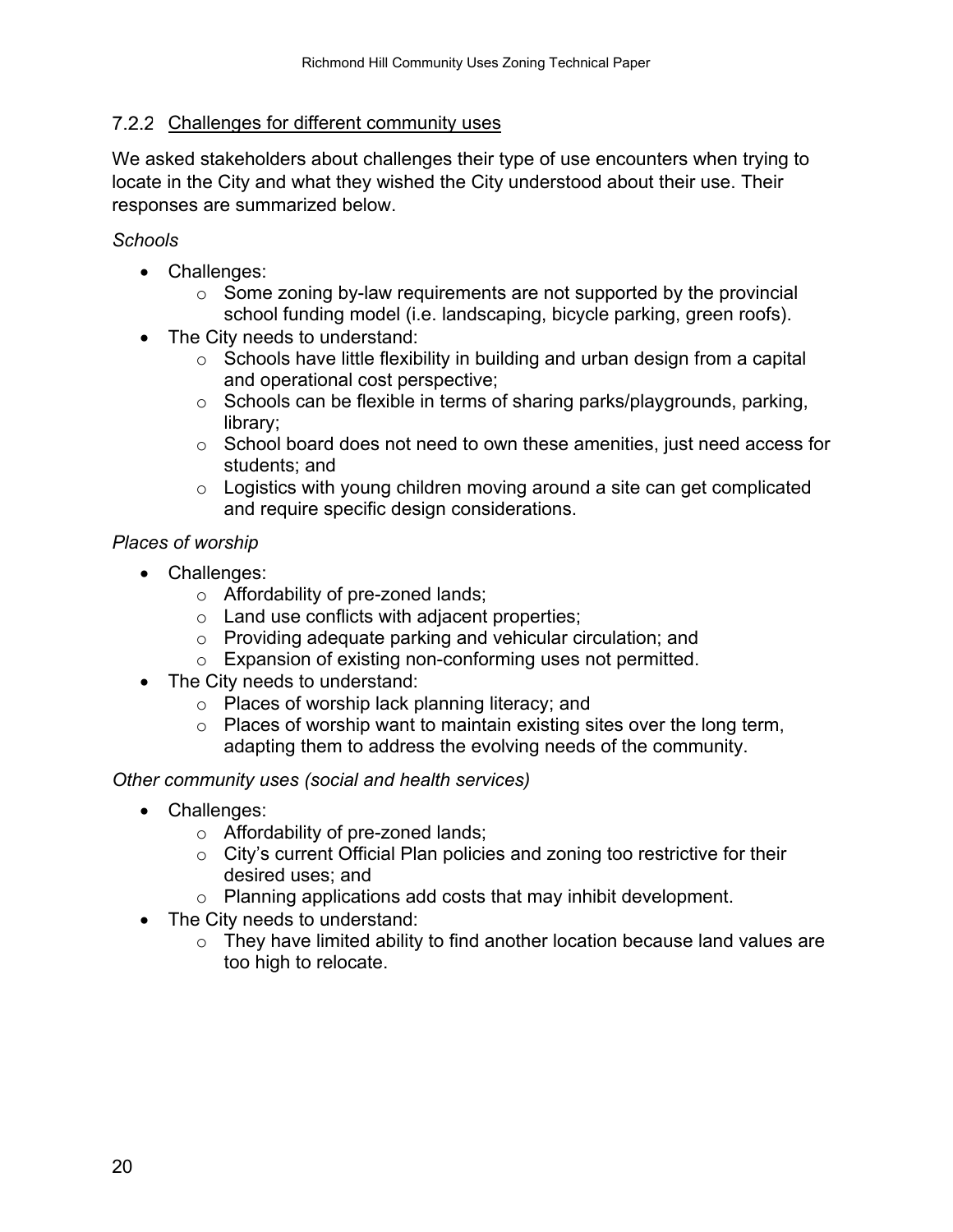## <span id="page-24-0"></span>8 **Recommended Policy and Zoning Framework for Community Uses in Richmond Hill**

#### <span id="page-24-1"></span> $8.1$ **Official Plan Policy Approach**

Below are our recommendations related to Official Plan policies. These recommendations suggest changes to the existing Official Plan policies to optimize the policy framework. These recommendations are informed by our review of Richmond Hill's Official Plan in comparison to area municipalities, stakeholder and public consultation, review of recent development applications and our professional expertise. In some instances, we suggest specific policy language but typically we recommend a policy direction for City staff to explore further. We understand that Richmond Hill is currently reviewing its Official Plan and this work will help inform the policy framework.

### <span id="page-24-2"></span>8.1.1 Less prescriptive approach to community uses in the Official Plan

We recommend the City take a less prescriptive approach to community uses in the Official Plan. Our review of area municipalities' Official Plan policies for community uses and analysis of recent development applications for community uses in Richmond Hill indicates that prescriptive Official Plan policies are generally not required to achieve the desired outcomes and that technical site issues can be adequately addressed during site plan review and, where necessary, zoning by-law amendments.

As an Official Plan is a policy document and not a regulatory document, it is our opinion that Richmond Hill Official Plan policies should encourage certain uses to be "provided for", rather than "permitted". This updated language would align with best practices from area municipalities.

### <span id="page-24-3"></span>8.1.2 Locational policies for community uses

A key issue from this Study is whether the current locational policies within the Official Plan (with the effect of directing community uses to a limited number of locations within residential areas) are appropriate. It is our opinion that they are not appropriate and these policies should be deleted. The locational policies create an unnecessary burden by requiring an Official Plan Amendment (OPA) for public and non-profit community uses to locate in areas other than prescribed by the Official Plan. Recognizing the importance of easy access to community uses, barriers to the equitable distribution of community uses across the city should be removed.

### <span id="page-24-4"></span>8.1.3 Removal of for-profit community uses from the community use category

For-profit enterprises which were previously categorized as quasi commercial/community uses should be re-categorized as commercial uses. The City should provide for these uses in the Centres and Corridors, and Employment Lands as deemed necessary and compatible.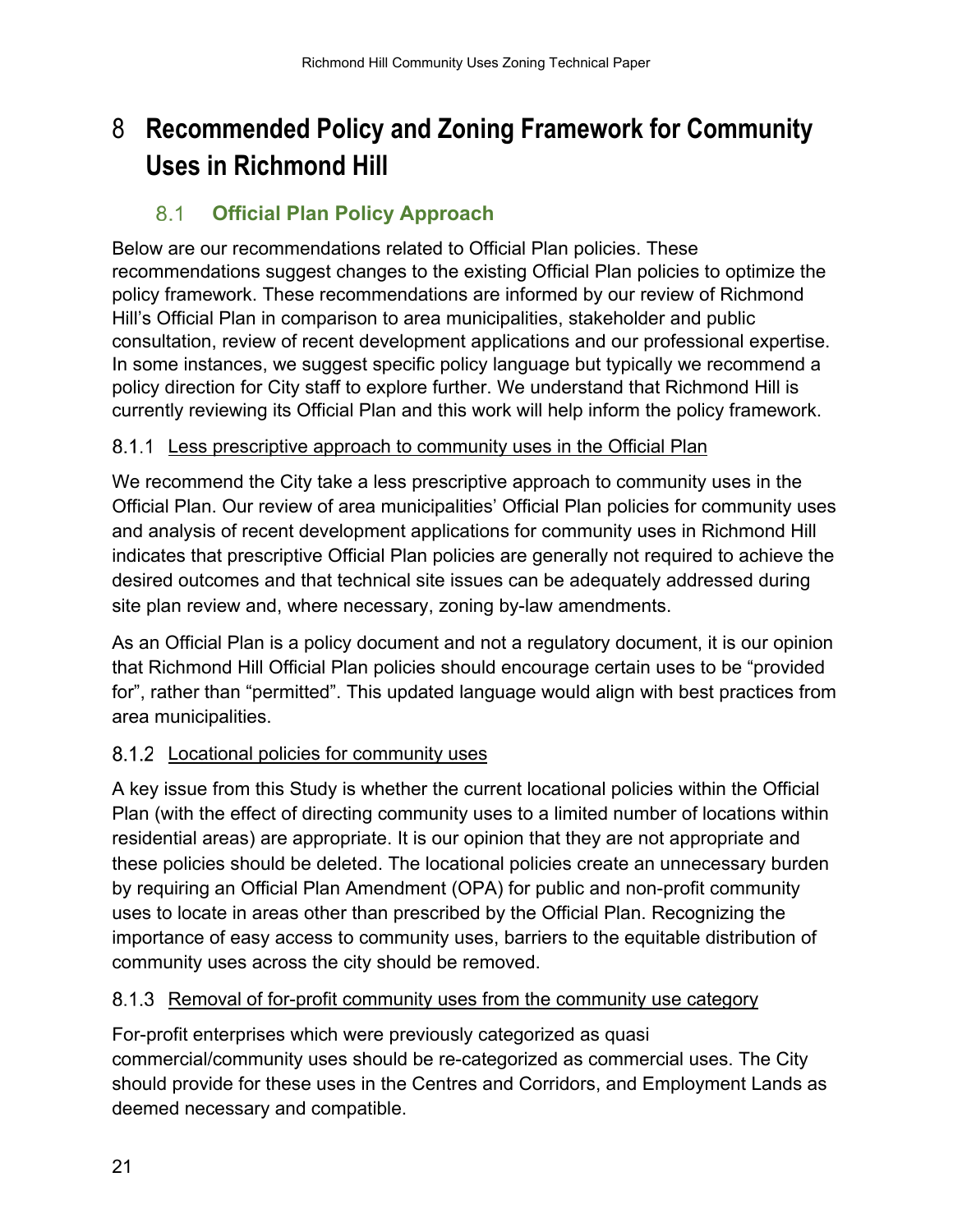Land within Neighbourhoods should be reserved primarily for housing and select community uses that serve local residents. Such community uses differ from commercial uses and are typically operated by public and non-profit organizations that have a mandate to serve communities. They are likely to be sensitive to the needs of local residents because of this mandate. While for-profit organizations may provide important "public good" services, their primary motivator is profit and the potential for conflicts in Neighbourhoods may be greater.

For-profit child care centres under the *Child Care and Early Years Act* will continue to be considered community uses as they are tightly regulated by the provincial government and highly desirable within Neighbourhoods.

The following table lists several for-profit community uses we recommend be recategorized as commercial uses and suggests appropriate locations within the Urban Structure for these uses. Appropriate locations were determined through land use compatibility assessment and feedback from the public and stakeholders.

| For-profit community use (to be               | <b>Appropriate locations</b>             |
|-----------------------------------------------|------------------------------------------|
| categorized as commercial uses)               |                                          |
| Commercial Schools (e.g. language             | <b>Centres and Corridors, Employment</b> |
| school, trade school, music school,           | Lands                                    |
| tutoring)                                     |                                          |
| For-profit Fitness Centres (e.g. Goodlife     | <b>Centres and Corridors, Employment</b> |
| Fitness)                                      | Lands                                    |
| For-profit Recreation Facilities (e.g.        | <b>Centres and Corridors, Employment</b> |
| gymnastics facility, rock climbing gym)       | Lands                                    |
| For-profit Arts and Cultural Facilities (e.g. | <b>Centres and Corridors</b>             |
| art gallery, cinema)                          |                                          |
| Place of Entertainment Facilities (e.g.       | <b>Centres and Corridors</b>             |
| arcade, escape room)                          |                                          |

Table 6. Recommended locations for for-profit community uses in Richmond Hill.

### <span id="page-25-0"></span>8.1.4 Continue to encourage co-location of community uses in Community Hubs

Community Hubs are locations where multiple health and social services are co-located. The Community Hub model creates efficiencies and synergies that reduce costs while enhancing service for communities.

In Ontario, provincial planning policy encourages community hubs. In this Study, we learned that co-location of community uses is highly preferred by the public and stakeholders in Richmond Hill. Richmond Hill's Official Plan already contains policies in support of community hubs. These should be maintained and strengthened, if possible.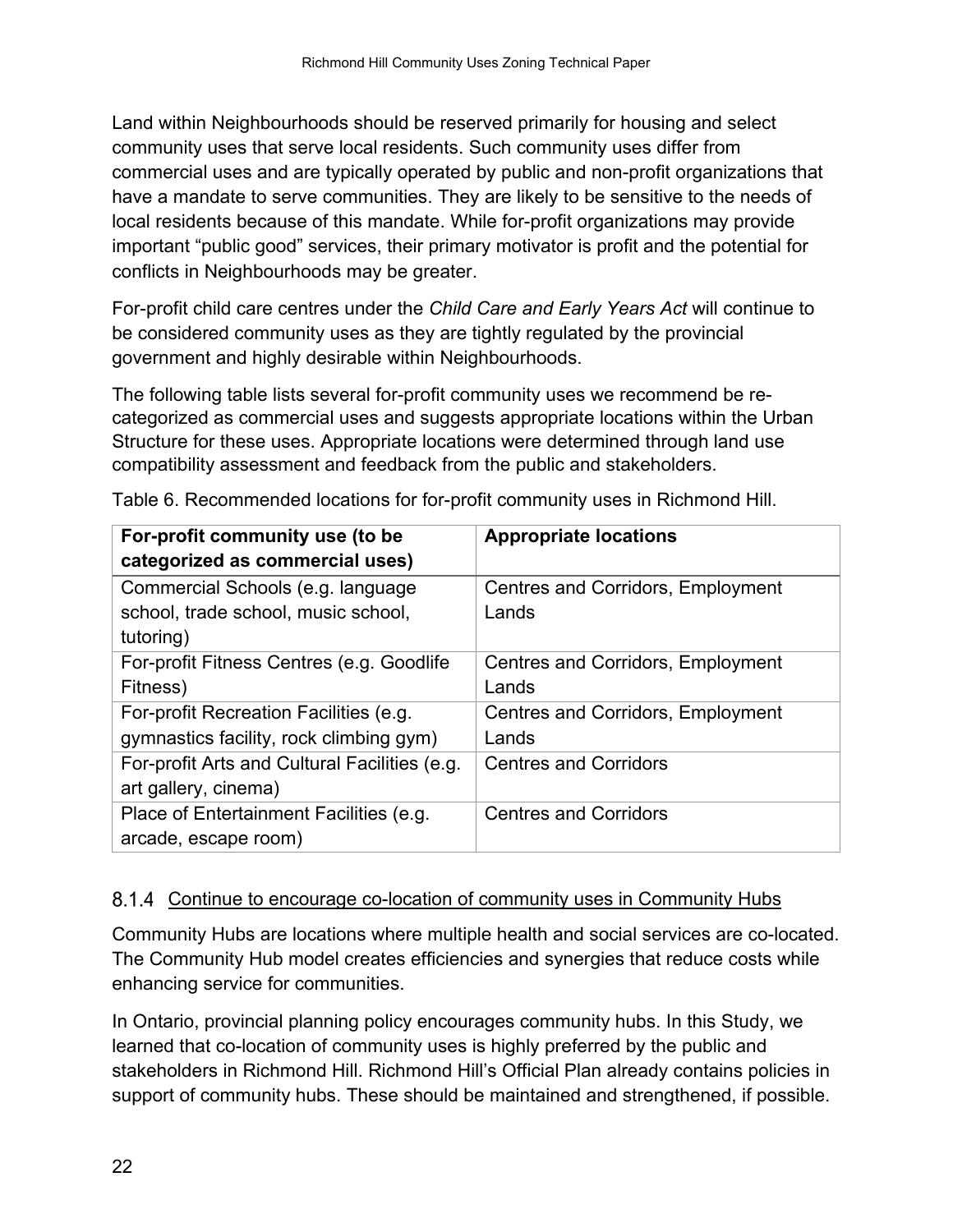#### <span id="page-26-0"></span>8.1.5 Limited range of community uses in Employment Lands

The majority of Richmond Hill's Employment Areas and Employment Corridors are office parks and compatible with a limited range of community uses. However, there are also some existing industrial and automotive commercial uses which may have compatibility issues. Users of community uses should be protected from obnoxious pollutants, noise and odour. Preserving existing industrial employment uses (including their ability to expand) is of utmost importance.

We find that a limited range of community uses may be provided in Employment Lands provided the viability and planned function of employment lands are maintained. Zoning by-law regulations (options for regulating these uses presented in section 8.3.3), land use compatibility guidelines, and site plan control can be used to mitigate adverse impacts.

We recommend the following community uses be provided for in Employment Lands.

- Government facilities such as government offices, fire and emergency services and other public facilities;
- Child Care Centres, provided the use is contained within an office building or colocated with another community use;
- Community Centres;
- Places of Worship;
- Food Banks;
- Social Services; and
- Commercial Schools.

The rationale for these uses is that they are:

- Compatible with employment uses present in Richmond Hill's Employment Lands; and/or
- Provide complementary and convenient services for workers; and/or
- Have built form requirements (e.g. large floor space needs or loading requirements) that cannot be easily accommodated in other land use designations.

#### <span id="page-26-1"></span>8.1.6 Sample policy language

Below we recommend some policy language for Official Plan Section 4.1 Community Uses. We have incorporated many of our general recommendations while at the same time simplifying and streamlining the existing community uses policies. We expand the provision of community uses in Neighbourhoods but avoid long lists of permitted uses. This sets a policy direction, but provides the City and landowners with more flexibility. The overall effect will be to reduce the number of OPAs for community uses to ensure these vital services and facilities are available and accessible to all Richmond Hill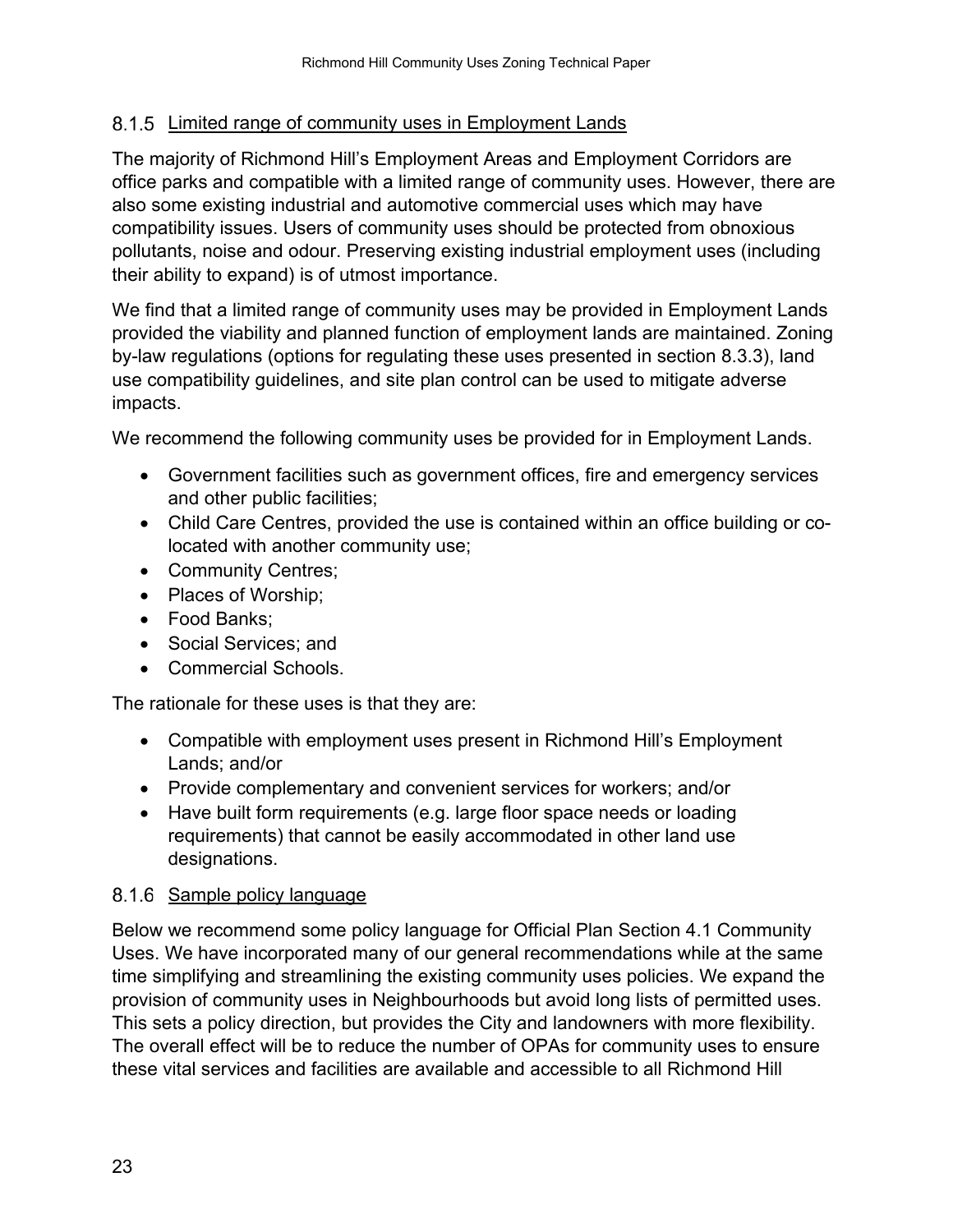residents. To protect the planned function of Employment Lands, specific community uses that may be provided here have been listed explicitly.

### *4.1 Community Uses*

*Community uses include public and non-profit institutions, facilities and services that support the health, educational, recreational and socio-cultural needs of the City and includes facilities under the Child Care and Early Years Act and schools under the Education Act. Community uses are generally provided for within the land use designations in the settlement area. A range of community uses shall be directed to appropriate locations within the City to contribute to a complete community.* 

### *4.1.1 Land Use*

*It is the policy of Council that:* 

- *1. A range of community uses shall generally be provided for within the settlement area, with the broadest range of community uses directed to centres and corridors and areas in the Neighbourhood designation. A more limited range of community uses may be provided for in the Leslie Street Institutional Area, Employment Area and Employment Corridor designations as set out in the policies of this section.*
- *2. Within the centres and corridors, the following community uses shall be provided for:* 
	- *a. Hospitals and healthcare centres and ancillary uses such as offices and pharmacies;*
	- *b. Post-secondary institutions and ancillary uses such as offices;*
	- *c. Public secondary schools;*
	- *d. Public elementary schools;*
	- *e. Private secondary and elementary schools;*
	- *f. Government facilities such as government offices, fire and emergency services and other public facilities*
	- *g. Places of worship;*
	- *h. Libraries;*
	- *i. Community centres;*
	- *j. Arts and cultural facilities;*
	- *k. Day Nurseries;*
	- *l. Private-home day care facilities;*
	- *m. Long-term care facilities;*
	- *n. Food banks; and*
	- *o. Social services.*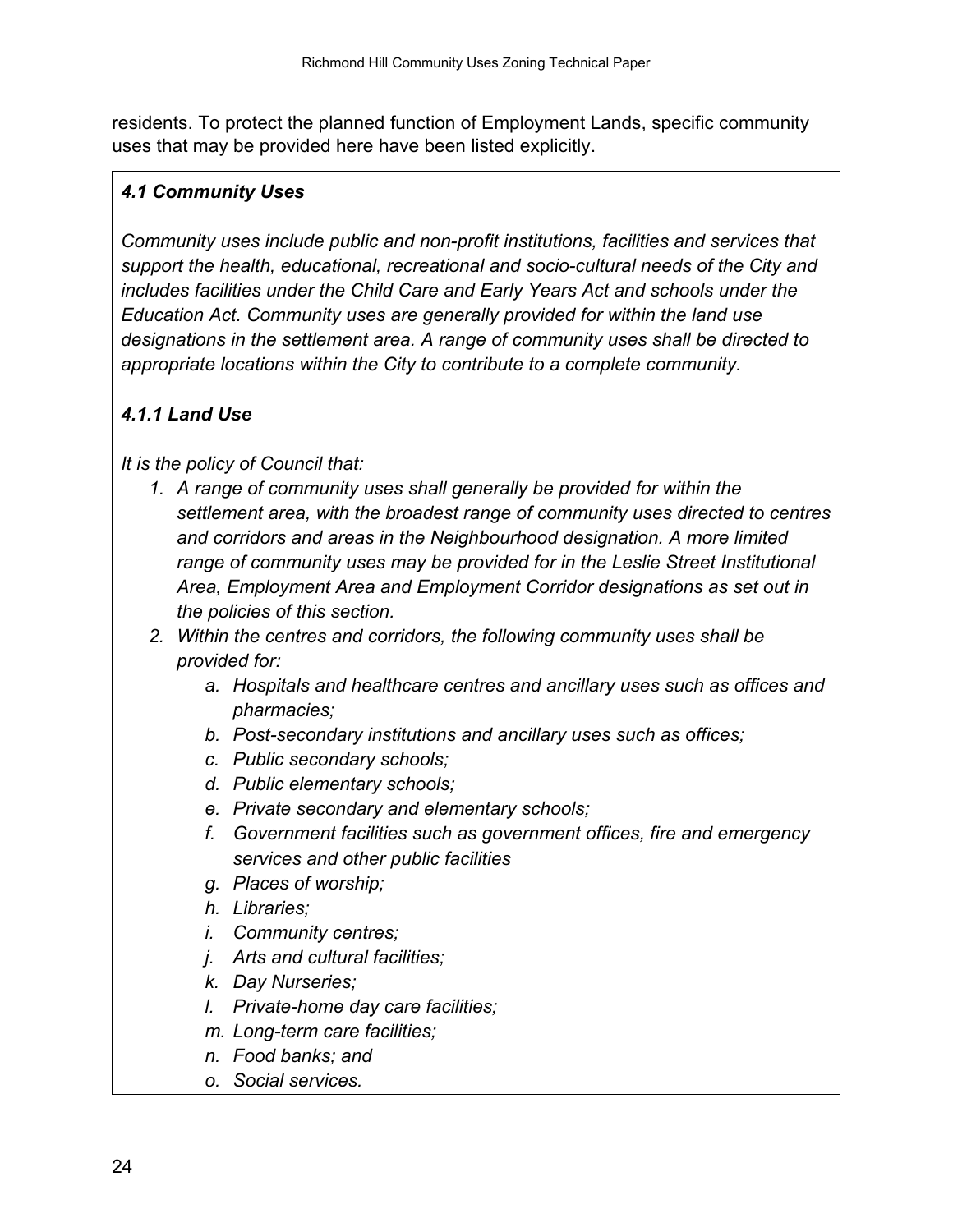- *3. Within the Neighbourhood designation, the following community uses shall be provided for:*
	- *a. Healthcare centres;*
	- *b. Public secondary schools;*
	- *c. Public elementary schools;*
	- *d. Private secondary and elementary schools;*
	- *e. Government facilities such as government offices, fire and emergency services and other public facilities*
	- *f. Places of worship;*
	- *g. Libraries;*
	- *h. Community centres;*
	- *i. Arts and cultural facilities;*
	- *j. Day Nurseries;*
	- *k. Private-home day care facilities;*
	- *l. Long-term care facilities;*
	- *m. Food banks; and*
	- *n. Social services.*
- *4. Within the Employment Lands and Employment Corridor designations, the following community uses may be located, provided that the viability and planned function of the employment lands are maintained:* 
	- *a. Government facilities such as government offices, fire and emergency services and other public facilities;*
	- *b. Child Care Centres, provided the use is contained within an office building or co-located with another community use;*
	- *c. Community Centres;*
	- *d. Places of Worship;*
	- *e. Food Banks;*
	- *f. Social Services; and*
	- *g. Commercial Schools.*
- *5. Within the Leslie Street Institutional Area designation, the following community uses shall be permitted:*
	- *a. Government facilities such as government offices, fire and emergency services and other public service facilities;*
	- *b. Public secondary schools;*
	- *c. Public elementary schools;*
	- *d. Private secondary and elementary schools;*
	- *e. Post-secondary schools;*
	- *f. Places of Worship;*
	- *g. Day Nurseries;*
	- *h. Long-term care facilities;*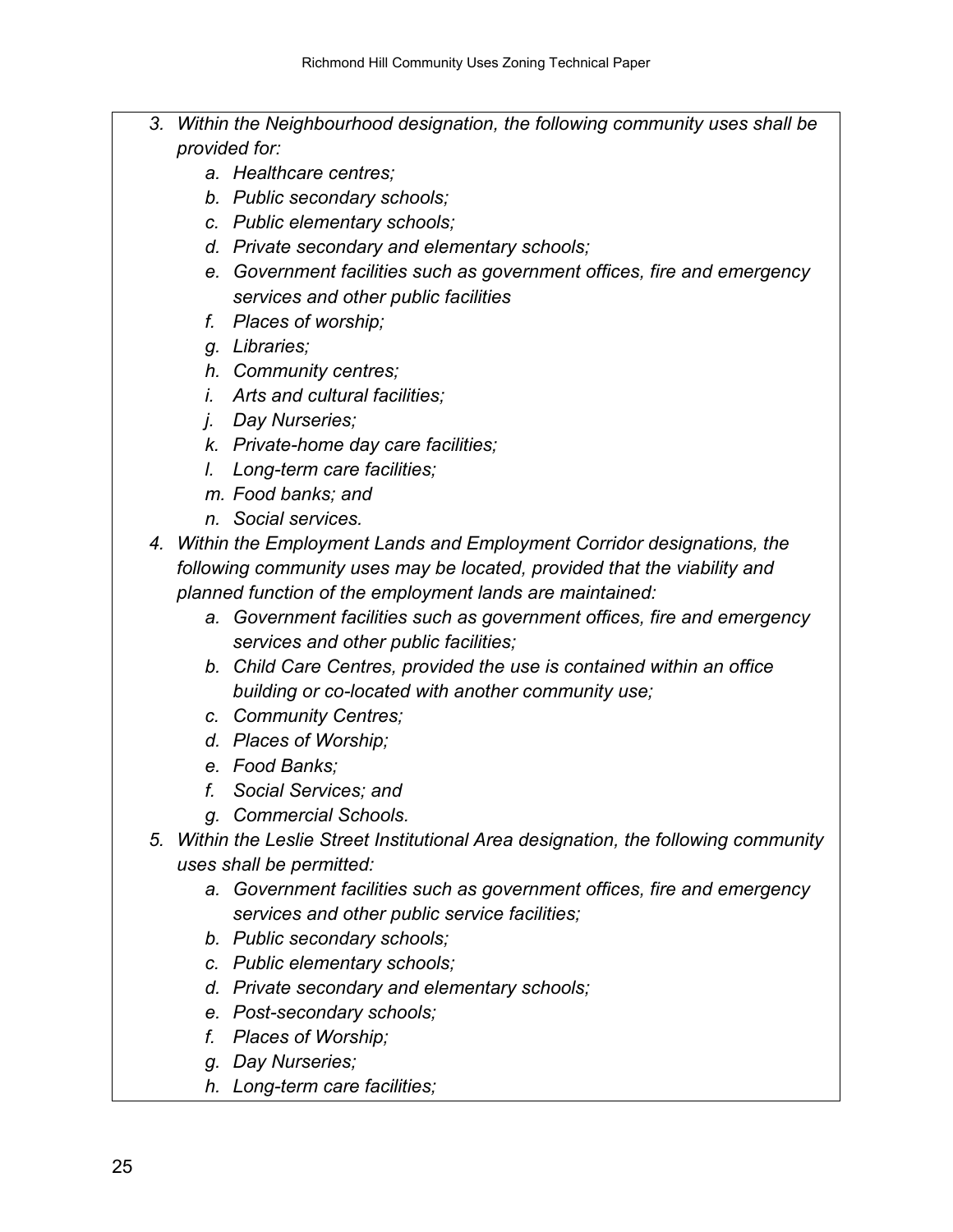- *i. Arts and cultural facilities; and*
- *j. Social services.*

### *4.1.2 Design*

*It is the policy of Council that:*

- *1. Where community uses are provided for, development for such uses shall be subject to the following requirements:*
	- *a. The proposed development shall be designed to be compatible and integrated with the surrounding area; and*
	- *b. The site is of an appropriate size to accommodate, in accordance with the proposed type of use:* 
		- *i. Sufficient on-site pick-up/drop-off facilities, access and parking;*
		- *ii. Sufficient buffering and landscaping; and*
		- *iii. Sufficient amenity space.*
- *2. The campusing or co-location of community uses shall be strongly encouraged.*
- *3. The policies of this section are to be read in conjunction with the land use and design policies of the applicable land-use designation and Chapter 3 (Building a New Kind of Urban) within which the proposed community use is located. In the event of a conflict, the more restrictive policies shall apply.*

#### <span id="page-29-0"></span>8.2 **Definitions in Zoning By-law**

Our recommended approach is to craft definitions that are broad enough to encompass novel community uses without requiring frequent updating. Zoning by-law definitions must also implement the proposed Official Plan definition of community uses, specifically that for-profit uses are considered separate from public and non-profit community uses.

### <span id="page-29-1"></span>8.2.1 Accessory vs. Ancillary uses

We recommend that Ancillary become a defined term in the by-law and be distinguished from the term Accessory. In general, community uses should be described as ancillary (not accessory) to primary uses. This allows for flexibility in the scale of community uses and ensures their services are available to the wider Richmond Hill community. The City of Vaughan zoning by-law takes this approach and we recommend the same for Richmond Hill.

We suggest the following definitions, or similar, be used throughout the zoning by-law:

*"Accessory means incidental, subordinate, and devoted exclusively to a principal use, building or structure."*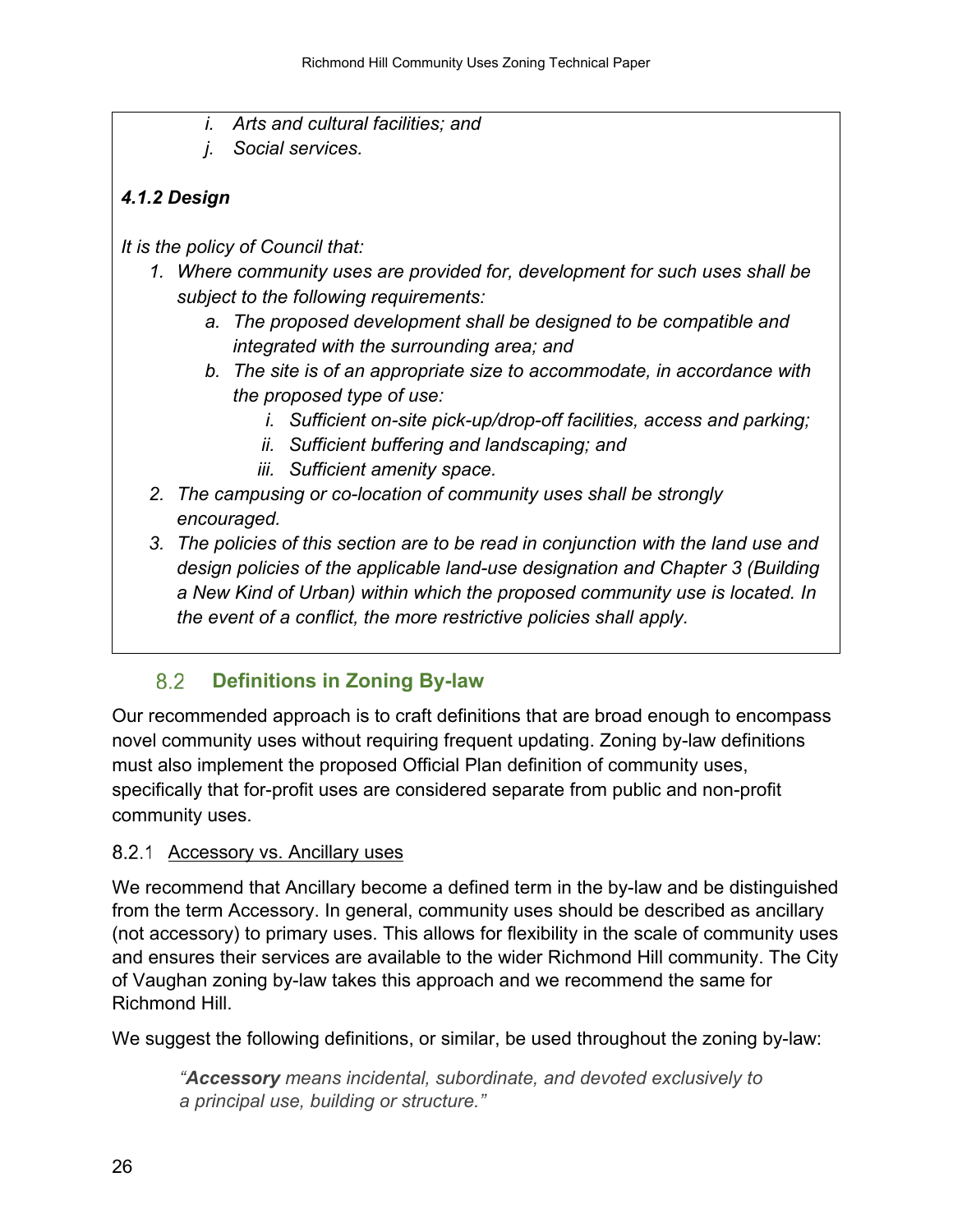*"Ancillary means a permitted use that is additional, secondary, and complementary to a permitted principal use, but is not accessory to the permitted use."*

The term "and ancillary community uses" may be included in the definitions for other community uses with which the City wishes to encourage community hub formation, such as community centres, public schools, public libraries, and places of worship.

#### 1.1.6. Adult Day Program

<span id="page-30-0"></span>Adult Day Programs provide care for adults with physical and/or cognitive impairments, relieving their caregivers on a short-term basis. Currently, the parent by-laws do not address Adult Day Programs explicitly. Other municipalities (e.g. City of Vaughan) have taken the approach of grouping Adult Day Programs with child care centres. Since child care centres are regulated under the *Child Care and Early Years Act* and Adult Day Programs are unregulated, we do not recommend this approach. We suggest Adult Day Programs are defined separately to exclude for-profit programs.

Our recommended definition for Adult Day Program is as follows:

*"Adult Day Program means premises operated by or on behalf of a government or non-profit organization for the care of adults a portion of a day not exceeding 24 hours in duration."*

#### <span id="page-30-1"></span>8.2.2 Child Care Centre

Child Care Centres are termed Day Nurseries in most of Richmond Hill's parent zoning by-laws. We recommend to update the defined term to Child Care Centre to align with the *Child Care and Early Learning Act*. Further, we recommend to greatly simplify the definition by referring to facilities operated under the aforementioned Act.

Our recommended definition for Child Care Centre is as follows:

*"Child Care Centre means a facility regulated under the Child Care and Early Learning Act used to provide temporary care or supervision for children. A Child Care Centre is not Private Home Child Care."*

#### <span id="page-30-2"></span>8.2.3 Community Centre

Currently the definition for Community Centre in Richmond Hill is the following:

Community Centre means any tract of land, building, or structure or any part of any land, building or structure used for community activities, including recreational and institutional uses, with commercial uses accessory thereto, the control of which is vested in the Corporation, local board or approved agent thereof and which is operated as a nonprofit organization (by-law 42-02, p.23).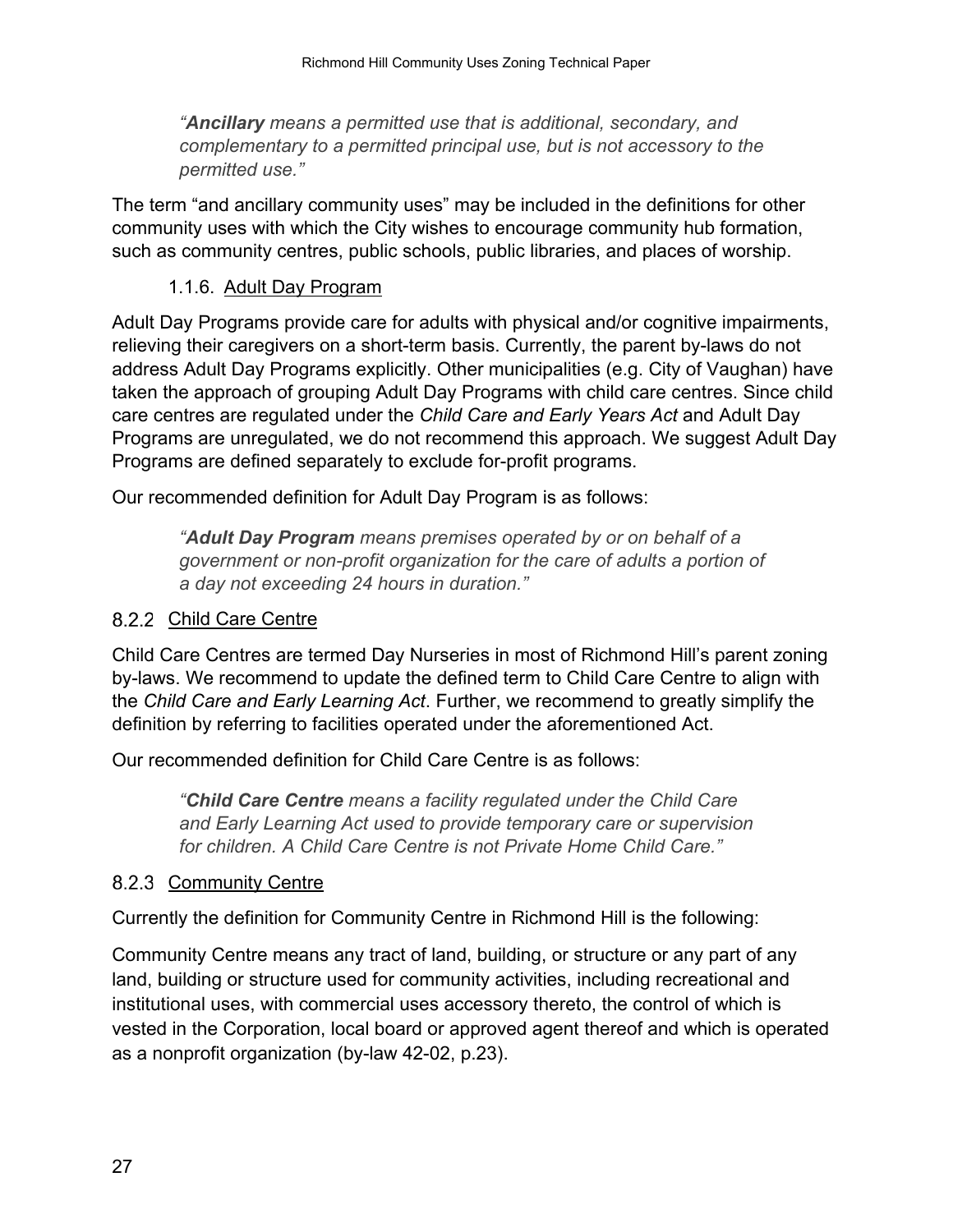Definitions from other municipalities' zoning by-laws are helpful in landing on a definition.

*Toronto*: Community Centre means premises operated by or on behalf of a government or non-profit organization providing community activities, such as arts, crafts, recreational, social, charitable and education activities. A club is not a community centre.

*Oakville*: Community Centre means a multi-purpose facility or part of that facility that offers a variety of programs of a recreational, cultural, community service, informational, or instructional nature and, where the facility is owned and operated by the Town, other uses authorized through an agreement with the Town.

*Mississauga*: Community Centre means a building, structure or part thereof, operated by or on behalf of a public authority for the provision of community activities, such as, but not limited to, recreation, arts, crafts, museums, social and charitable events.

We recommend that the definition remains broad to encompass a range of community activities and to include ancillary and accessory uses. Such a flexible definition will permit the formation of Community Hubs. Based on our review of other municipalities' by-laws we would suggest the following definition:

*"Community Centre means premises operated by or on behalf of a government or non-profit organization providing community activities such as, but not limited to, recreation, education, arts, cultural activities, and social or charitable events. Community Centres may include ancillary community uses and accessory commercial uses."*

### <span id="page-31-0"></span>8.2.4 Community Health Centre

Community Health Centres operated by public or non-profit organizations should be distinguished by definition from (for-profit) Clinics. Clinics should be permitted in commercial zones whereas Community Health Centres should have additional permissions to locate in residential and institutional zones.

*"Community Health Centre mean a facility operated by a public or non-profit organization for the promotion of public health and/or the provision of medical services to the local community. A Community Health Centre may include ancillary community uses. A Community Health Centre is not a Clinic or a Hospital."* 

### <span id="page-31-1"></span>8.2.5 Place of Worship

Many Places of Worship offer important community uses, services and supports to their congregations and the community at large. Stakeholders, the public and staff have identified a lack of clarity around permitted accessory and ancillary uses in places of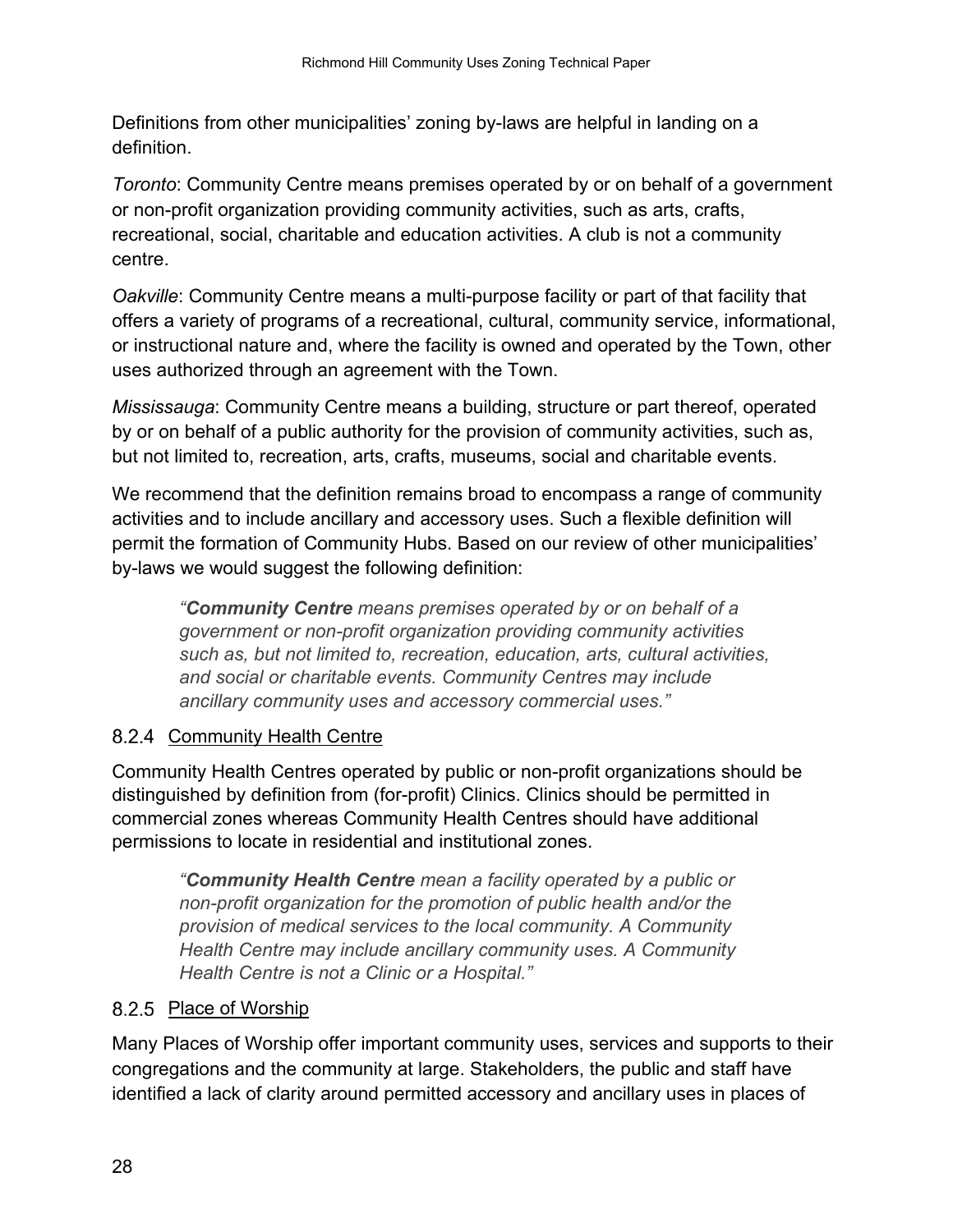worship. Our recommended definition is intended to increase certainty that a range of accessory and ancillary uses are permitted with Places of Worship. We recommend using the phrase "may also be used for the advancement of its charitable character" (borrowed from the City of Toronto zoning by-law) to not preclude charitable activities including novel ones that will arise as community needs evolve.

In Richmond Hill, Place of Worship is most recently defined as lands, buildings or lands and buildings used by bona fide religious groups for the practice of religious rites (Bylaw No. 42-02). In a slightly older by-law (By-law No. 13-00) Place of Worship is defined as the use of land or buildings primarily for religious worship, including accessory uses such as a hall, auditorium, manse, rectory and office required for the operation of the place of worship, but shall not include a cemetery, mausoleum, columbarium or crematorium.

Other municipalities have the following definitions:

*Toronto*: Place of Worship means premises used by a religious organization for religious worship, services, ceremonies or rites, which may also be used for the advancement of its charitable character.

*Oakville*: Church organization means a religious association or corporation which maintains a place for regular worship.

*Mississauga*: Place of Religious Assembly means a building, structure or part thereof, that is used as a place of public worship.

Our recommended definition for Place of Worship is as follows:

*"Place of Worship means lands or buildings used by a religious organization for religious worship, services, ceremonies or rites. Lands or buildings may also be used by a Place of Worship for the advancement of its charitable character, which may include but is not limited to temporary emergency shelter, food bank, and community events. Place of Worship may include ancillary community uses, such as a child care centre."*

### <span id="page-32-0"></span>8.2.6 Food Bank

Currently there is no definition for Food Bank in the zoning by-laws surveyed. We recommend adding the below definition. The latter part, similar to Places of Worship, is included to increase flexibility with which accessory uses can be included in communityserving facilities.

Other municipalities define Food Banks in the following ways: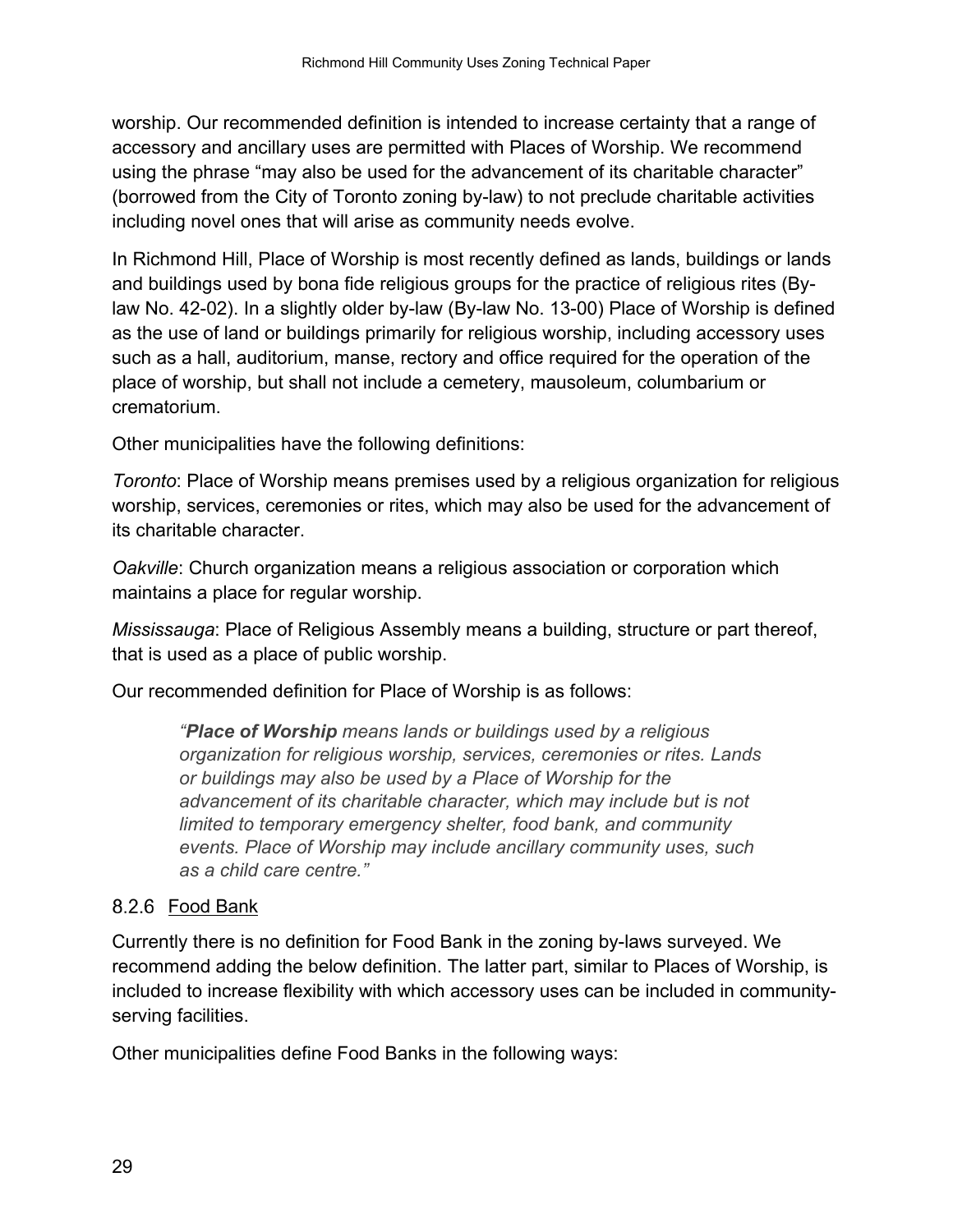*Oakville*: Food Bank means a premises where a non-profit organization collects and distributes food or other goods to individuals.

*Mississauga*: Food Bank means a non-profit facility where food and/or other goods are collected and distributed to individuals and/or groups

Our recommended definition for Food Bank is as follows:

*"Food Bank means a facility where a government agency or non-profit organization collects and distributes food and/or other goods, and may also be used for the advancement of its charitable character."*

### <span id="page-33-0"></span>8.2.7 Commercial School

We recommend updating the definition of commercial school. Our recommended definition narrows the scope of a commercial school to those activities that are compatible with Employment Areas while maintaining sufficient flexibility to accommodate different subjects of instruction in the future.

The most recent definition of commercial school introduced in the City of Richmond Hill By-Law No. 29-20 is: Commercial School mean a commercial establishment which provides instruction on any subject for hire or gain and includes such uses as a studio used by a dance or music teacher, a marital arts school, a golf training centre, a tutoring centre, a driver's education school, a trade school and any other similar use; however, a "Commercial School" does not include a private school or religious school.

Other municipalities define Commercial School in the following ways:

*Mississauga*: Commercial School means a building, structure or part thereof, where specialized instruction is provided and may include a business school, a trade school, a driving school, a dance school, a music school, a martial arts school, or a tutoring school.

*Oakville*: Commercial School means a premises where non-sports related specialized instruction or life skills training is provided.

Our recommended definition for Commercial School is as follows:

*"Commercial School means premises where specialized instruction in classrooms or studios is conducted for hire or gain and may include but is not limited to a business school, trade school, driving school, academic tutoring school, art school, music school, language school or cultural school. A Commercial School is not an Office, Private School, Post-Secondary School or any other school under the Education Act."*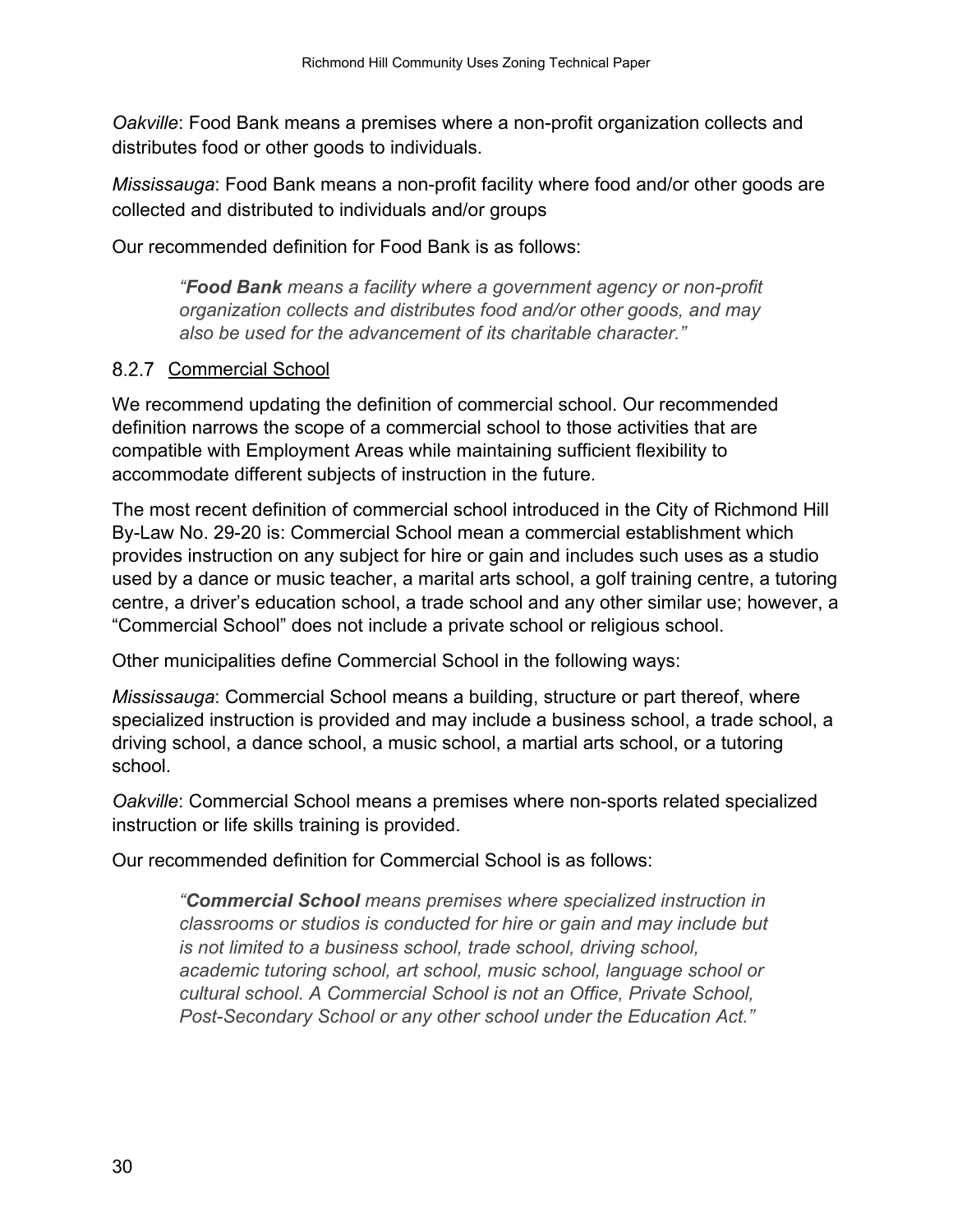### <span id="page-34-0"></span>8.2.8 Public School

The definitions related to public and private schools in the parent by-law require updating due to references to OAC or grade 13 which no longer apply. We also recommend that the definitions for primary schools and secondary schools be collapsed into a single definition for public school. Historically, primary schools have been located in the interior of residential areas and it was intended that young children would walk to school. Experience in Ontario has shown that as local demographics and enrollment change, schools may draw students from greater distances. Vehicular, pedestrian and public transit access as well as school bus loading is better accommodated for properties fronting onto arterial and collector streets. Secondary schools have similar needs and so no distinction is required.

Our recommended definition for Public School is as follows:

*"Public School means premises for the instruction of primary or secondary education operated by a public or separate school board under the Education Act, and may include ancillary community uses."* 

### <span id="page-34-1"></span>8.2.9 Private School

We recommend continuing to distinguish public schools and private schools. Unlike public schools the design of private schools is not tightly regulated by other government agencies such as the Provincial government or school boards. The private funding structure of private schools may lead to design that is not desirable in some residential zones. A separate definition for private school gives the City flexibility in choosing where to permit these facilities.

Our recommended definition for Private School is as follows:

*"Private School means premises for the instruction of primary or secondary education under the Education Act which secures a major portion of its funding from sources other than government agencies, and may include ancillary community uses."*

### <span id="page-34-2"></span>8.2.10 Arts and Cultural Facilities

While there is presently a definition in the Richmond Hill zoning by-law for Art Gallery, adapting this definition and adding definitions for Performing Arts Studio and Performing Arts Theatre would help distinguish between different arts and cultural facilities. These facilities may have different land use compatibilities because of the noise and traffic generated by each.

The current definition for Art Gallery in the City Richmond Hill zoning by-law is a building or structure or part thereof used for the public or private preservation, exhibition and/or sale of paintings or other works of art, whether by the proprietor or otherwise.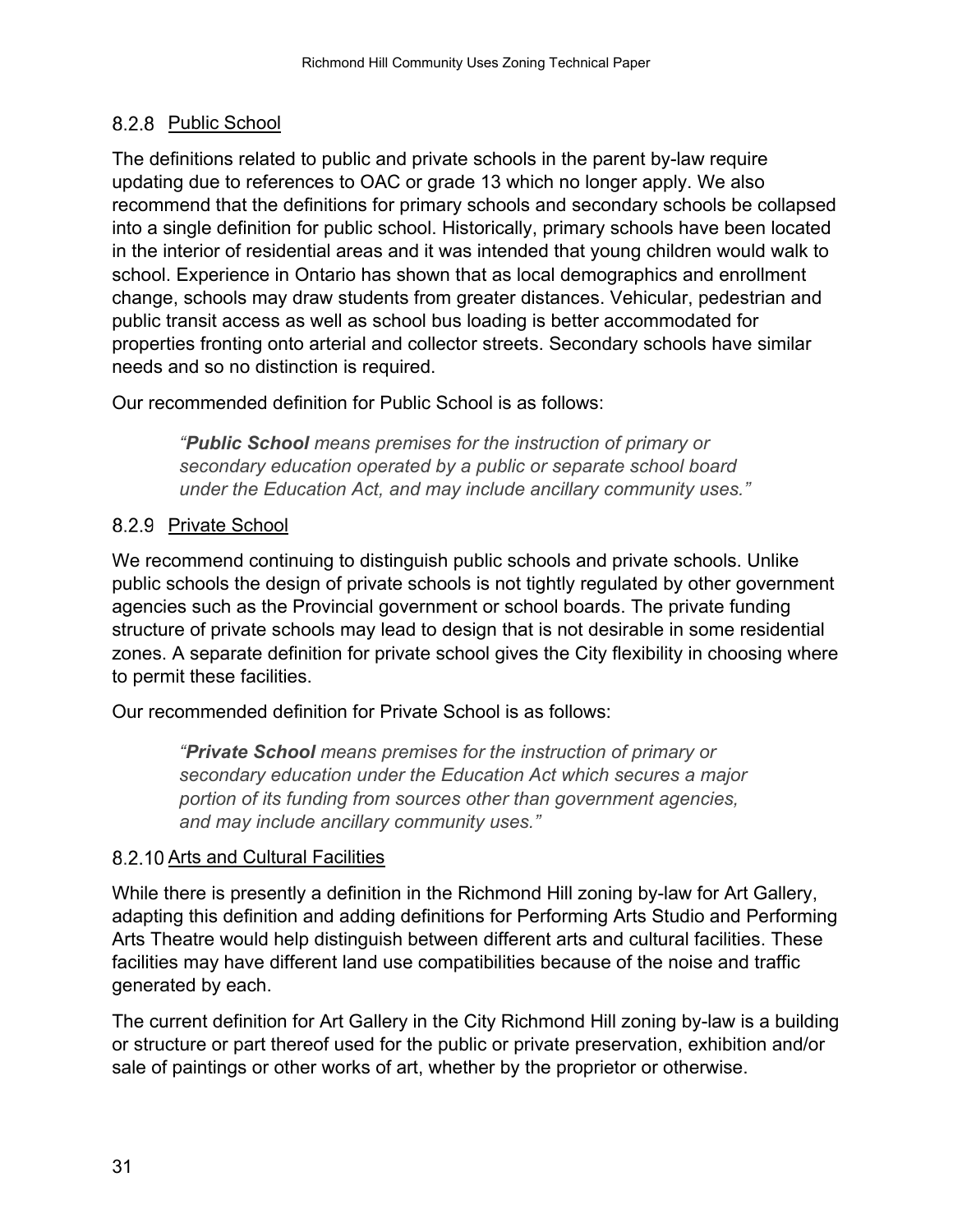Place of Entertainment is also a defined term in the Richmond Hill zoning by-law. It includes for-profit arts and entertainment uses such as theatres, cinemas, bowling alleys, billiards halls, etc. It is our opinion that these for-profit entertainment uses should be separated from arts and cultural facilities and limited to zones permitting commercial uses.

Our recommended definition for Arts and Cultural Facilities is as follows:

*"Art Gallery means premises used for the exhibition, collection or preservation of works of art for public viewing, and may include uses accessory to the gallery function."*

*"Museum means premises used for the exhibition, collection or preservation of cultural, historic or scientific artifacts for public viewing, and may include uses accessory to the museum function."*

*"Performing Arts Studio means premises used for the rehearsal of performing arts, such as music, dance or theatre."*

*"Performing Arts Theatre means premises used for public performances of performing arts such as music, dance or theatre. Performing Arts Theatre may also be used for the rehearsal of performing arts.*

#### <span id="page-35-0"></span>8.2.11 Social Services

We recommend adapting the definition of Institutional Use to define Social Services. Richmond Hill's current definition of Institutional Use is the use of land, building or structure or part thereof by any organization, group, or association for government, religious, charitable, educational, benevolent, health or welfare purposes and not for profit or gain. We suggest narrowing this definition to only include public-facing services and accessory office.

*"Social Services means the use of land, building or structure or part thereof by a public or non-profit organization for the provision of government, charitable, educational, benevolent, health or welfare services to the public. Social Services may include accessory office."*

#### 8.3 **Approach to Community Use Permissions in Zoning By-law**

#### <span id="page-35-2"></span><span id="page-35-1"></span>8.3.1 Mixed-use scenarios

In zones where community uses are permitted, they may locate in mixed-use buildings or on the same property as other uses, as the other regulations allow. In general, we do not recommend any specific zoning regulations related to community uses within mixeduse scenarios in order to maintain flexibility and encourage innovation in design and delivery of these facilities and services to the public. Such regulations may be applied,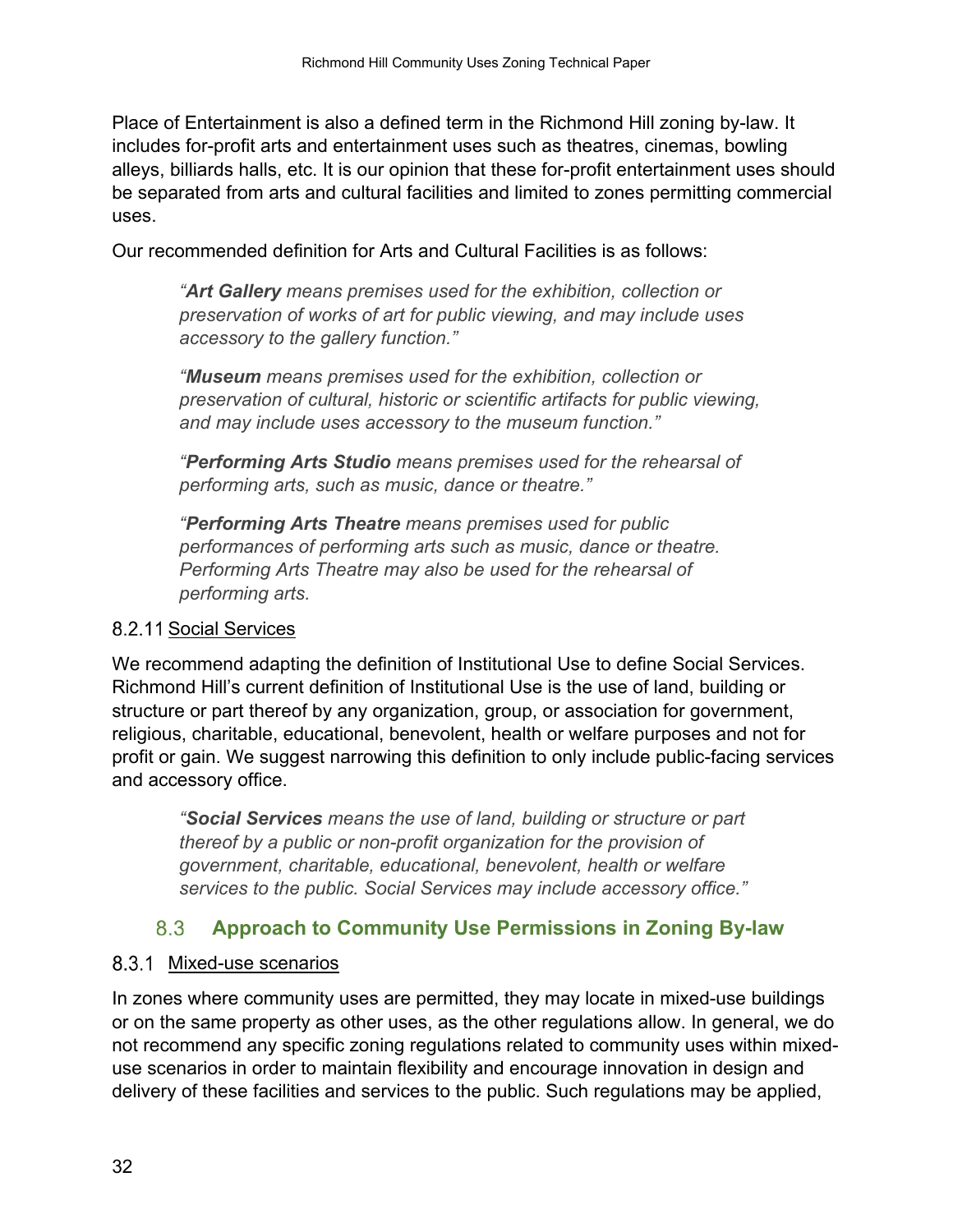as deemed necessary to achieve the policies of the Official Plan and ensure certain functional matters, on a site-specific basis or through a zoning by-law amendment connected to a Secondary Plan Study.

#### <span id="page-36-0"></span>8.3.2 Legal non-conforming uses

When the new comprehensive zoning by-law comes into force, there are concerns from stakeholders and City staff about existing community uses and City facilities no longer being in conformity. It is advisable to allow for the continued natural evolution of community uses on these sites. We recommend to permit certain community uses provided they were originally constructed for that purpose, bringing non-conforming uses into conformity. This may allow public and non-profit community uses to avoid a Planning Act process for future expansion of their buildings.

The City of Toronto currently takes this approach in their zoning by-law, providing for public schools, private academic, philanthropic or religious schools in certain residential zones with the qualification that the building had to be originally constructed for that purpose.

The City of Richmond Hill may include a general provision in its zoning by-law that addresses all existing uses that do not conform to the by-law provisions.

### <span id="page-36-1"></span>8.3.3 Pre-zoning

There is a trend toward pre-zoning to preserve space for community uses in the changing urban environment. Given the unpredictability of the market, emerging needs of communities, the uniqueness of context and the availability of sites, our conclusion is that it is not desirable to pre-zone specific sites for community uses in built up areas. It is preferable in our view to permit the uses, as appropriate, in various zones, with the provison that they meet the other development standards for that zone. The sum of our recommendations in the Study create a policy and regulatory framework that is more relaxed toward community uses. Community uses will have greater choice when locating in Richmond Hill therefore pre-zoning to reserve space will not be necessary. In circumstances where there are shorter planning horizons, it may make sense to prezone for City facilities such as community centres and public libraries.

### <span id="page-36-2"></span>8.3.4 Community Uses in Employment Zones

In this Study we recommend the following Official Plan policy regarding community uses in Employment Areas:

*Within the Employment Area and Employment Corridor designations, the following community uses may be located, provided that the viability and planned function of the employment lands are maintained:*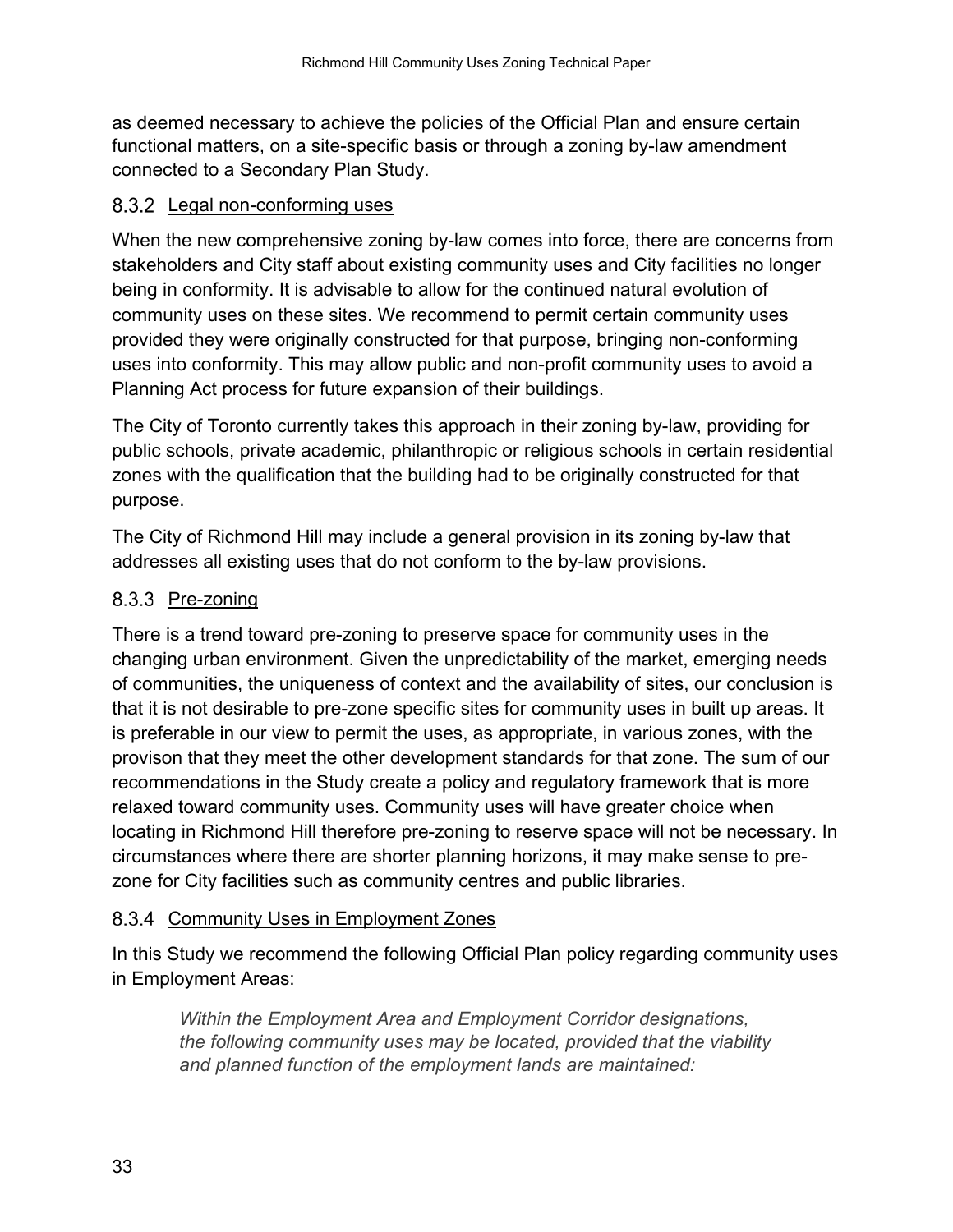- *Government facilities such as government offices, fire and emergency services and other public facilities;*
- *Child Care Centres, provided the use is contained within an office building or co-located with another community use;*
- *Community Centres;*
- *Places of Worship;*
- *Food Banks;*
- *Social Services; and*
- *Commercial Schools.*

Employment zones are generally very permissive in regards to height, lot coverage, setbacks, etc. to accommodate larger format buildings. It is therefore possible that a community use could be erected at a scale that compromises the viability and planned function of employment lands. There are several options to address this issue in the zoning by-law.

### *Option #1: Do not permit community uses as of right.*

This would prohibit as-of-right development of community uses in Employment Areas and require a re-zoning for all community use applications. Through the zoning by-law amendment process, the City could determine on a case-by-case basis the appropriate scale of the community use. This approach is resource intensive for the City and landowners but would ensure land use compatibility and could encourage the formation of Community Hubs.

### *Option #2: Create specific development standards for community uses within Employment Areas.*

If the City wishes to permit the development of community uses in Employment Areas as-of-right in the zoning by-law, appropriate development standards should be in place to regulate the scale of these uses. None of the local municipalities' by-laws we reviewed took this approach so additional research and analysis would be required to determine appropriate standards (out of scope of this project).

### *Option #3: Permit community uses only as accessory or ancillary to employment uses* This is the approach utilized by most of the area municipalities we studied. For example, the Town of Oakville permits a number of community uses in all three of its employment zones, such as Places of Worship, Libraries, and Day Cares but stipulates that they are located in a building used for another purpose and do not occupy more than 20% of the floor area. This approach is simple and effective in ensuring that the primary function of Employment Areas remains employment. However, it could be limiting to community uses and would not encourage the formation of Community Hubs.

Each of these options has its benefits and drawbacks. We recommend exploring all three options further.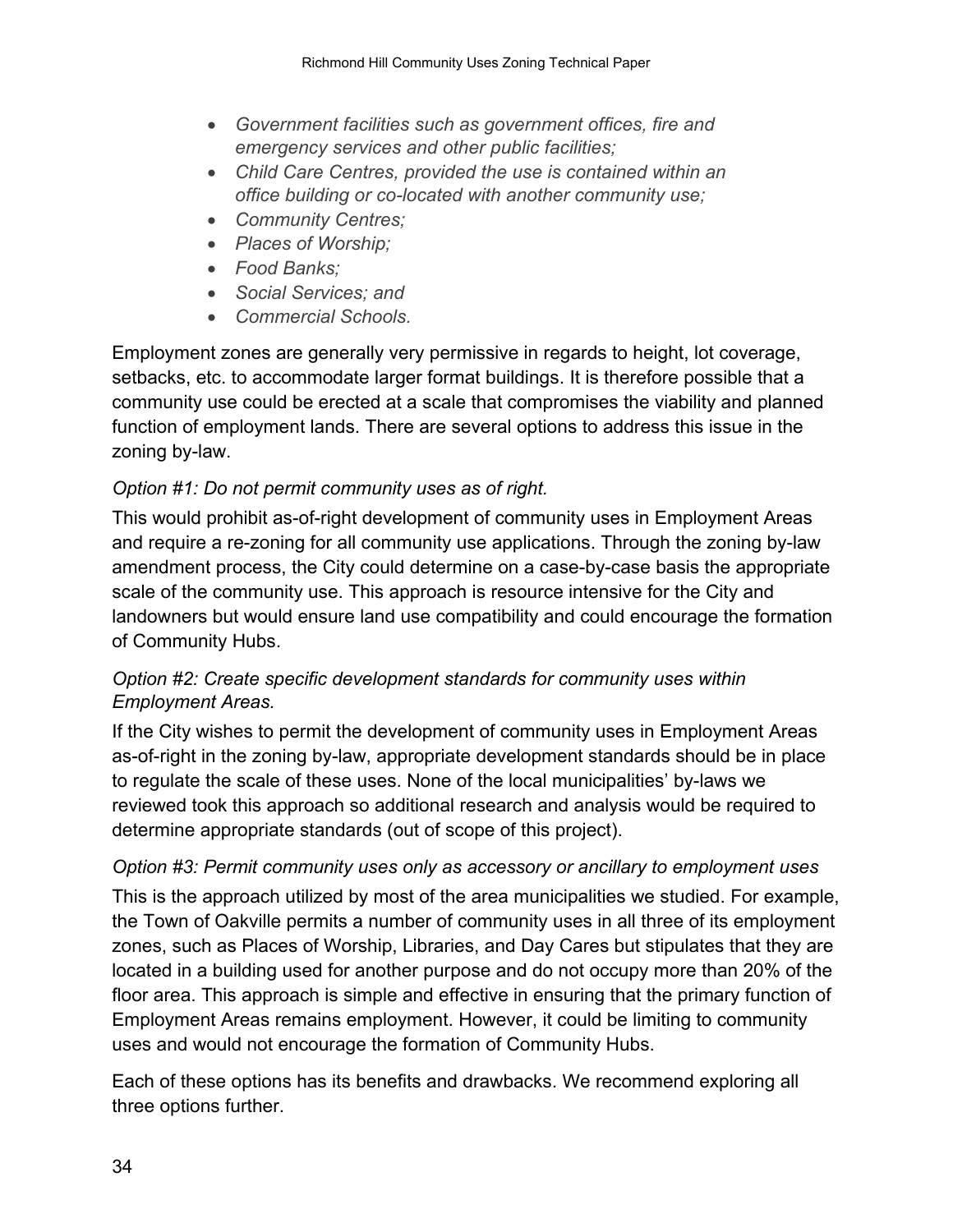#### <span id="page-38-0"></span>8.3.5 Community Uses in Mixed Use and Commercial Zones

In Section 8, we recommend Official Plan policies that direct for-profit quasi commercial/community uses to Centres & Corridors. Mixed Use and Commercial zones are appropriate to permit a range of for-profit uses such as commercial schools, fitness centres, entertainment facilities, recreation facilities, and arts and culture facilities.

In general, Mixed Use zones are appropriate places for a wide range of public and nonprofit community uses to locate; the list of permitted uses in these zones should reflect this. We suggest that all community uses be generally permitted in Mixed Use zones:

- Public School
- Private School
- Community Centre
- Library
- Art Gallery
- Museum
- Performing Arts Studio
- Performing Arts Theatre
- Child Care Centre
- Private Home Child Care
- Adult Day Program
- Social Services
- Place of Worship
- Food Bank
- Community Health Centre

#### <span id="page-38-1"></span>8.3.6 Community Uses in Residential Zones

We recommend broad permissions for community uses in residential zones to improve access for Richmond Hill residents. However, for-profit quasi commercial/community uses including commercial school should be restricted from locating in residential zones. We suggest that all public and non-profit community uses be generally permitted in Residential zones:

- Public School
- Private School
- Community Centre
- Library
- Museum
- Child Care Centre
- Private Home Child Care
- Adult Day Program
- Social Services
- Place of Worship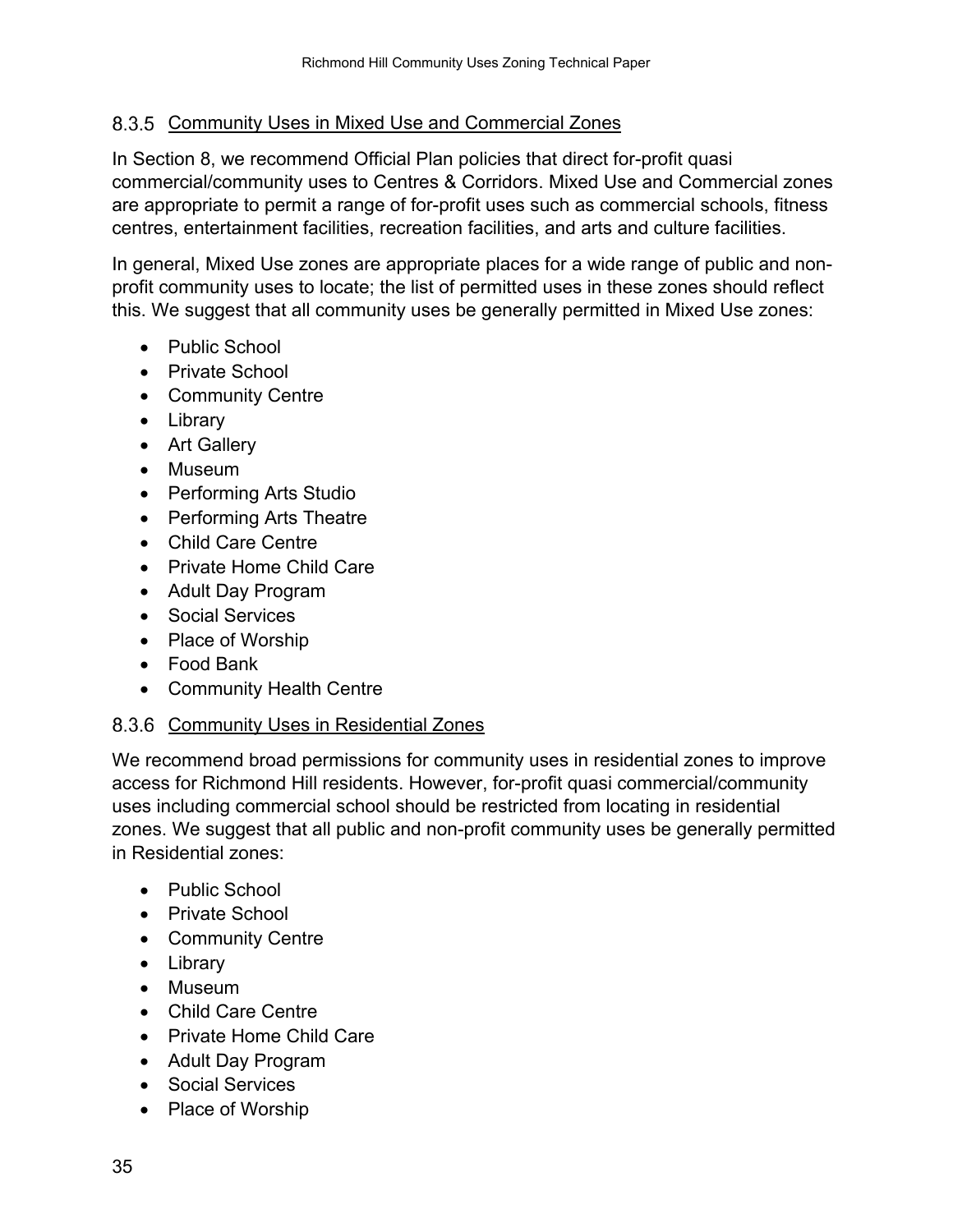- Food Bank
- Community Health Centre

Zoning performance standards will regulate that community uses in residential zones will typically be small-scale local institutions. Community uses with high traffic will be limited to sites on larger streets where access and parking concerns can be better managed.

#### 8.4 **Zoning Performance Standards**

<span id="page-39-0"></span>Currently in Richmond Hill, most of the parent zoning by-laws do not regulate minimum or maximum size of community uses. By-law 120-00 sets out performance standards for Places of Worship and Schools in residential zones. These performance standards are summarized below:

*Table 7. Performance Standards for Community Uses in Residential Zones (City of Richmond Hill).* 

| <b>Use</b>                      | Min. Lot Area | Min. Lot<br><b>Frontage</b> | Max. Height | <b>Max. Floor</b><br><b>Area Ratio</b> |  |
|---------------------------------|---------------|-----------------------------|-------------|----------------------------------------|--|
| <b>Public School</b>            | 2.0 hectares  | 60 metres                   | 15 metres   | N/A                                    |  |
| <b>Private</b><br><b>School</b> | 1 hectare     | 60 metres                   | 15 metres   | 20%                                    |  |
| <b>Place of</b><br>Worship      | N/A           | 30 metres                   | 15 metres   | N/A                                    |  |

Note: By-law 120-00 includes exemptions from these development standards for existing public schools, private schools and places of worship in residential zones.

Other municipalities have allocated some specific performance standards to uses and otherwise require the uses to conform to the development standards for each zone. The following table summarizes instances of specific development standards for community uses in residential zones from local municipalities' zoning by-laws.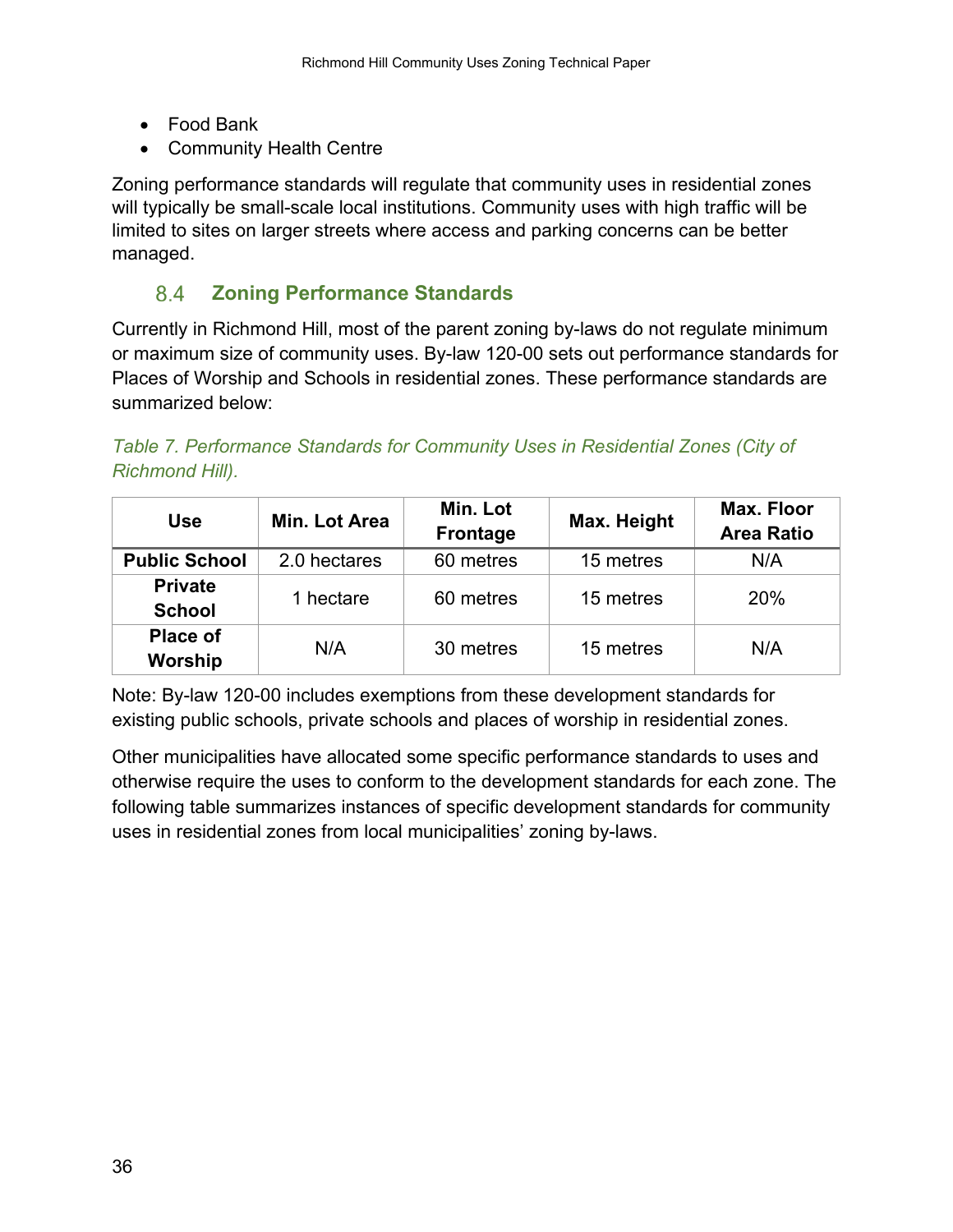*Table 8. Performance Standards for Community Uses in Residential Zones (Local Municipalities).* 

| <b>Use</b>                     | <b>Municipal</b><br>ity | Min.<br>Lot<br>Area      | Max.<br>Lot<br><b>Area</b> | Min. Lot<br><b>Frontag</b><br>е | <b>Requirement</b><br>to Abut Street<br><b>Type</b>      | Max.<br><b>Height</b> | Max.<br><b>Gross</b><br><b>Floor</b><br>Area |
|--------------------------------|-------------------------|--------------------------|----------------------------|---------------------------------|----------------------------------------------------------|-----------------------|----------------------------------------------|
| Commu<br>nity<br><b>Centre</b> | Toronto                 | N/A                      | 1500<br>square<br>metres   | N/A                             | Front or side<br>lot line must<br>abut a major<br>street | N/A                   | N/A                                          |
| Library                        | Toronto                 | N/A                      | 1500<br>square<br>metres   | N/A                             | Front or side<br>lot line must<br>abut a major<br>street | N/A                   | N/A                                          |
| Place of<br>Worship            | Toronto                 | 2000<br>square<br>metres | N/A                        | 30<br>metres                    | N/A                                                      | N/A                   | 2000<br>square<br>metres                     |
| <b>Place of</b><br>Worship     | Mississau<br>ga         | 720<br>square<br>metres  | N/A                        | 20<br>metres                    | N/A                                                      | 10.7<br>metres        | N/A                                          |
| <b>Public</b><br><b>School</b> | Mississau<br>ga         | 720<br>square<br>metres  | N/A                        | 20<br>metres                    | N/A                                                      | 13<br>metres          | N/A                                          |

Based on our review of recent development applications and public/stakeholder consultation, the major concerns with community uses in residential zones are:

- Traffic
- Vehicular access
- Parking
- Compatibility and harmony with adjacent residential uses

### <span id="page-40-0"></span>8.4.1 Minimum frontages and requirements to abut certain street classifications

Regarding the transportation-related concerns (traffic, vehicular access and parking), we recommend that these be mitigated through ensuring appropriate frontages for hightraffic community uses in residential zones. We suggest minimum frontages and requirements to abut certain street classifications for community centres, public libraries and places of worship to be located within residential zones, similar to other local municipalities. Transportation concerns can be further addressed through site plan approvals.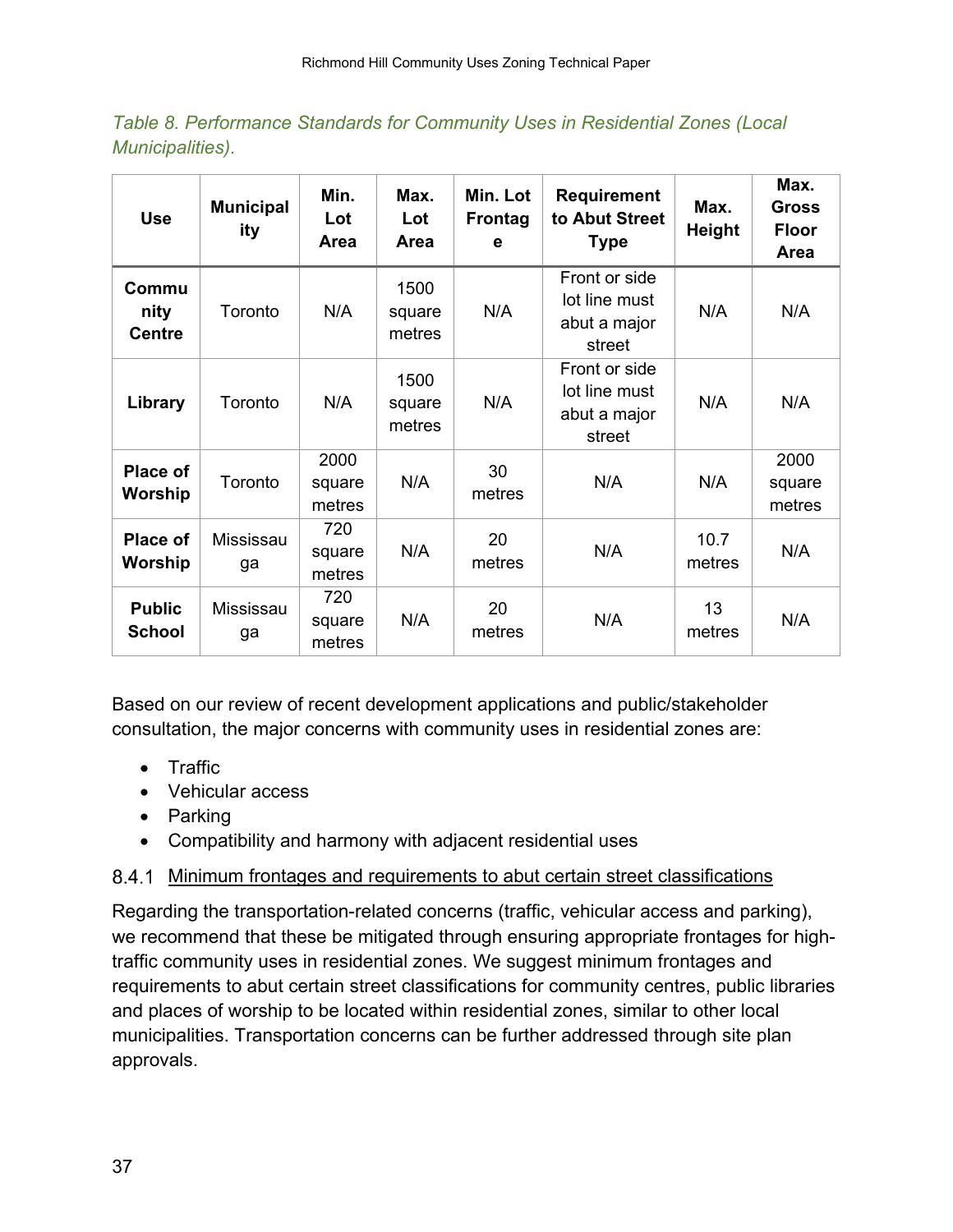Official Plan policies prescribing similar locational criteria are recommended to be removed. The performance standards described hereafter would mitigate transportation-related concerns while reducing the burden of planning approvals on developers of community uses. Through a minor variance or zoning by-law amendment, exceptions to these standards could be made, as appropriate.

We note that City owned and operated community centres do exist on local streets and that the City may wish not to preclude future development of City facilities on local streets. Typically, the sites for these facilities are comprehensively planned, including public consultation and needs assessment. We believe that the Public Authority clause in the zoning by-law would override other development standards in these instances.

We propose the following performance standards for Minimum Frontage and Requirement to Abut an Arterial or Collector Street in residential zones:

> *Community Centres must have a front lot line or side lot line abutting an arterial or collector street.*

*Libraries must have a front lot line or side lot line abutting an arterial or collector street.* 

*Places of Worship must have a front lot line or side lot line abutting an arterial or collector street and must have a minimum lot frontage of at least 30 metres.* 

*Private Schools must have a front lot line or side lot line abutting an arterial or collector and must have a minimum lot frontage of 60 metres.* 

### <span id="page-41-0"></span>8.4.2 Regulating Size and Scale of Community Uses

As we see it, there are two options to regulate the size and scale of community uses in residential zones.

### *Option #1: Community uses are subject to the same performance standards as residential uses in the zone.*

Subjecting community uses to the same performance standards as residential uses (e.g. dwellings) is a simple method to achieve compatibility and consistency of built form throughout the zone. The drawback is that residential performance standards may be overly restrictive to community uses, leading to frequent zoning by-law amendments. Re-zonings are resource intensive for non-profit providers and the City but they would allow for context-specific consideration of compatibility and harmony between community uses and adjacent properties. If this option is preferred, the City may consider updating the performance standards for residential zones to permit nondwelling-type buildings to accommodate community uses that cannot locate in a houseform building. Then, variances to other standards can potentially be addressed through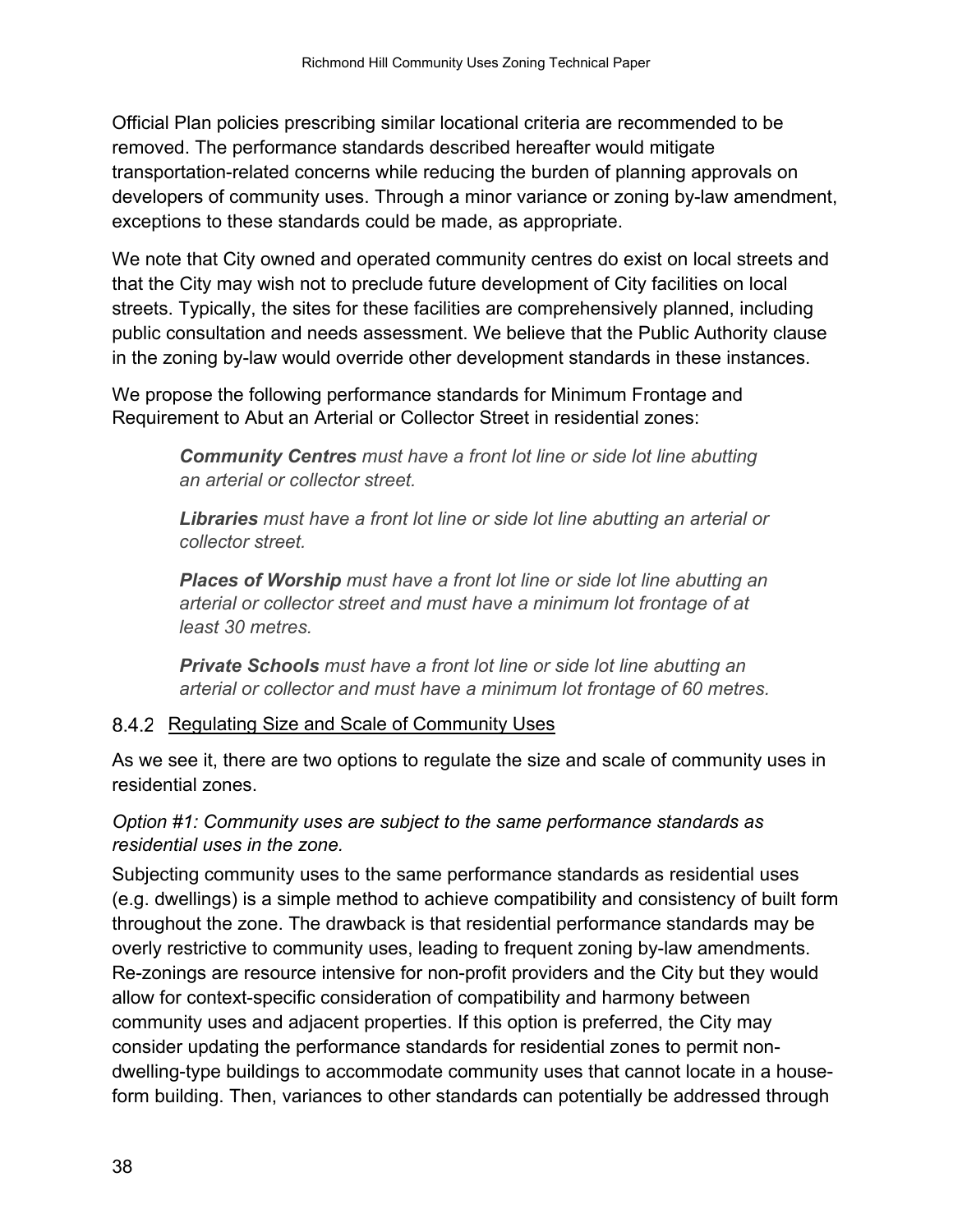the Committee of Adjustment. Larger scale proposed community uses would need to go through the re-zoning process but due to the potential for greater impact, this seems wholly appropriate.

### *Option #2: New performance standards are developed for community uses in residential zones.*

In this option, the City would prescribe performance standards for community uses located in residential zones. There could be a single set of performance standards for all types of community uses or specific requirements for each use. This option may allow for more as-of-right development of community uses in residential areas but additional research and analysis would be required to determine appropriate standards such as height, lot coverage and density (Gross Floor Area). A methodology to develop these standards would include assessing existing built form for various community uses in Richmond Hill, reviewing a larger number of recent development applications for community uses, additional focused stakeholder consultation, and possibly a more extensive review of municipal zoning by-laws outside the GTA for precedents.

In our professional opinion, the City should employ Option #1 in their new, consolidated zoning by-law. This option aligns with our overall recommended approach to make it easier for public and non-profit organizations to develop community uses in residential areas while adequately mitigating concerns of compatibility and harmony.

## <span id="page-42-0"></span>9 **Conclusion**

This Study has identified key opportunities and challenges related to community uses in Richmond Hill. The issues explored include: the prescriptive nature of community uses policies in the Official Plan, differentiating between public, non-profit, and for-profit community uses, supporting community hub development, legal non-conforming uses, pre-zoning sites, maximum/minimum size of community uses, community uses in employment areas, and commercial schools. This Study has offered options to address these key issues through changes in the Richmond Hill Official Plan and Zoning By-law.

In general, we propose that Richmond Hill create a flexible policy and regulatory framework for public and non-profit community uses. This will ensure that community uses will be distributed across the city and accessible to residents everywhere. It will allow for the natural evolution of community uses in Richmond Hill and will encourage non-profit organizations that provide community uses to continue serving their neighbours.

Specifically, our proposed policies and regulations:

- Reduce restrictions on community uses in the Official Plan, which will reduce unnecessary OPAs
- Encourage co-location and community hubs